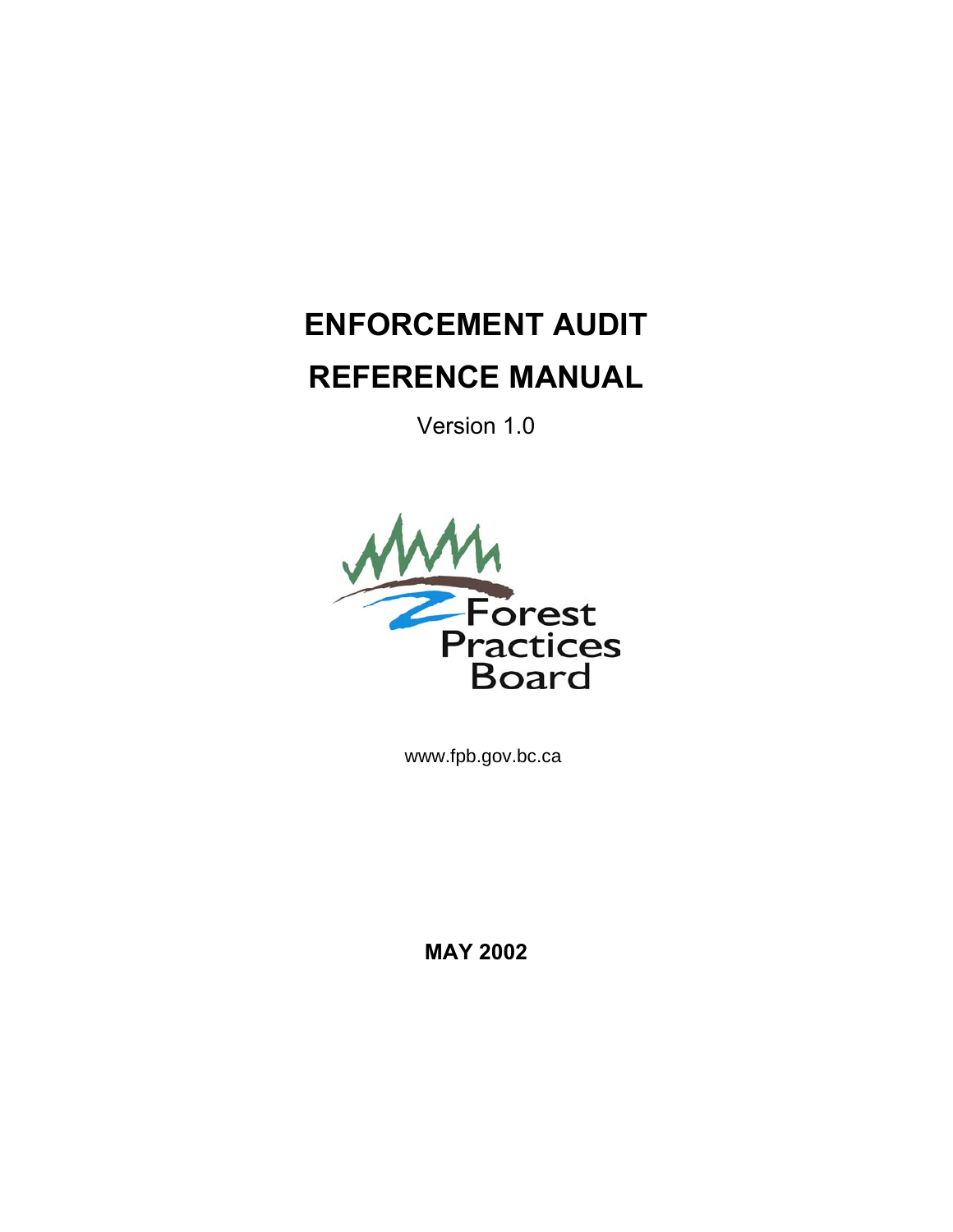# **Table of Contents**

# **PART I - GENERAL**

| 1000       |  |
|------------|--|
| 2000       |  |
| 3000       |  |
| 4000 - 100 |  |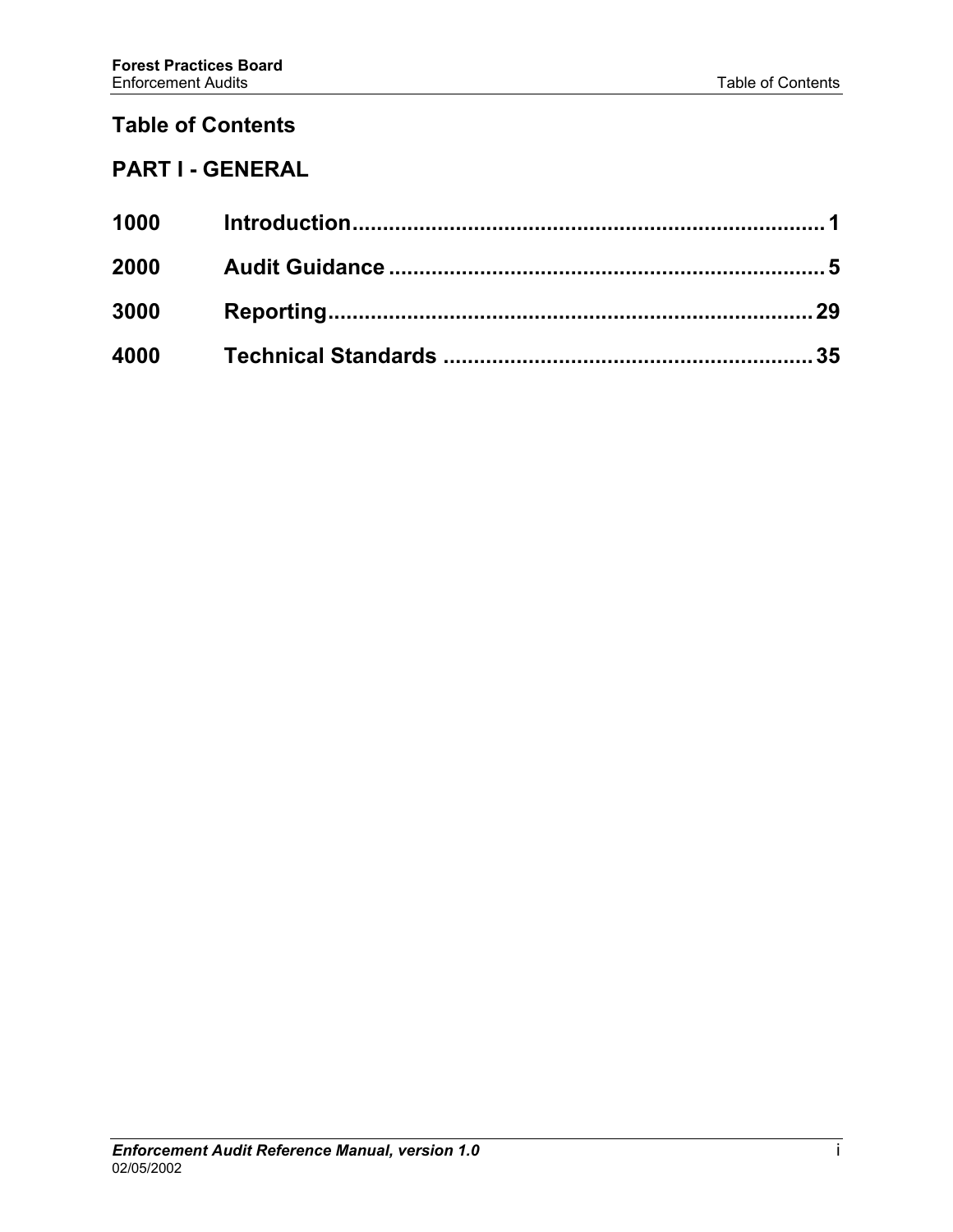# **PART I - GENERAL**

# **Table of Contents**

| 1000 |      |                                           |                                                  |  |  |
|------|------|-------------------------------------------|--------------------------------------------------|--|--|
|      | 1100 |                                           |                                                  |  |  |
|      | 1200 |                                           | Forest Practices Board responsibilities 2        |  |  |
|      | 1300 |                                           | Forest Practices Board audit responsibilities  3 |  |  |
|      |      | 1310                                      |                                                  |  |  |
|      |      | 1320                                      |                                                  |  |  |
|      | 1400 |                                           |                                                  |  |  |
|      | 1500 |                                           |                                                  |  |  |
| 2000 |      |                                           |                                                  |  |  |
|      | 2100 |                                           |                                                  |  |  |
|      |      | 2110                                      |                                                  |  |  |
|      |      | 2120                                      |                                                  |  |  |
|      |      | 2130                                      | Features of the enforcement audit program  7     |  |  |
|      |      | 2140                                      |                                                  |  |  |
|      |      | 2150                                      |                                                  |  |  |
|      | 2200 | Auditor knowledge and responsibilities  8 |                                                  |  |  |
|      |      | 2210                                      |                                                  |  |  |
|      |      | 2220                                      |                                                  |  |  |
|      |      | 2230                                      |                                                  |  |  |
|      | 2300 |                                           |                                                  |  |  |
|      |      | 2310                                      |                                                  |  |  |
|      |      | 2320                                      |                                                  |  |  |
|      |      | 2330                                      |                                                  |  |  |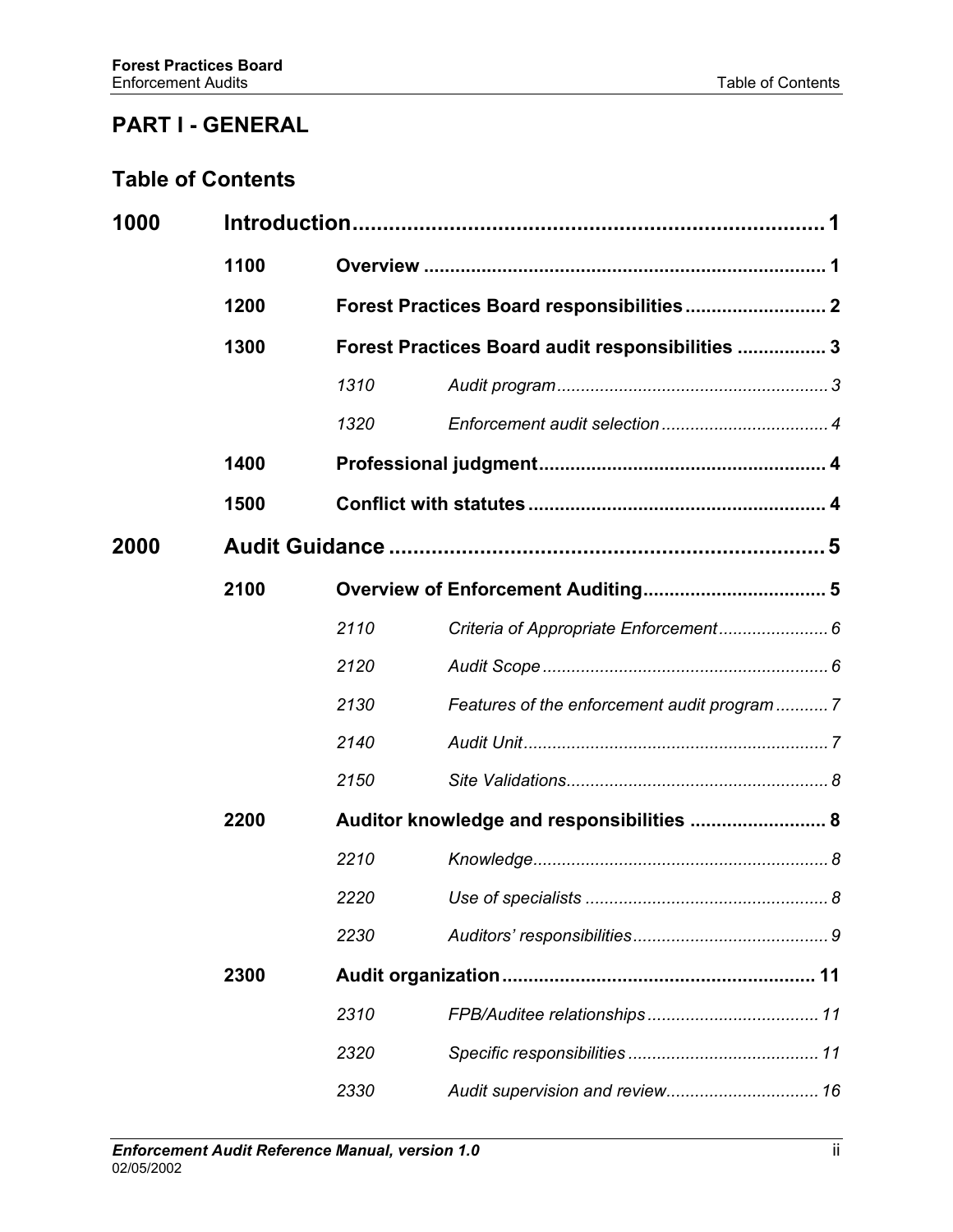|             | 2400 |                                              |                                             |    |
|-------------|------|----------------------------------------------|---------------------------------------------|----|
|             |      | 2410                                         |                                             |    |
|             |      | 2420                                         |                                             |    |
|             |      | 2430                                         |                                             |    |
|             | 2500 |                                              |                                             |    |
|             | 2600 |                                              |                                             |    |
|             | 2700 |                                              |                                             |    |
|             |      | 2710                                         |                                             |    |
|             |      | 2720                                         |                                             |    |
|             | 2800 | The assessment of appropriate enforcement 27 |                                             |    |
|             |      | 2810                                         | Assessing performance in achieving audit    |    |
|             |      | 2820                                         | Assessing overall appropriateness 28        |    |
|             |      | 2830                                         |                                             |    |
|             |      | 2840                                         | Significant non-compliance requirements  29 |    |
|             |      | 2850                                         | Significant breach requirements 30          |    |
|             |      | 2860                                         | Limitations on planned audit scope 30       |    |
| <b>3000</b> |      |                                              |                                             | 29 |
|             | 3100 |                                              |                                             |    |
|             | 3200 |                                              |                                             |    |
|             |      | 3210                                         |                                             |    |
|             |      | 3220                                         | Format of the Report from the Auditor30     |    |
|             |      | 3230                                         | Audit timing and dating the Report from the |    |
|             |      | 3240                                         |                                             |    |
|             | 3300 |                                              |                                             |    |
|             |      | 3310                                         |                                             |    |
|             |      |                                              |                                             |    |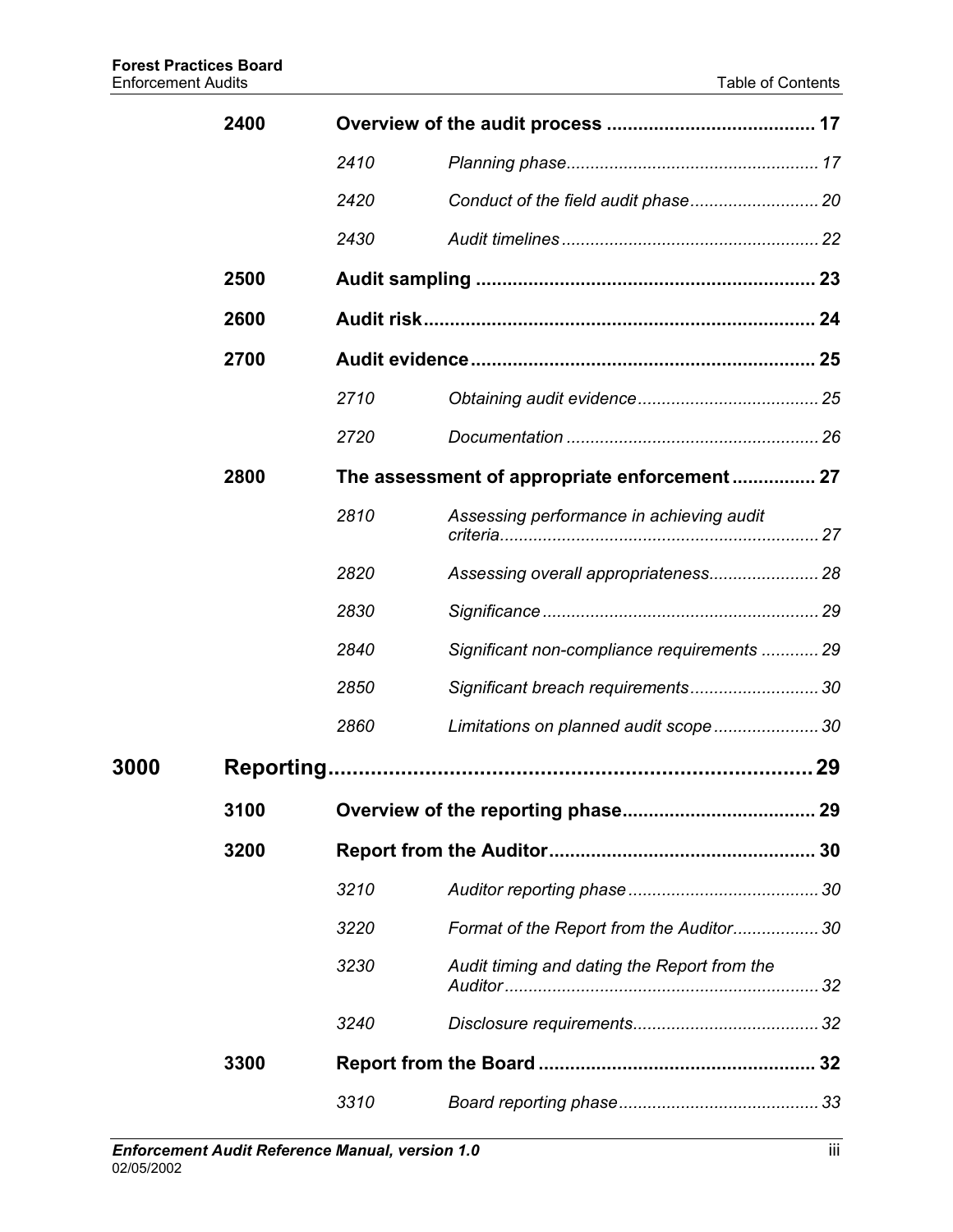|      |      | 3320 |                                                     |  |
|------|------|------|-----------------------------------------------------|--|
| 4000 |      |      |                                                     |  |
|      | 4100 |      |                                                     |  |
|      | 4200 |      |                                                     |  |
|      | 4300 |      |                                                     |  |
|      | 4400 |      |                                                     |  |
|      | 4500 |      | Determinations, decisions and follow-up  38         |  |
|      | 4600 |      |                                                     |  |
|      | 4700 |      | Direction, organization and staffing  40            |  |
|      | 4800 |      |                                                     |  |
|      | 4900 |      | Defining, measuring and reporting on performance 41 |  |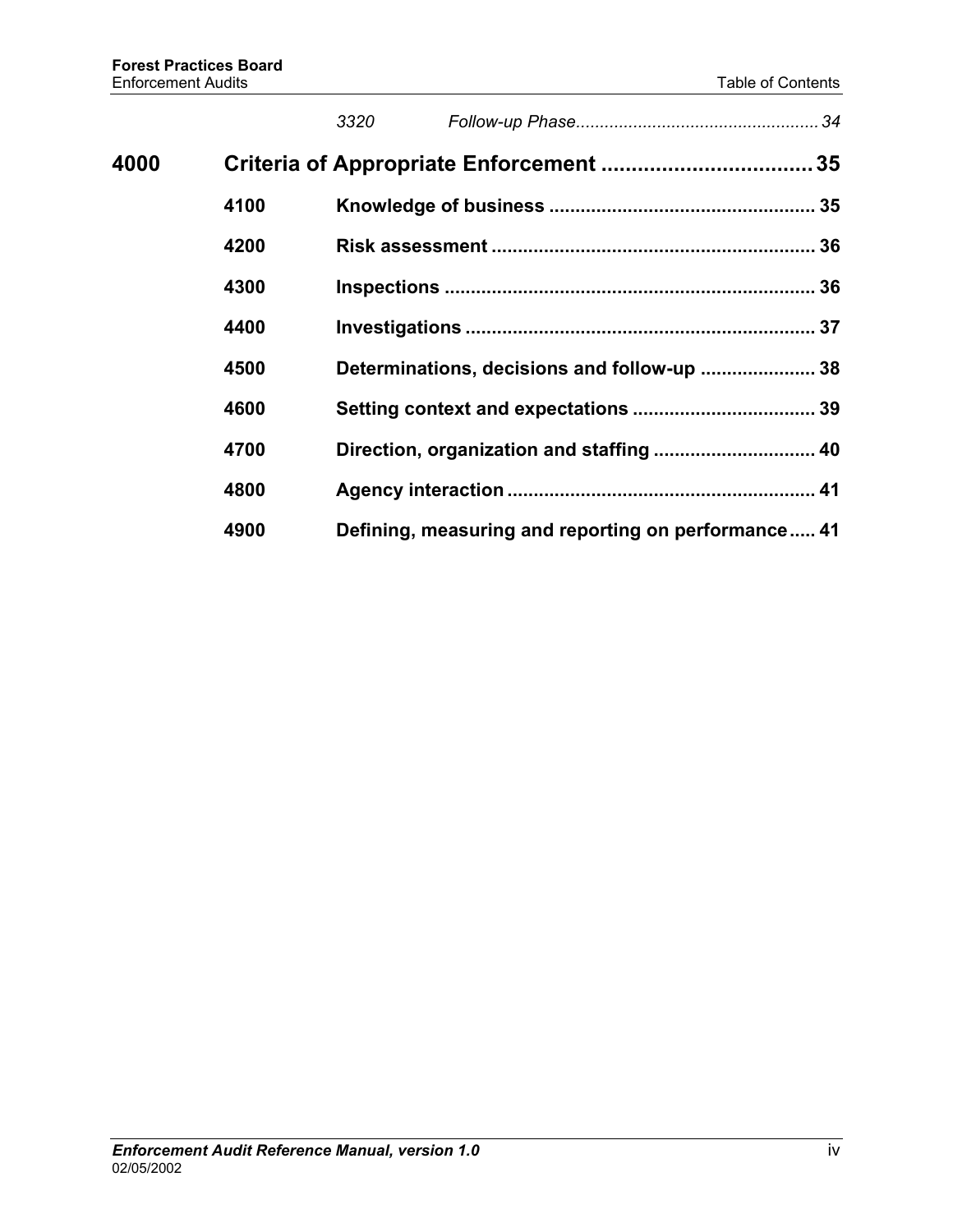# <span id="page-5-0"></span>**1000 Introduction**

#### **1100 Overview**

This reference manual contains the audit standards of the Forest Practices Board (FPB) for the conduct of its enforcement audits, and the audit criteria and procedures for use in assessing the appropriateness of government enforcement under Part 6 of the *Forest Practices Code of British Columbia Act* (the Act).

This reference manual as well as all approved Board policies are available at [www.fpb.gov.bc.ca](http://www.fpb.gov.bc.ca/)

Mailing address: P.O. Box 9905, Stn Prov Govt Victoria, British Columbia Canada V8W 9R1 1-800-994-5899

#### **Copyright: Forest Practices Board, Victoria, British Columbia, Canada. All rights reserved.**

The Forest Practices Code (the Code) comprises:

- the *Forest Practices Code of British Columbia Act*;
- related regulations; and
- guidebooks.

This reference manual provides guidance to auditors and information to auditees in assessing the appropriateness of government enforcement under Part 6 of the Act. It does not cover other types of audits that may be carried out by the Forest Practices Board, such as compliance or special audits. Guidance to auditors and government regarding compliance audits is in the *Compliance Audit Reference Manual*, version 5.1.

This manual is organized into several major sections:

**Sections 1000 - 3000** define 'enforcement' and summarize the FPB's criteria for 'appropriate' enforcement, and contain general guidance pertinent to all auditors and auditees regarding enforcement audits.

**Section 4000** contains the FPB's detailed criteria for appropriate enforcement, including nine main audit criteria and related subsidiary criteria.

**Section 5000** contains the specific audit procedures, for each of the audit criteria, to be performed by the auditors during an FPB enforcement audit.

Throughout the manual, the term "Board" is used to refer to the appointed members, including the Chair. As described in the " *[Policy Statement - Panels of the Board"](http://www.fpb.gov.bc.ca/about_policy_panel.htm)*, the term "Board" may refer to one or more Board members working in a panel. The use of "FPB" refers to the entire organization, including Board members and staff.

Forest Practices Board audit standards and the guidance in this manual are based on generally accepted auditing standards as set out by the Institute of Chartered Accountants of BC.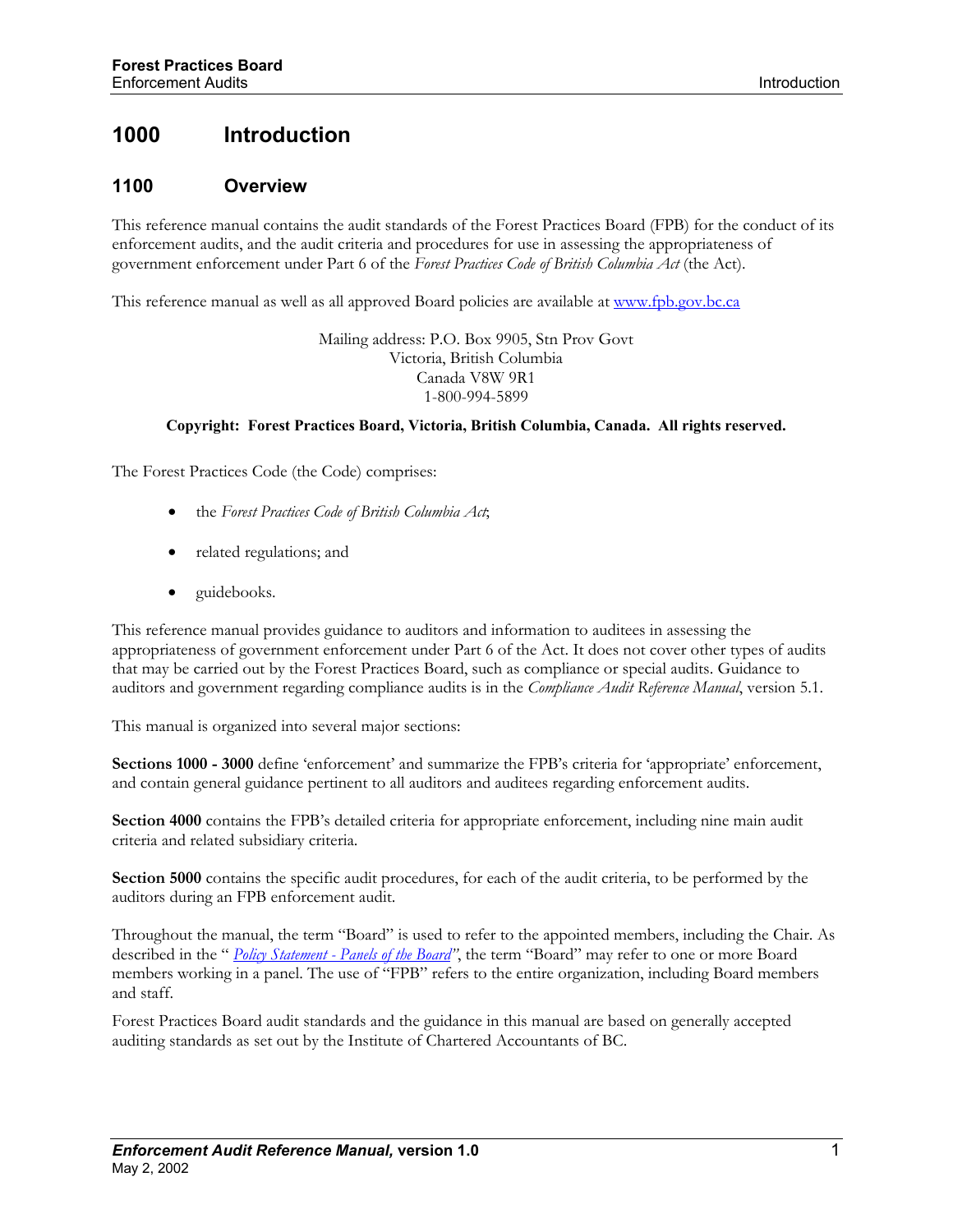#### <span id="page-6-0"></span>**1200 Forest Practices Board responsibilities**

The Forest Practices Board (FPB) was established with the proclamation of Part 8 of the *Forest Practices Code of British Columbia Act* (the Act) on December 21, 1994.

The Act defines the FPB's statutory roles and responsibilities, requiring it to:

- deal with complaints from the public (section 177);
- undertake periodic independent audits (section 176);
- report findings, with reasons, of investigations and audits (section 185); and
- annually provide a report to three ministers, to be tabled in the Legislative Assembly (section 189).

In carrying out its responsibilities, the FPB is enabled by legislation to:

- conduct special investigations (section 176);
- request administrative reviews of specified determinations (section 128);
- appeal review decisions to the Forest Appeals Commission (section 131);
- make recommendations following an investigation or an audit (section 185);
- follow up those recommendations (section 187); and
- make special reports or comment publicly about matters relating generally to the FPB's duties under the Act or to a particular case investigated under section 189.

These roles and responsibilities extend to all activities described in Parts 3, 4, 5 and 6 of the Act.

The FPB also has the power to obtain information or records related to an audit, a special investigation or a complaint investigation (section 179 of the Act). In addition, it can ask for the information in the form and manner it considers appropriate.

The FPB does not have the authority to address matters relating to:

- private land, except private land included in tree farm licences or woodlot licences;
- strategic planning and land use (Part 2 of the Act);
- liability matters (Part 7 of the Act); or
- any other legislation, such as the *Forest Act* or the *Land Act*, except the Nisga'a Treaty.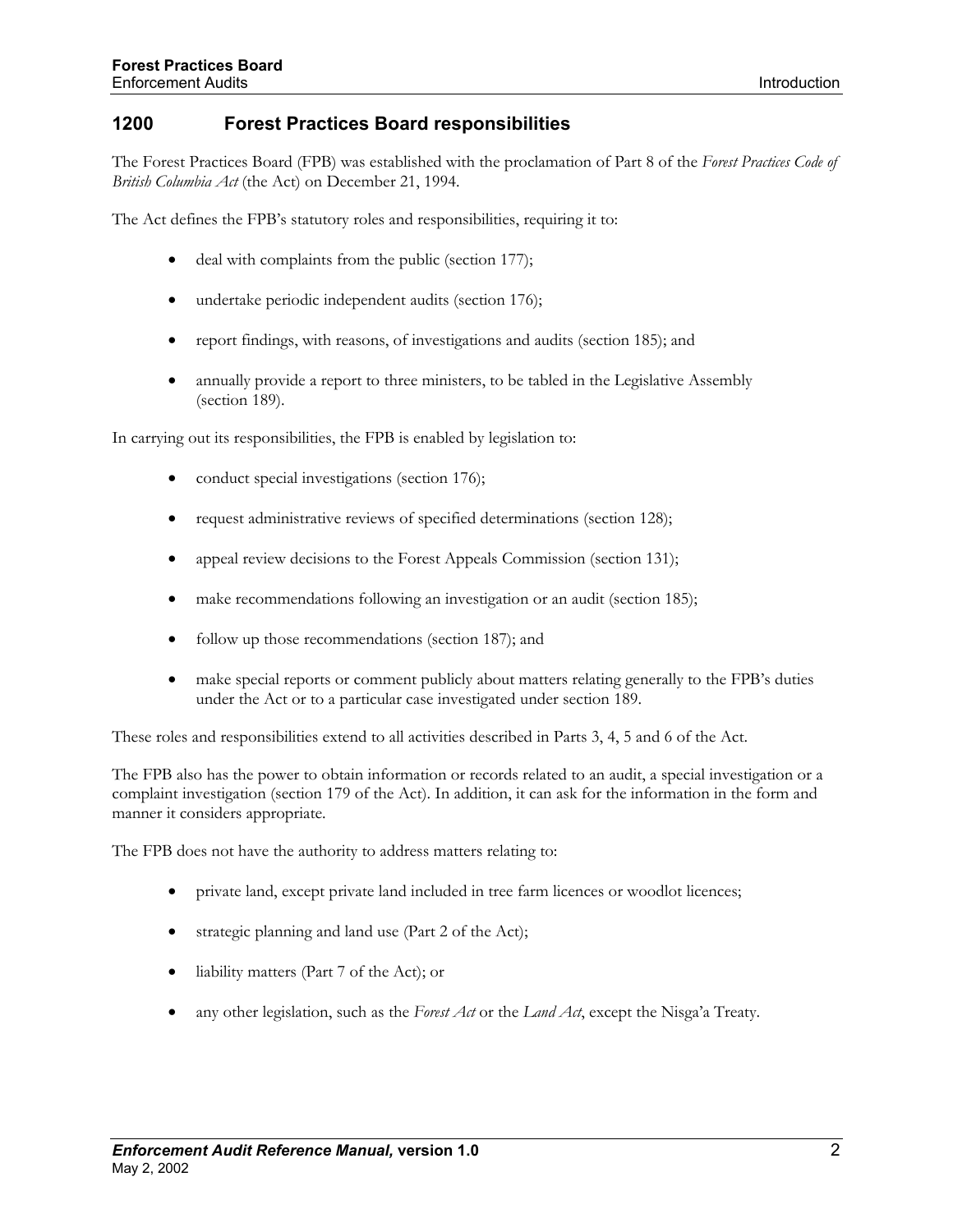<span id="page-7-0"></span>The FPB's roles and responsibilities apply to:

- Agreement holders under the *Forest Act* and *Range Act*, including forest companies, mineral exploration companies, oil and gas exploration companies, ranchers, and woodlot owners operating on Crown land or on private land within tree farm licences or woodlot licences, as well as licensees under the Small Business Forest Enterprise Program administered by the Ministry of Forests;
- The four government ministries (Ministry of Forests; Ministry of Water, Land and Air Protection; Ministry of Sustainable Resource Management; and Ministry of Energy and Mines) who are responsible for the approval of plans, the development of higher level plans under the Code, and the administration and enforcement of the Code; and
- Government agencies, generally the Ministry of Forests, with obligations under the Code for such activities as the Small Business Forest Enterprise Program, forest service roads, recreation, stability of deactivated areas, protection, and free-growing stands.
- Other government obligations, such as the approval of plans by the district manager or designated environment official.

The FPB provides reports to the public and the Code ministers. It must report the findings and conclusions of all its investigations and audits and may make recommendations it considers appropriate, as described in section 185 of the Act. As described in section 186 of the Act, the FPB may ask to be notified of steps that have been taken to implement a recommendation. If the Board believes that adequate or appropriate action has not been taken, it can provide a further report to the ministers and make a report to the Lieutenant Governor in Council.

The Code came into effect on June 15, 1995. Therefore, complaints from the public and the FPB's audits, special investigations, requests for administrative reviews, and appeals must deal with decisions made or actions taken after that date.

## **1300 Forest Practices Board audit responsibilities**

#### *1310 Audit program*

To meet its statutory responsibilities, the FPB's audit program includes audits of operational planning and forest practices and audits of the appropriateness of government enforcement of the Forest Practices Code.

A "forest practice" as defined in the Act includes timber harvesting; road construction; road maintenance; road use; road deactivation; silviculture treatments; botanical forest product collecting; grazing; hay cutting; and fire use, control and suppression. Audits of forest planning and practices may include the following types of audits:

- Compliance audits, which determine whether Code requirements have been met, focusing on those activities defined by the Act as forest practices (including range, recreation, and protection).
- Effectiveness audits, which evaluate the effectiveness of forest practices to determine if Code objectives are achieved, and to identify forest planning and practices that are implemented in the field and not required by the Code, but which achieve the Code's objectives.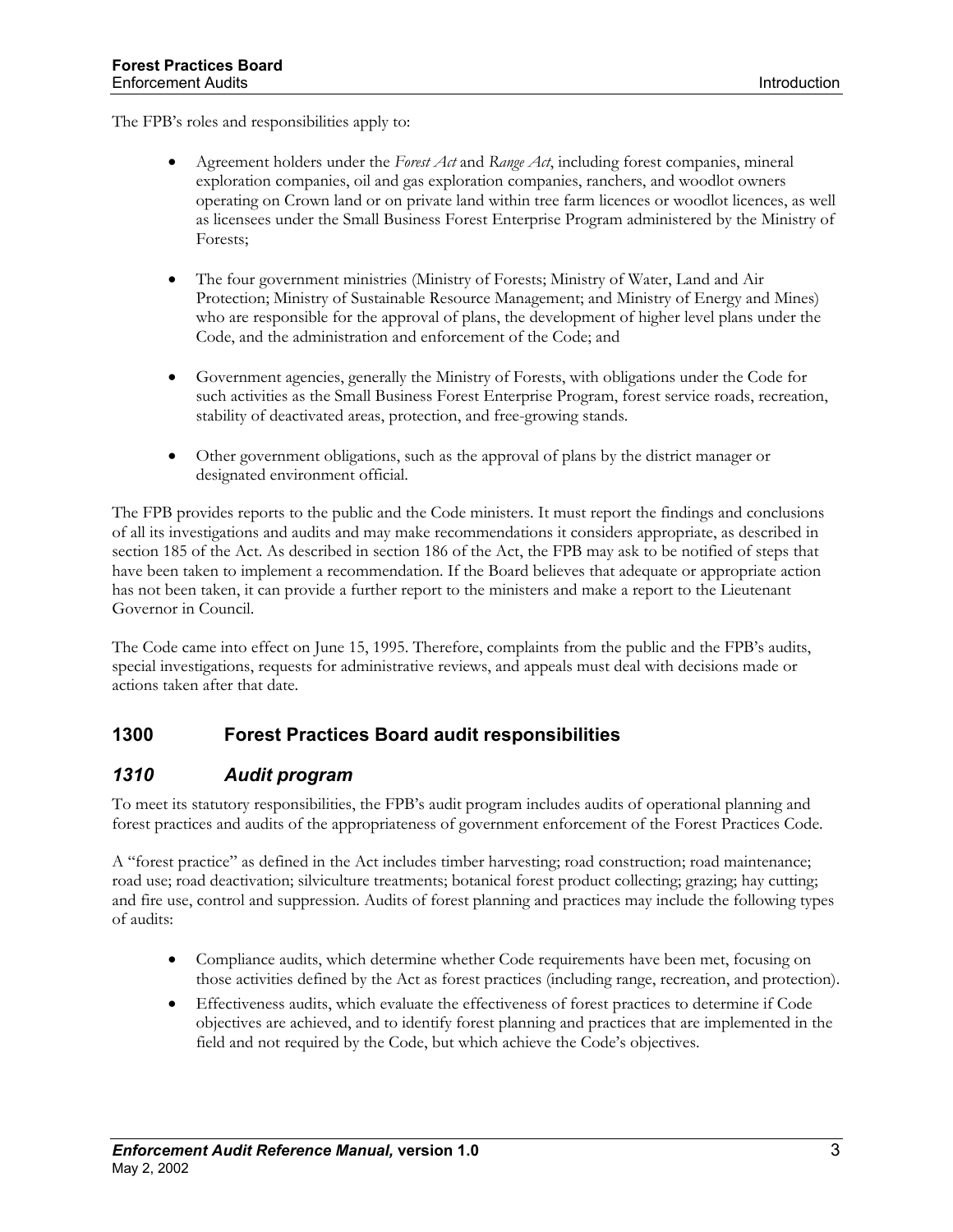<span id="page-8-0"></span>Audits of government enforcement focus on the appropriateness of government's enforcement of the Code, including the consistency and fairness of enforcement across the province, and the equitable application of the Code.

Section 176(b) of the Code requires the Board to carry out periodic independent audits of the appropriateness of government enforcement under Part 6 of the Act. Part 6 is concerned mainly with authorities to inspect and seize, determinations, remedies and penalties.

"Enforcement" for the purposes of an FPB audit, includes both compliance and enforcement activities as generally defined by government agencies. These include activities such as setting clear and enforceable expectations, planning and conducting inspections of forest practices, and the actions taken to address situations of non-compliance with the Code (see **2120**).

"Appropriateness" is not defined by the Code or other legislation. For the purposes of an FPB audit, appropriateness has been defined by criteria that describe the various aspects of appropriate enforcement of the Code (Section 2100 includes an overview of the criteria and Section 4000 sets out the detailed criteria).

Audits of government enforcement may stand-alone or may be integrated with compliance audits. Integrated audits of compliance and enforcement are referred to as 'area-based' audits. These are generally undertaken within a defined area of land, such as a forest district, and include audits of compliance by parties and an audit of the appropriateness of government's enforcement of the Code in the area.

## *1320 Enforcement audit selection*

To ensure enforcement audits are selected without bias, the FPB audits government agencies with Code enforcement responsibilities in a randomly selected area. Agencies are not selected on the basis of location or level of performance. For integrated audits of compliance and enforcement, the area to be audited is selected randomly.

#### **1400 Professional judgment**

In conducting enforcement audits, auditors are expected to follow the guidance provided in this manual. The use of the word "must" indicates those requirements from which the auditor cannot deviate. The use of the word "should" is to be interpreted as a very strong recommendation, from which departures require explanation and justification in the working papers. The use of the word "may" refers to those procedures that should be considered and applied as support to specific audit processes.

No guidance of general application can be phrased to suit all circumstances or combinations of circumstances that may arise, and no substitute exists for the exercise of professional judgment in the determination of what constitutes good practice in a particular case. Professional judgment is an important part of assessing the appropriateness of government's enforcement of the Code.

## **1500 Conflict with statutes**

Should there be any conflict between this reference manual and any legislation or related regulations, the legislation or related regulations prevail.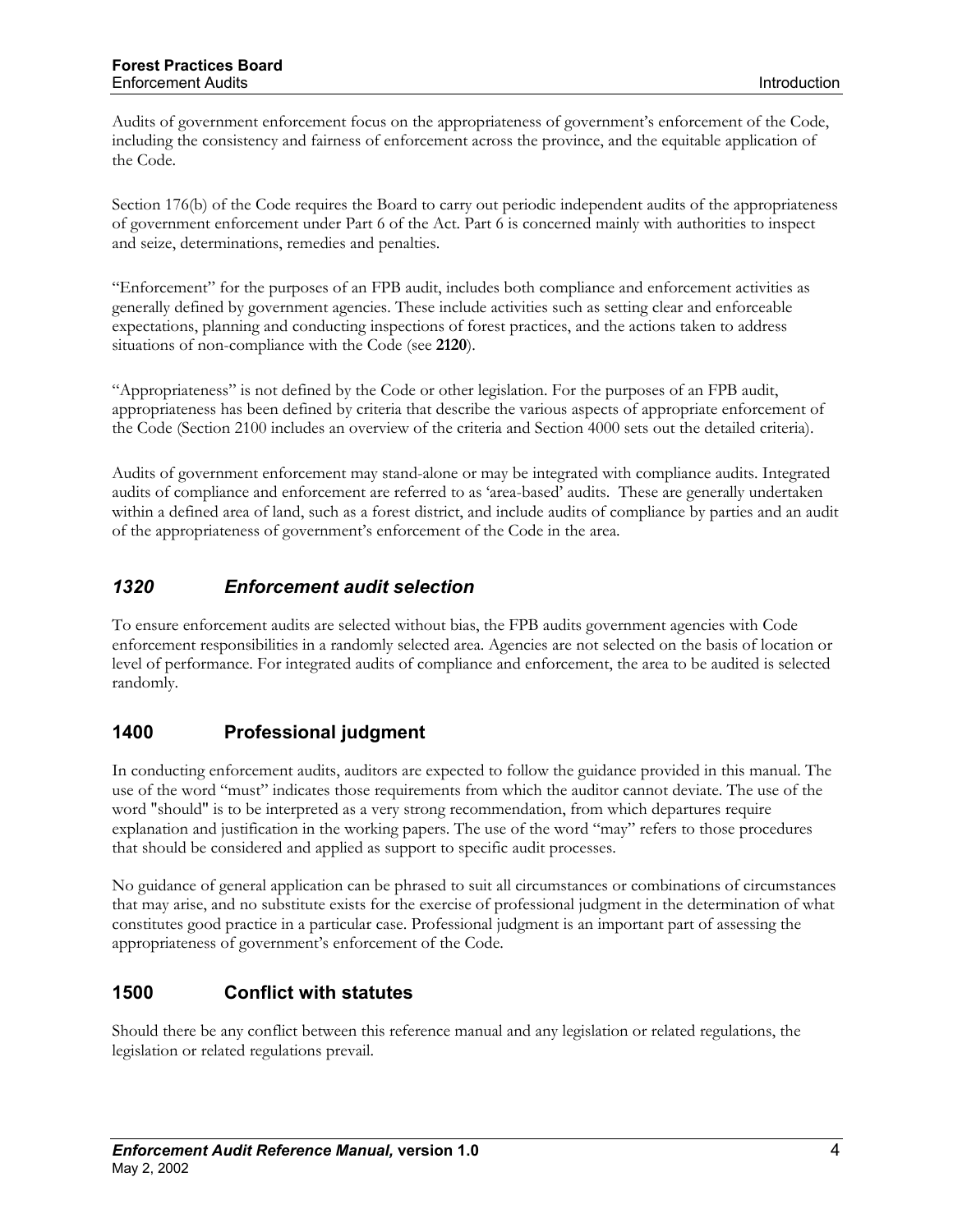# <span id="page-9-0"></span>**2000 Audit Guidance**

This section contains general guidance pertinent to auditees and all auditors participating in an FPB enforcement audit.

## **2100 Overview of Enforcement Auditing**

A substantial focus of enforcement audits is on the compliance and enforcement (C&E) activities undertaken to appropriately enforce the Code. Audits concentrate on three broad aspects of government's enforcement:

- the design of the C&E organization and business practices
- the application of C&E through sampling of transactions, such as compliance inspections
- the management framework used to direct, monitor and report on C&E activity

Enforcement audits therefore involve the integration of:

- elements of management and operational auditing;
- office-based analysis of systems and records to support and demonstrate findings; and
- field verification, involving Board compliance auditing processes, to confirm results achieved on the ground.

"Appropriateness" for the purposes of enforcement audits includes certain attributes of effectiveness:

- appropriateness and logic of design
- achievement of intended results
- responsiveness to change
- monitoring and reporting
- management direction

It also includes notions of fairness, due process, reasonableness, consistency, and efficiency in administration. These elements can be seen in each of the Board's criteria for appropriate enforcement of the Code (see section **4000**).

Most auditing is performed against a set of standards--a blueprint--that defines expected behaviour. A Board compliance audit is an example of an examination of activities against such a standard, which is contained within the Forest Practices Code. There is no such blueprint for enforcement other than that derived from generally accepted management practices. Code enforcement agencies have developed policy and other guidance but there is considerable discretion afforded to district management and statutory decision-makers. Thus, there is not a fully-developed and common set of standards against which to assess the appropriateness of enforcement activity.

In the absence of established and shared benchmarks for assessment, the Board's enforcement audit framework adopts techniques from more advanced forms of management and operational auditing, involving the use of criteria developed to express expectations for the performance of various elements of the enforcement organization and processes. It is important to note that this is not a model, or a narrowly prescribed set of standards. It is a framework, composed of a set of criteria defining a reasonable or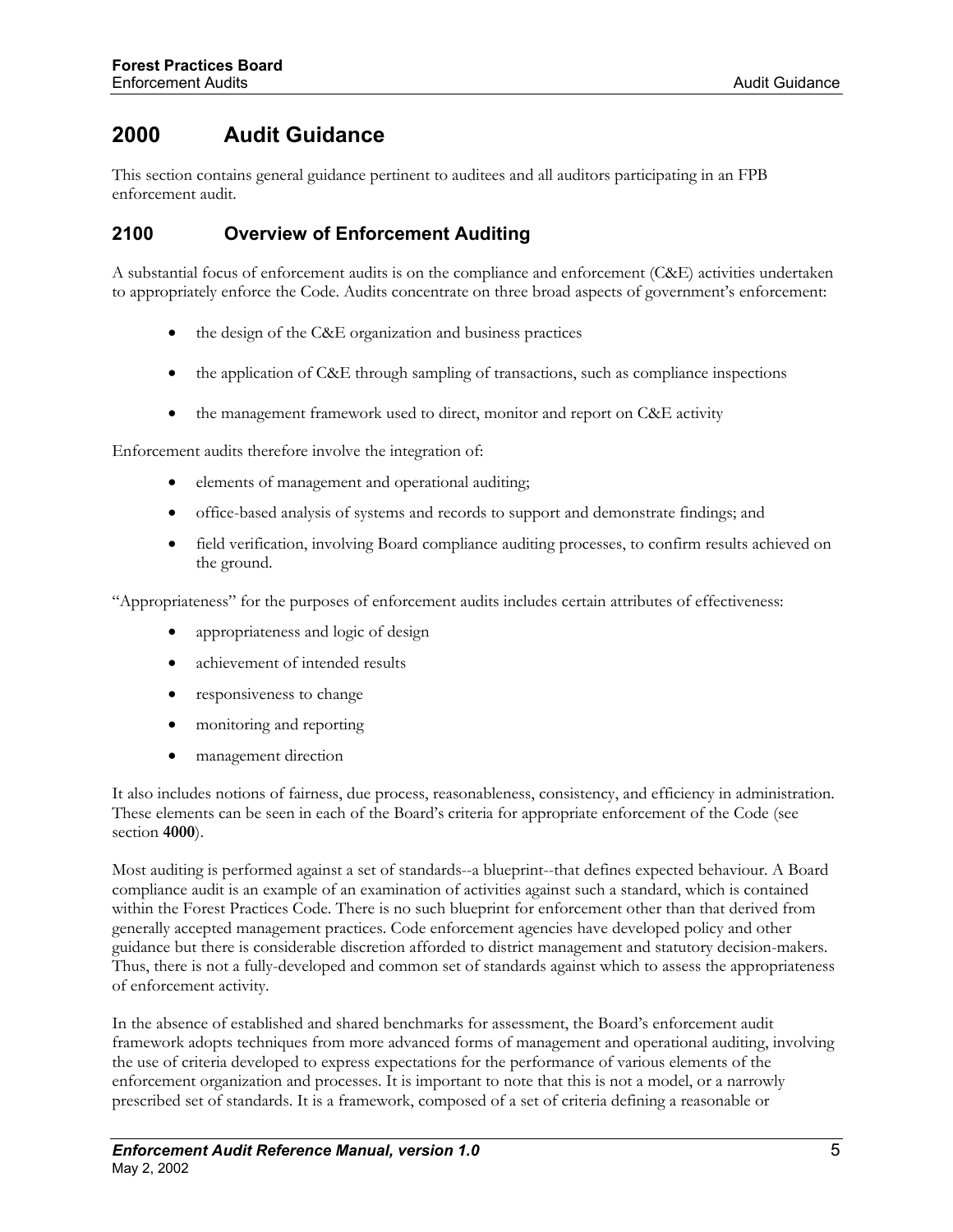<span id="page-10-0"></span>acceptable set of performance expectations built around activities established by the enforcement agencies. As such, the optimum enforcement approach may not involve application of the entire model represented by the criteria. Auditors will encounter different approaches at different locations. The audit approach must be flexible to accommodate such situations, and a high degree of professional judgement is essential to enforcement audits.

# *2110 Criteria of Appropriate Enforcement*

Enforcement audits primarily involve auditing compliance and enforcement systems and processes against commonly-accepted management principles, as represented by the criteria presented below. Section 4000 sets out the criteria, including detailed sub-criteria for each main criterion.

- Government agencies establish, through operational plan approval and related processes, expectations for forest practices that are enforceable and in accordance with the Code.
- Government agencies obtain, use and maintain adequate information on the forest activities subject to enforcement.
- Government agencies have an effective way of identifying risks associated with forest activities and utilizing risk in inspection planning.
- Government agencies conduct a sufficient number of inspections in a fair, objective and effective way, and accurately record and report results.
- Investigations are conducted in all applicable situations and only when warranted. They are performed in a fair, objective and consistent way, and are accurately recorded and reported.
- Determinations are made in all applicable situations and only when required. They are performed in a fair, objective and consistent way, and are accurately recorded and reported.
- Government agencies' organizational structures, policies and processes contribute to and support appropriate enforcement of the Code.
- The decisions and actions of different parts of government responsible for enforcement of the Code are appropriate and co-ordinated.
- Reporting systems provide adequate information on agency performance in relation to enforcement objectives.

## *2120 Audit Scope*

The scope of an enforcement audit includes all activities that contribute to achievement of the Board's criteria of appropriate enforcement, performed by each of the government agencies subject to audit.

The scope of "enforcement" for the purposes of auditing the appropriateness of government enforcement includes both compliance and enforcement activity, as generally defined by government agencies.

The inclusion of both compliance and enforcement activity is necessitated by a number of factors, including public expectations, the way the agencies are organized, and their focus on achieving compliance. Compliance activities (planning, conducting, and reporting inspections) are the basis for subsequent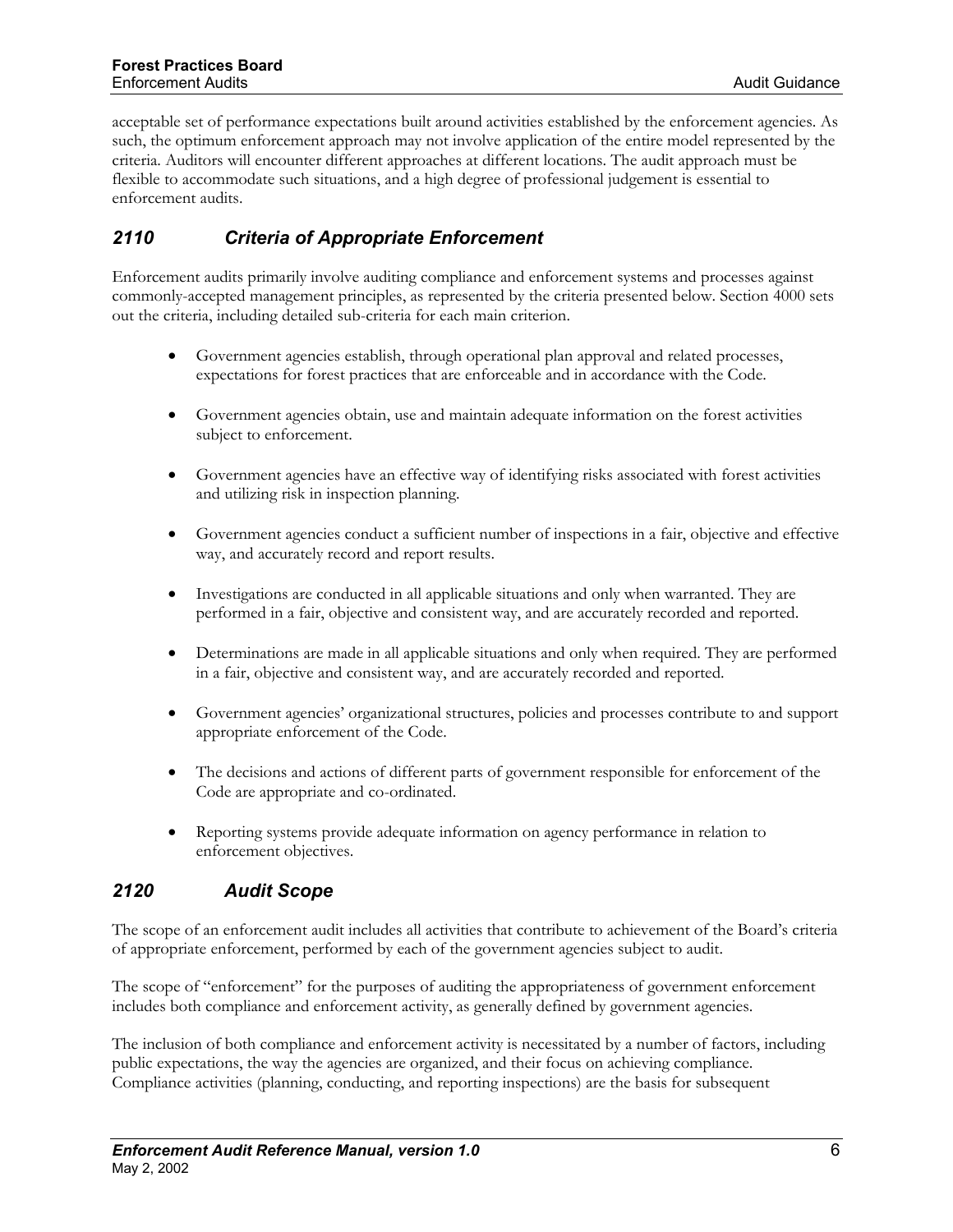<span id="page-11-0"></span>enforcement activity and, consequently, it is necessary to examine both compliance and enforcement activities.

Government's processes in setting clear and enforceable expectations, primarily through operational plan approvals, are also included in the scope of an enforcement audit because they contribute to the end result.

Government's processes for investigating and making determinations of non-compliance with the Code, and the fairness and reasonableness of decisions made, are included in the scope of an enforcement audit. The focus is on the investigation and determination processes rather than the determination itself. However, the fairness and reasonableness of decisions are reviewed in order to fully assess the processes.

While the enforcement audits do not focus on individual cases of non-compliance, where an audit identifies concerns with a determination, in individual cases of significant impact or serious disagreement, the Board may request a review by the Forest Appeals Commission, under section 128(1)(b) of the Act, of a determination made by an official.

#### *2130 Features of the enforcement audit program*

Significant features of the FPB's enforcement audit program include the following:

- the use of criteria describing a framework of appropriate enforcement of the Code, and against which to make assessments about the appropriateness of government's enforcement
- the inclusion of multiple agencies and assessment of the co-ordination of processes between agencies, in the scope of enforcement audits
- the use of long-form audit reports that present both positive and negative audit findings to support audit conclusions
- Audits are selected randomly and not on the basis of performance.
- The objective is to report on the appropriateness of government enforcement. Identification of system or process weaknesses may lead to Board recommendations for related improvements.
- Each enforcement audit requires a report from the auditor and a report from the Board, which are both distributed widely to the public and presented to the ministers in one document. This allows readers to understand the conclusions of the Board and those of the auditor.
- While Board members may visit audit operations to monitor audit progress, the audits are carried out independently by FPB staff members and persons contracted by the FPB.

## *2140 Audit Unit*

Enforcement audits examine the compliance and enforcement activities of government agencies with Code enforcement responsibilities. The focus is generally on the forest district because this is the administrative unit that conducts most Code C&E activity.

The audit unit therefore includes the Ministry of Forests (MOF) district office and the operations in the ministries of Water, Land and Air Protection (MWLAP), Energy and Mines (MEM) and, where applicable, the Oil and Gas Commission within the district or geographic area selected for audit.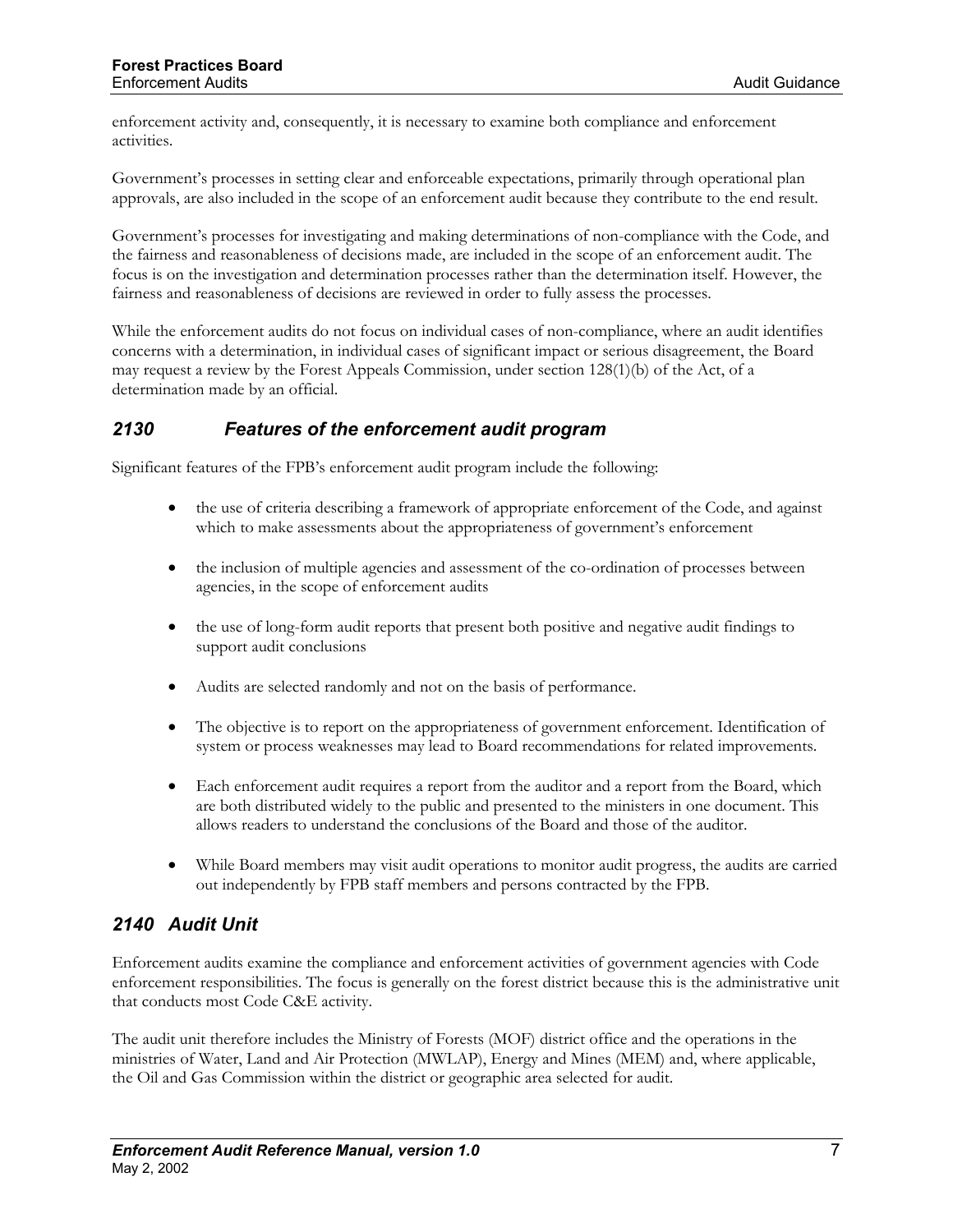<span id="page-12-0"></span>Where an enforcement audit is performed in conjunction with a compliance audit for an area of land, the enforcement audit includes those district C&E processes associated with forest practices in the selected area of land. In certain circumstances, C&E activities related to forest practices outside of the selected area of land may also be examined. This may be necessary to enable the enforcement auditor to obtain a full understanding of processes and how they are applied.

# *2150 Site Validations*

Although enforcement audits include examination of government's enforcement organization and processes, important evidence about the appropriateness of enforcement can also be obtained by examining the results of forest practices achieved on the ground. One of the desired outcomes of enforcement is a high level of compliance with the Code and, hence, management and protection of key forest resources and minimization of adverse environmental impacts. Enforcement audits therefore include assessing the results of forest practices and enforcement activities on the ground.

Each of the criteria has an element of field inspection. For example, to review the appropriateness of agencies' risk assessments, auditors need to see the ground conditions, and come to their own conclusions about risk. To assess the results of inspections (and investigations and determinations), it is necessary to confirm the results of inspections through observation on the ground. Field visits also serve in population confirmation.

# **2200 Auditor knowledge and responsibilities**

## *2210 Knowledge*

An enforcement audit requires diverse professional expertise, including law, management auditing, program management, and forestry practices.

Auditors are required to have sound knowledge of the Code and of the standards and procedures set out in this reference manual. A working knowledge of the MOF's compliance procedures is also required. Each auditor participating in an FPB enforcement audit is responsible for obtaining a working knowledge of the auditee's compliance and enforcement systems and processes prior to the commencement of an audit. Much of this knowledge can be obtained through review of government's C&E policy and procedures, as well as other information such as legislative pronouncements and other published audit results relevant to Code enforcement by the auditee.

Given the wide scope of the Code and various expertise required to enforce the Code, it is not expected that all of the necessary skills, knowledge, and experience required to audit government's enforcement of the Code will reside in any one person. Instead, this knowledge will likely be shared among auditors and specialists on the audit team.

# *2220 Use of specialists*

It may be necessary to engage additional specialists on enforcement audits. Whether the specialists are employees or consultants, the team leader is responsible for the work of the specialists.

Factors influencing the decision to use a specialist and, if so, the type of specialist to use should include:

• the need for specialist expertise in assessing aspects of government's C&E of the Code, such as legal expertise required to assess complex investigation or determination processes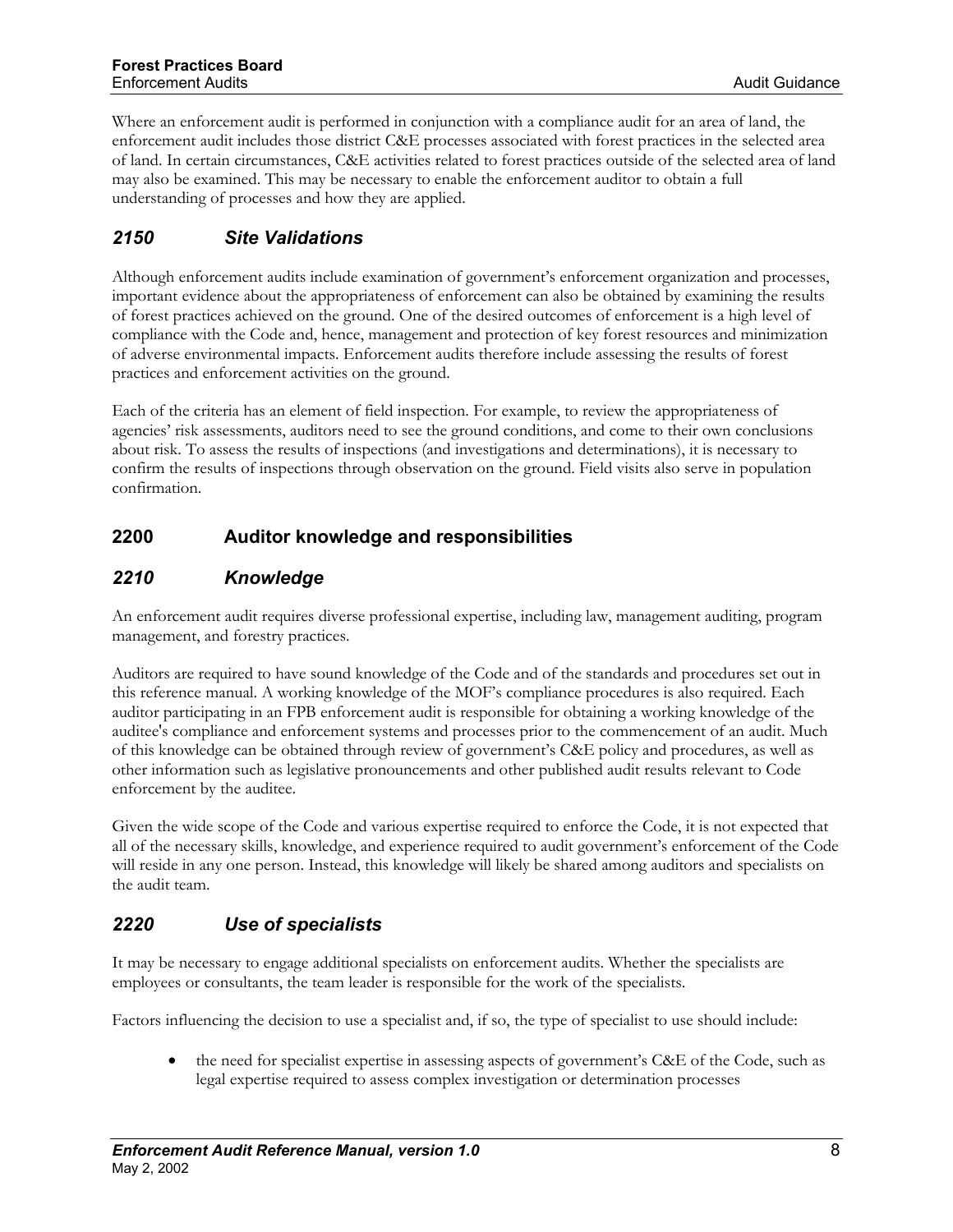• the extent of the audit team's recognized expertise and audit experience in the area

<span id="page-13-0"></span>When using an additional specialist resource, the team leader should:

- ensure that the issue is clearly understood so the right type of specialist is utilized, including preference for local knowledge and experience
- satisfy him or herself as to the qualifications, reputation for competence, and pertinent experience of the specialist, as well as his or her independence from the auditee
- confirm assignment of the specialist with the director of audits, including terms of engagement
- ensure the specialist has experience in, or is familiar with, the relevant subject area
- review with the specialist the work he or she is doing and the output required
- provide adequate and appropriate supervision of the specialist during the conduct of the audit
- ensure the specialist provides a signed, professional conclusion or report
- review the results of the specialist's work, the professional conclusions provided and the output/reports generated by the specialist, to the extent considered necessary to confirm his or her findings and the appropriateness of the related conclusions

#### *2230 Auditors' responsibilities*

Auditors participating in an FPB enforcement audit are responsible for ensuring the following standards are achieved throughout the audit:

#### *Independence*

The Forest Practices Board must, by all reasonable tests, be independent (and be perceived to be independent) of all auditees. In enforcement auditing, this need for independence extends to those licensees subject to Code enforcement in the audit area. All auditors (Board staff and contractors) working on behalf of the FPB must be similarly independent. The FPB reserves the right to make all final decisions regarding conflict of interest situations.

Independence is both a frame of mind and an absence of certain types of relationships. Before accepting any assignment, all contracted auditors proposing to carry out enforcement audits for the FPB must declare all possible independence conflicts to the director of audits.

Before entering into any audit arrangement with the FPB, auditors must fully disclose to the director of audits any relationship in which they are (or have been) employed or contracted for a substantial time by any BC government ministry or agency having regulatory responsibilities under the Code.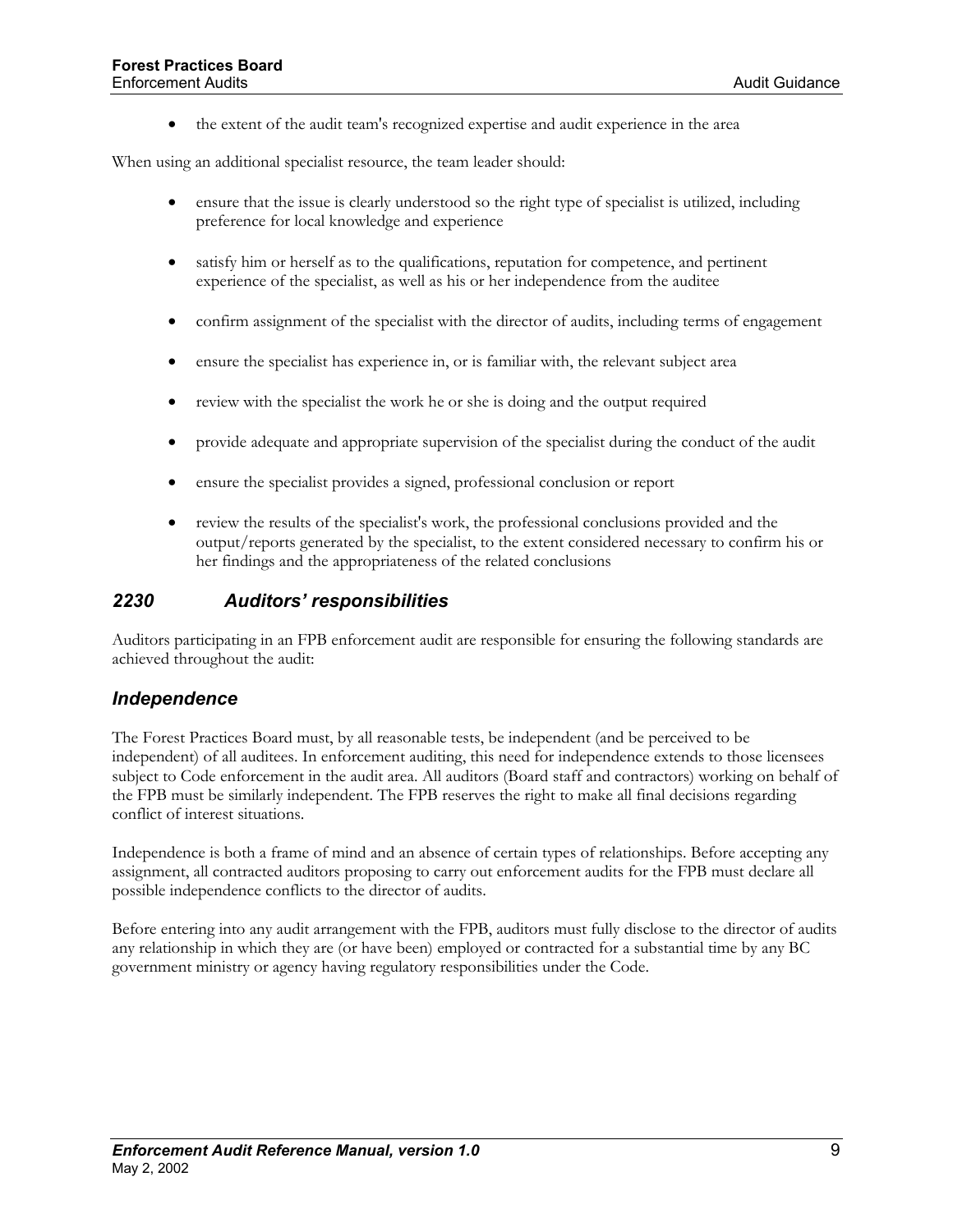Auditors must fully disclose to the director of audits any relationship in which they or their spouses or immediate family members:

- have been a participant in an FPB complaint investigation related to forestry or regulatory activities in the audit unit
- have provided auditing, consulting or equivalent services (including that of employment) to the auditee, within a 3-year period preceding the period covered by the audit, where such consulting or equivalent services relate directly or indirectly to the enforcement practices of the auditee; providing such enforcement-related consulting services to other divisions or locations of an auditee would also be included, as would providing such forestry-related consulting services to a current or former licensee of the land base that is the subject of an audit
- receive financial consideration or benefits from the auditee during the audit or because of it (an exception is made where accommodation, transportation, meals, and other amenities are provided by the auditee in situations where no reasonable alternative facilities exist)

All members of a team employed by the auditor to conduct enforcement audits (i.e., employees and subconsultants) are subject to the above independence requirements.

Auditors should conduct themselves at all times in a manner that supports the independence and objectivity of the Board's work. They should not make oral or written responses to any parties that may suggest that they are not independent or objective.

If an auditor contracted by the FPB has any questions or concerns about independence matters, he or she should refer these to the director of audits before entering into a contract. Should any independence issue come to the attention of the auditor of record after an audit has started, he or she must inform the director of audits immediately.

## *Confidentiality*

The FPB reserves the right to make available to the public any information it acquires through its enforcement audit program while still protecting privacy. One of the FPB's guiding principles is openness and the FPB will be subject to the *Freedom of Information and Protection of Privacy Act*.

Prior to the public distribution of the report from the auditor, auditors must not make available to third parties any information they have become aware of as a result of their involvement with an enforcement audit, without the prior approval of the director of audits.

Information that an auditor may wish to share with an auditee includes:

- dates, times, and locations of visits;
- details of records to be examined;
- evidence of audit findings, particularly to confirm the accuracy of audit findings; and
- probable "significant breach" instances (see **2840**).

Further guidance on information that may be shared with auditees is contained in **2410**.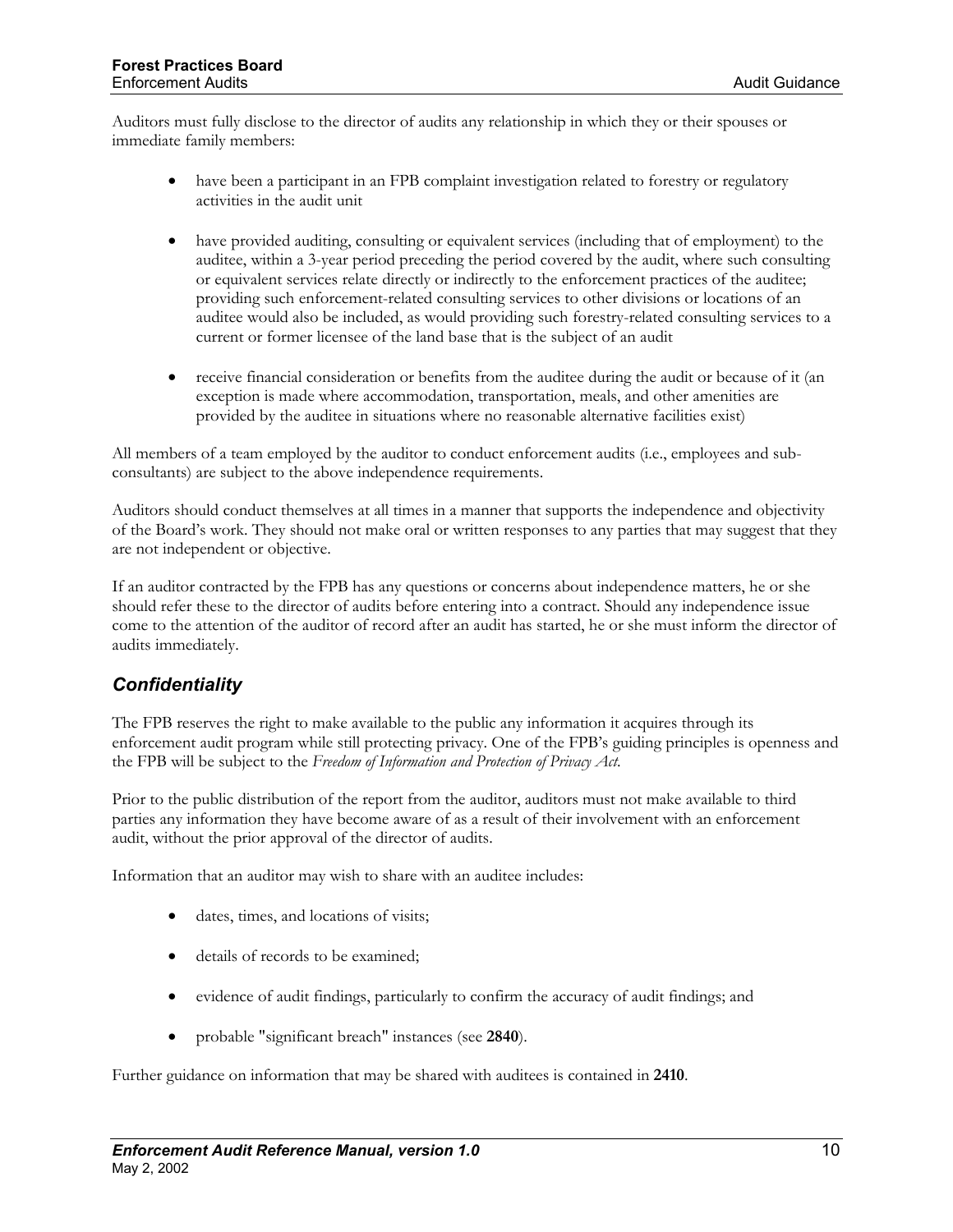<span id="page-15-0"></span>Auditors are expected to exercise judgment in sharing with auditees information associated with an enforcement audit. If in doubt, the auditor should obtain guidance from the director of audits. In no case should auditors make recommendations or otherwise suggest process improvements to auditees.

All audit working papers are the property of the FPB, including working papers prepared by contractors. No copies are to be retained by FPB contractors.

## **2300 Audit organization**

The FPB may resource its audits in a number of ways:

- using FPB staff entirely
- engaging contractors (from one person to a complete team) to assist its staff
- using only contractors; the contracted auditor, in turn, may engage one or more sub-consultants who would be responsible to the contractor

For each audit, the director of audits appoints an auditor of record who has been pre-approved by the Board.

## *2310 FPB/Auditee relationships*

The Code requires the FPB to conduct independent audits. There is no contractual relationship between the FPB and auditee. Contracted auditors act on behalf of the FPB. No contractual or other work relationship exists between a contracted auditor and any parties other than the FPB and the auditor's sub-contractors.

Auditors should endeavour to establish a cooperative and effective working environment with auditees. It is expected that the mutual interests of the parties will be best met where full cooperation of auditees is obtained. Should any difficulties be encountered, the team leader should inform the auditor of record.

The auditor of record and team leader must ensure that the enforcement audit is carried out in accordance with the FPB's audit standards. The audit team may not deviate from Board standards without the prior consent of the auditor of record and director of audits.

If an auditee or any other party contacts an auditor on matters outside the auditor's enforcement audit responsibilities, the auditor must state clearly that he or she is acting only on behalf of the FPB and cannot communicate any information to any party other than the FPB and, for certain information, the auditee. The inquiring party must be referred to the auditor of record.

# *2320 Specific responsibilities*

All members of an audit team have responsibility for the achievement of an efficient and effective audit. Auditors must:

- have a working knowledge of the business of Code C&E
- have a sound knowledge of Code elements pertaining to their responsibilities on the audit, including the Act, regulations and guidebooks, and any pending legislative amendments
- be familiar with the FPB's enforcement audit process, as described in this enforcement audit reference manual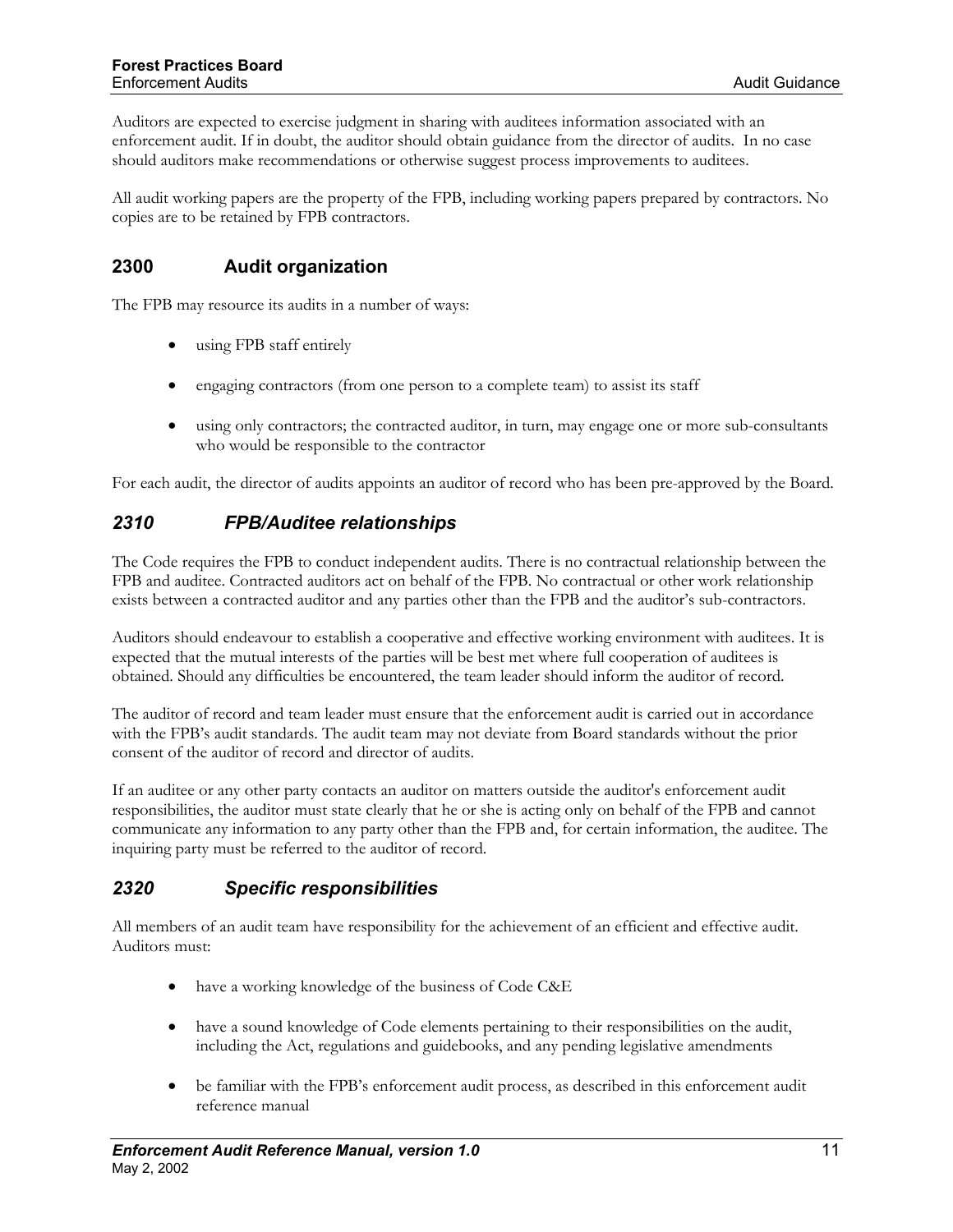- carry out responsibilities in a professional manner, maintaining cordial and cooperative relationships within the audit team and with the auditee
- maintain standards of independence, objectivity, and confidentiality
- meet the timing and logistical arrangements of the audit and be available without interruption during the time required for audit work
- bring to the site and use field gear and safety equipment that is in good working order

The responsibilities assigned to auditors are at the discretion of the team leader, based on the needs of the audit and the expertise and experience of the audit team.

#### *Director of Audits*

The FPB's director of audits has overall responsibility for managing the enforcement audit program, including ensuring consistency among audits.

When feasible, the director of audits will conduct field visits of audits in progress. The director of audits will also oversee detailed working paper file reviews to ensure Board standards are met and file preparation has been adequate.

#### *Legal Counsel*

The general counsel for the Board will arrange for advice on legal issues associated with the audit.

#### *Auditor of Record*

The auditor of record has overall responsibility for the audit. He or she is responsible for:

- ensuring the audit team has the requisite range and depth of skills, including the required auditing, forestry, resource management and enforcement expertise
- acting as primary liaison with the auditee, the Board and the Code ministers on situations involving a significant breach (see **2840**)
- reviewing the audit planning memorandum, including any subsequent amendments that may be required, and forwarding to the director of audits for approval prior to the start of the audit field work
- providing general direction to the team leader on all aspects of the audit
- assisting the team leader with supervising the work of the audit team members
- reviewing and approving the population confirmation and risk assessment and ensuring the adequacy of audit coverage
- attending auditee interviews and audit sites as necessary
- examining in the field any items that may lead to a conclusion of significant non-compliance with the Code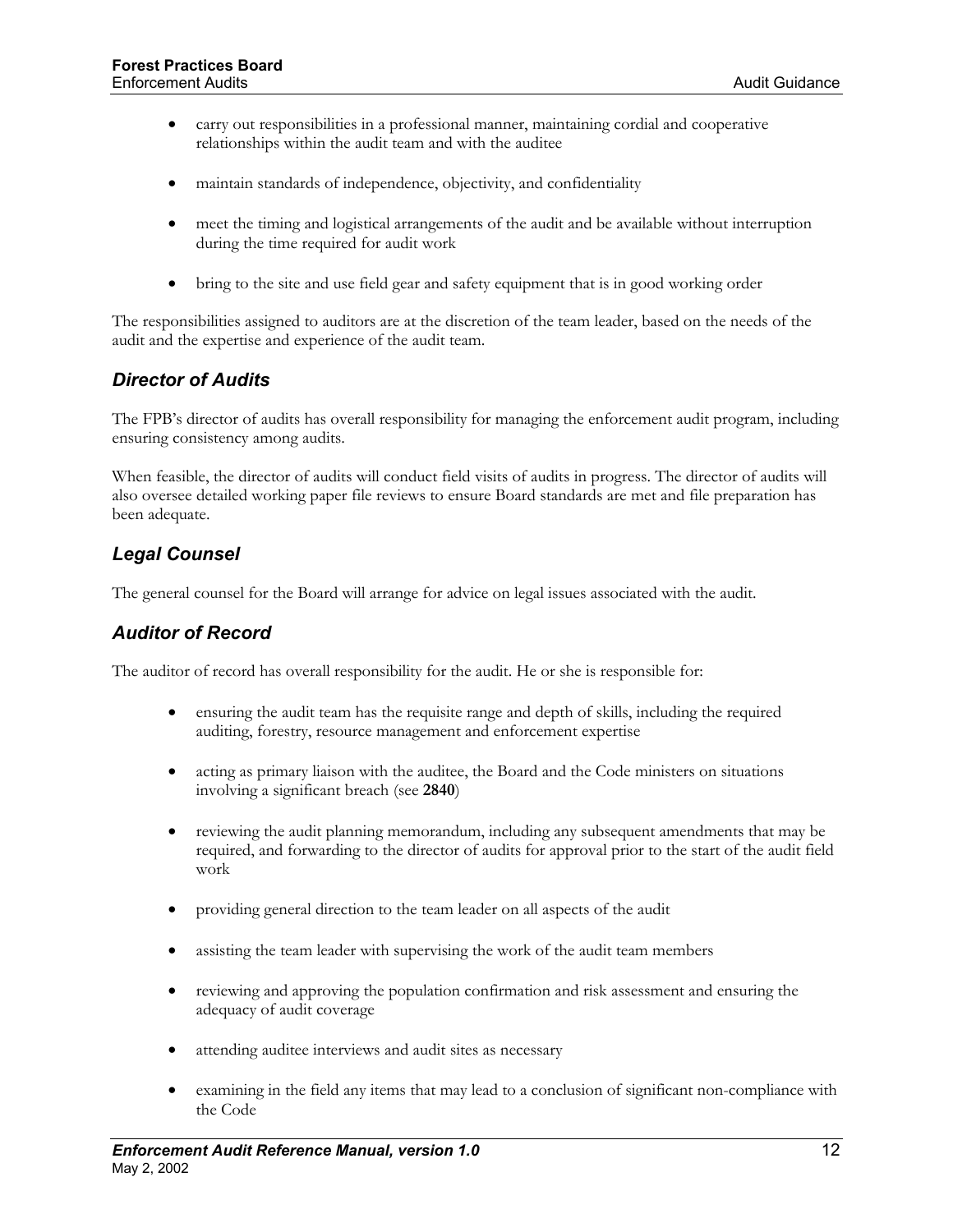- reviewing audit working papers to ensure the completeness of work done, the sufficiency and appropriateness of evidence and the adequacy of audit documentation
- reviewing and approving audit findings to be discussed at the exit meeting
- attending audit exit meetings
- forming audit conclusions for inclusion in the report
- reviewing a draft report, where prepared by the team leader, and finalizing the report
- completing an audit summary memorandum which indicates the extent of audit supervision and file review conducted throughout the audit assignment as well as a notation on any other areas of interest with respect to the audit, including audit observations and issues and how they were addressed
- completing a Board presentation document and evidence package which may include the audit summary memorandum
- submitting to the Board, along with a transmittal letter, a signed audit report with conclusions relating to the criteria examined and an overall conclusion with respect the appropriateness of government's enforcement
- reporting on other aspects of the audit at his or her discretion (see **3300**)
- presenting the audit findings to the Board

#### *Team Leader*

In addition to having a sound working knowledge of the Code and of Code enforcement, of prime importance to the performance of the team leader position is a proven ability to plan, arrange, perform, document, consult, and report on an audit in accordance with the requirements of this reference manual. Excellent project management, and written and oral communication skills are also required.

A team leader is required for each audit. He or she reports to the auditor of record and is responsible for the performance of the audit, including:

- managing the audit to meet project timelines
- obtaining appropriate reference materials
- acquiring background knowledge of the auditees (and particularly of the areas to be audited) to guide audit sampling
- preparing the audit planning memorandum and the audit budget
- completing the audit announcement information form and submitting it to the FPB communications staff
- ensuring all team members are familiar with the FPB auditing standards before the audit begins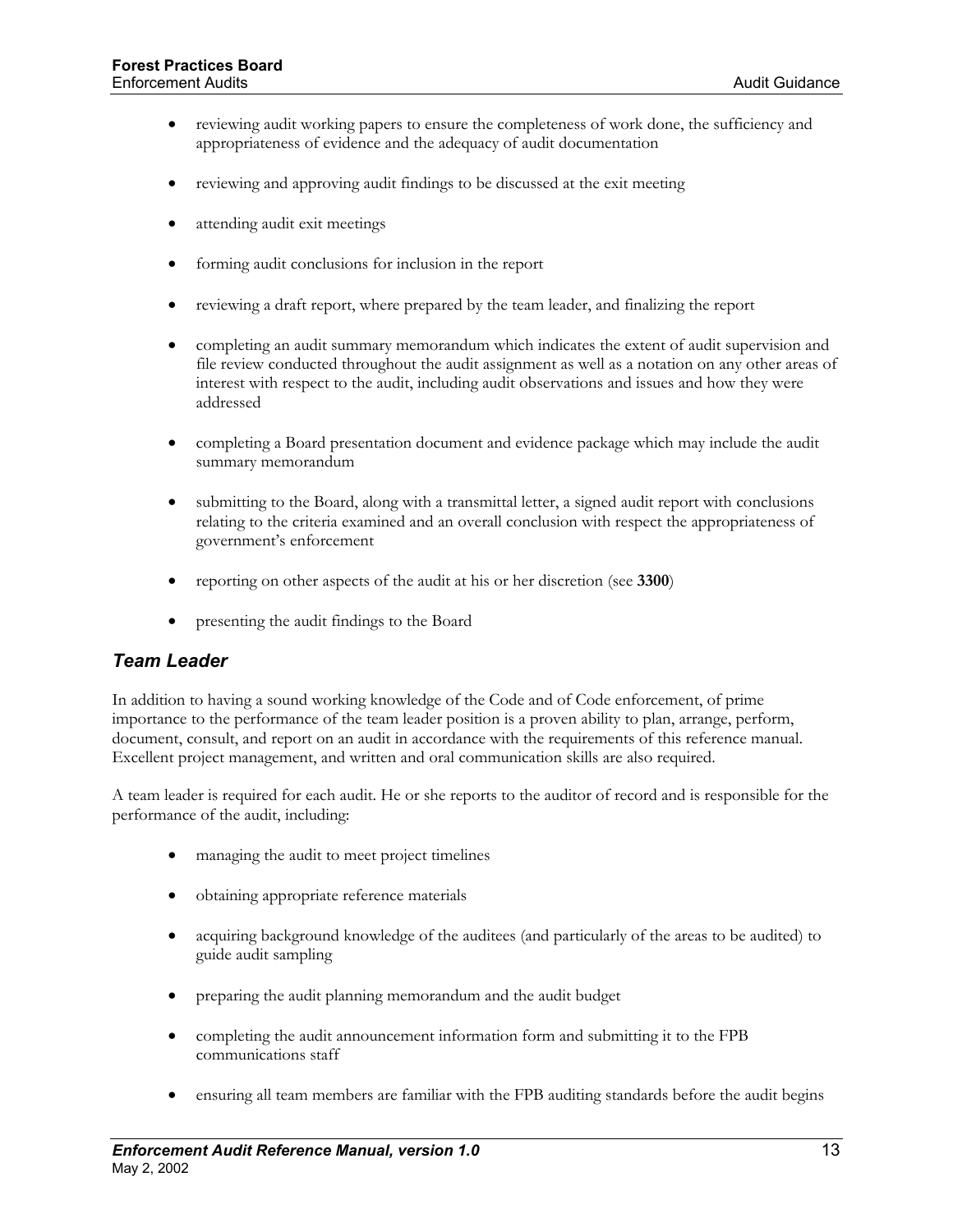- acting as the primary liaison with the auditees, except for significant breaches (see **2840**)
- arranging and conducting interviews with key auditee personnel, as required
- determining the extent of audit testing to be performed, in accordance with this manual (the rationale for extent of testing should be documented in the audit working papers);
- planning, coordinating, and supervising the work of all audit team members
- reviewing and examining the work of enforcement auditors, including preliminary conclusions about the achievement of each audit criterion
- ensuring the adequacy and sufficiency of audit evidence
- reviewing preliminary conclusions for each criterion and about the overall appropriateness of government's enforcement, as initiated by the lead enforcement auditor
- reviewing exit notes and a supporting audit evidence package, and arranging for an exit meeting with the auditee
- reviewing all working paper files and ensuring that all files are complete
- reviewing with the auditor of record all audit conclusions, and responding to queries
- conducting and documenting analyses and performing further audit work if required, in relation to auditee responses to audit findings, conclusions and draft reports
- assisting in writing the draft and final report from the auditor and preparing evidence materials in support of a presentation of the report from the auditor to the Board
- completing an audit summary memo which documents key aspects about the conduct of the audit

A team leader may delegate portions of his or her responsibilities to other members of the audit team.

#### *Lead Enforcement Auditor*

The lead enforcement auditor is responsible for the conduct of audit procedures, as assigned by the team leader. Of importance to the lead enforcement auditor's role is a sound understanding of the Board's criteria of appropriate enforcement of the Code, strong interview skills, and a proven ability to identify and obtain sufficient appropriate audit evidence to support audit assessments.

The lead enforcement auditor is responsible for:

following the directions of and supporting the team leader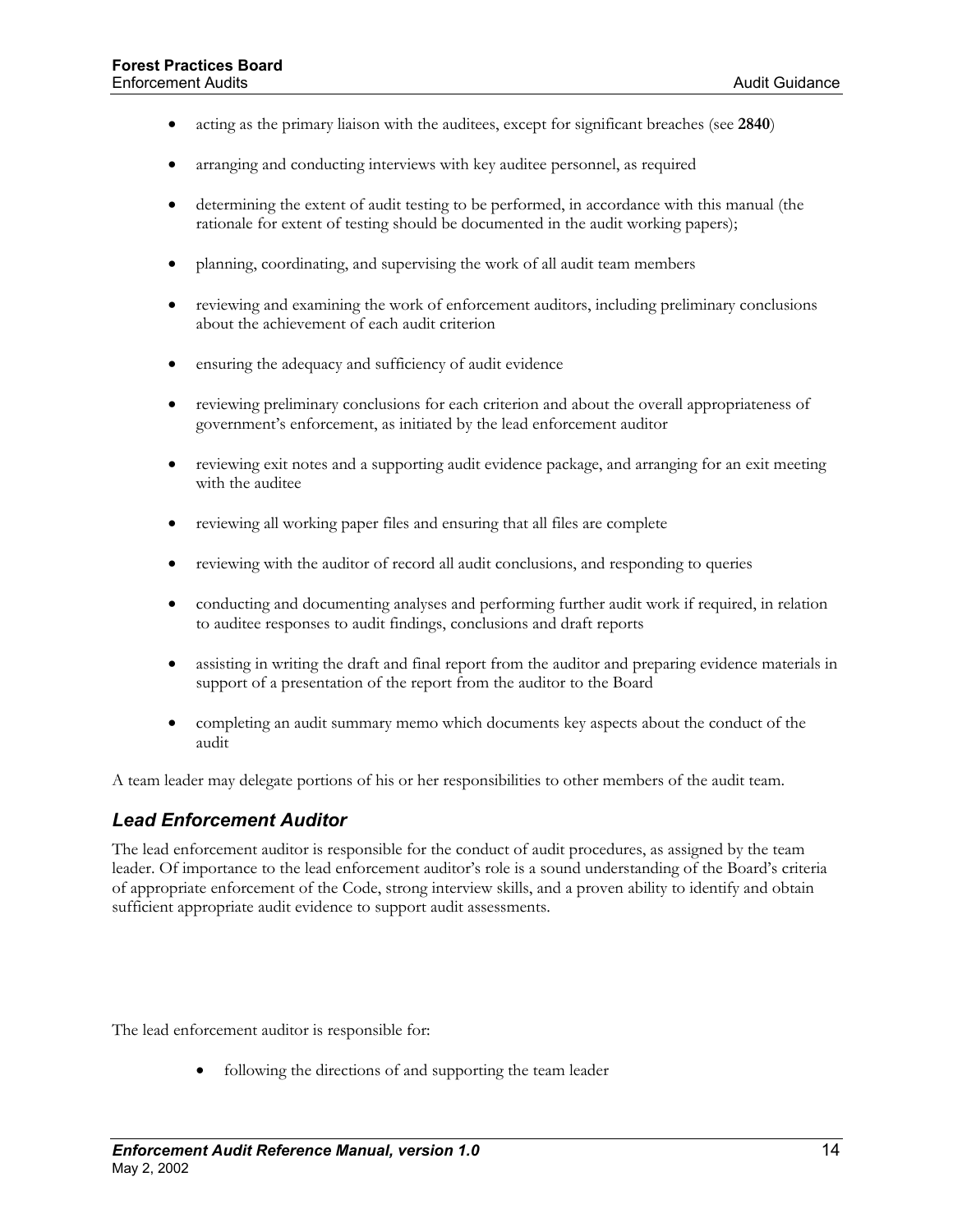- performance of the enforcement audit procedures, including interviewing auditee staff, obtaining and assessing supporting audit evidence, considering corroborating information and analytical analysis
- identifying all agency activities that contribute to each enforcement criterion, and verifying their performance
- assessing the achievement of each audit criterion and, in consultation with the team leader, forming preliminary conclusions about the level of achievement
- preparing exit notes and a supporting audit evidence package
- ensuring the auditees are aware of the audit steps that will occur after the interviews and initial field work has been completed
- maintaining communications with the auditees, as required, on audit findings and logistics
- reviewing with the team leader all audit conclusions, and responding to queries
- conducting and documenting analyses, and performing further audit work if required in relation to auditee responses to audit findings, conclusions and draft reports
- assisting in writing the draft and report from the auditor and preparing evidence materials in support of a presentation of the report from the auditor to the Board

#### *Audit team members*

The audit team members are responsible for:

- following the directions of and supporting the team leader
- confirming the audit populations and audit risks
- planning and carrying out assigned tasks objectively, effectively and efficiently within the scope of the audit
- conducting interviews of auditee staff and obtaining corroborating evidence to support interview results
- collecting and analyzing relevant and sufficient evidence to allow findings to be made and conclusions to be drawn
- preparing working paper documents in a timely manner and in accordance with FPB standards
- obtaining sufficient appropriate audit evidence to support audit findings
- timely clearing of queries raised by the team leader or auditor of record
- safeguarding documents pertaining to the audit and returning such documents as required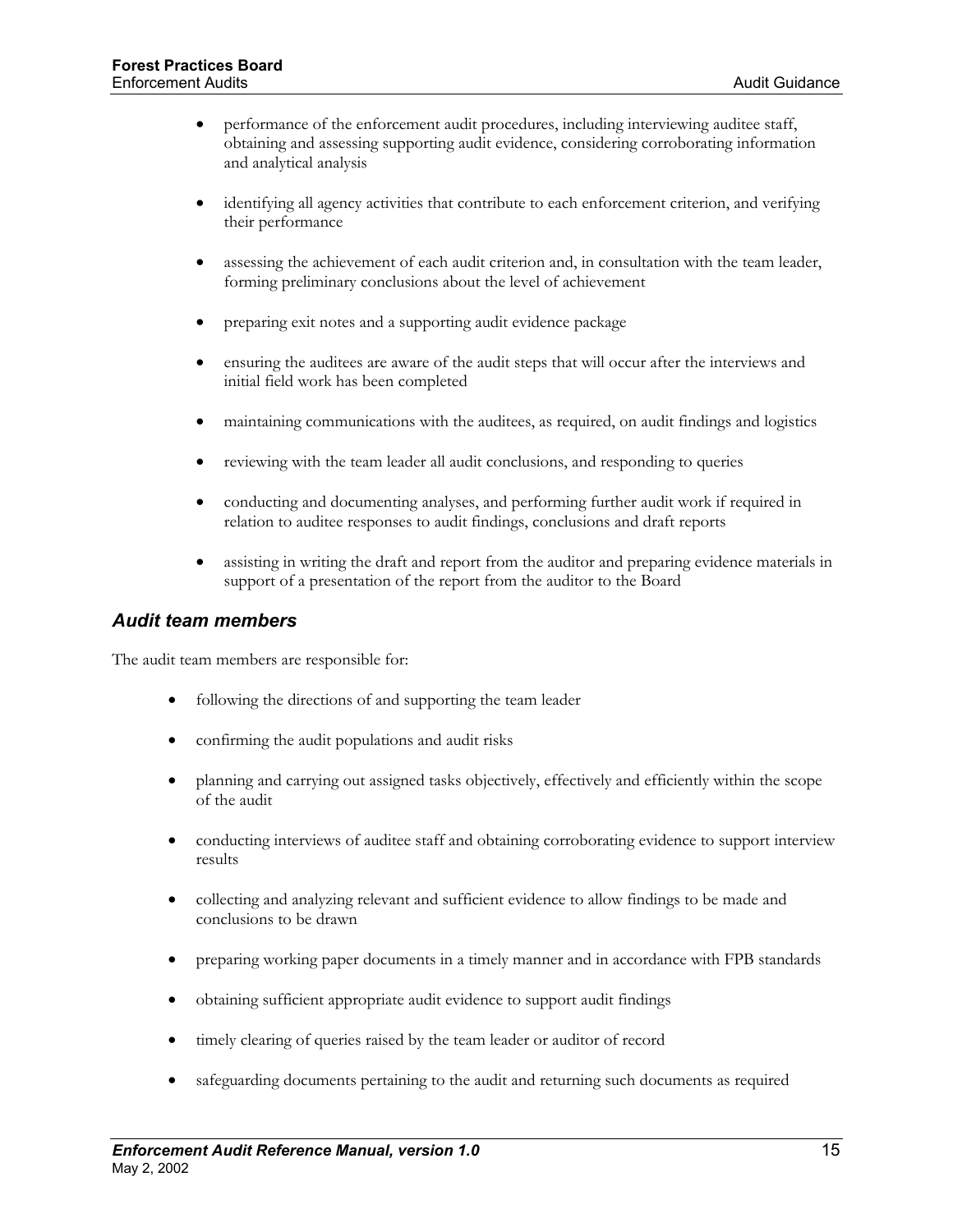## <span id="page-20-0"></span>*Administrative Field Support*

The administrative field support staff person is responsible for:

- assisting with the co-ordination of travel arrangements including booking hotel and meeting rooms, charter flights and helicopters
- providing a detailed itinerary and cost analysis of audit travel arrangements to the audit team leader
- ensuring all audit teams are fully equipped with such items as safety gear, radios and other supplies, as required
- ensuring a standard paper and electronic file format is followed
- assisting in obtaining information from the licensee as requested by the audit team leader or the auditor of record
- performing administrative file review throughout and at the completion of the field work to ensure file documents are in order

#### *2330 Audit supervision and review*

The team leader, under the overall direction of the auditor of record, is responsible for providing adequate supervision of team members through all stages of the audit. Supervision includes:

- instructing team members on the work they are to perform and the objectives of the work
- providing guidance to team members about the use of judgment in assessing auditee performance of the audit criteria
- ensuring that work is carried out to standard and on a timely basis
- ensuring that the results of the work are adequately documented and support conclusions
- addressing auditing and technical problems encountered by audit team members
- reviewing the work of team members and documenting that review in the working papers
- providing a summary document for the audit file which details how the supervision and review was carried out
- transmitting required documentation and reports to the FPB audit section

The audit team should have daily meetings to discuss progress and audit findings to date, and as a forum to plan for the remainder of the audit.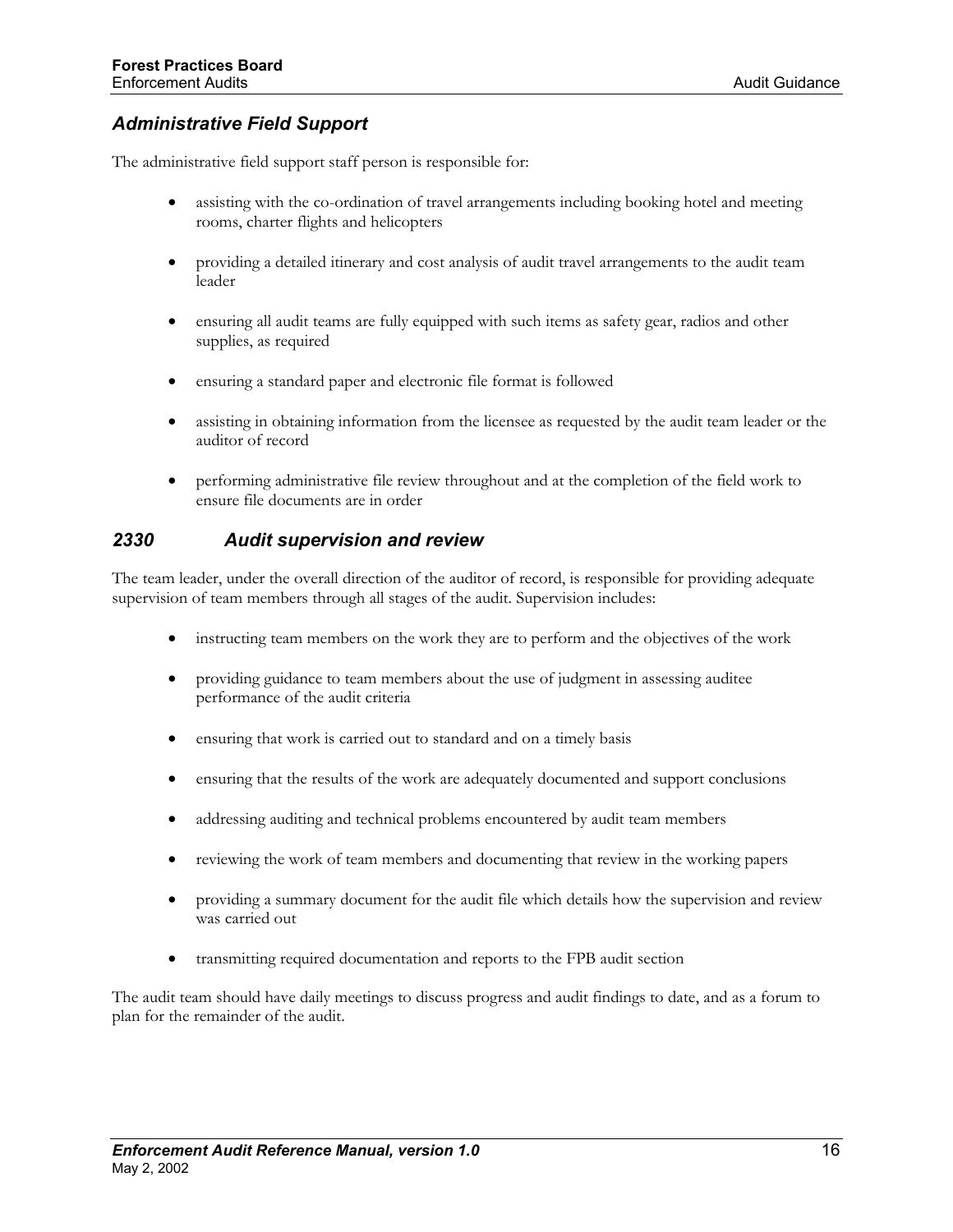## <span id="page-21-0"></span>**2400 Overview of the audit process**

This section provides an outline of the audit process, for which detailed guidance is provided throughout the manual.

Once an audit unit is selected for audit, the FPB's audit process addresses compliance and enforcement activities of all government agencies with Code enforcement responsibilities. Because the Ministry of Forests takes a lead role in Code enforcement, its activities are generally the primary focus of the audit.

Board audits may be full or limited scope. Full scope audits cover compliance and enforcement for all activities such as operational planning, roads, harvesting, silviculture, range and protection. Limited scope audits cover C&E for one or more of the above activities. Limited scope enforcement audits may also assess one or more C&E activities such as inspections, investigations or determinations. The auditee is informed of the audit scope during notification of the audit (see **2410**).

The main phases of an FPB enforcement audit are planning (see **2410**), performance of the audit work (see **2420**), auditor reporting (see **3200**), Board reporting (see **3300**) and follow–up (see **3500**).

Each phase of the audit is subject to a quality assurance process. Audit supervision is a continuing process, beginning with planning and ending with the conclusion of the audit assignment. The extent of the supervision depends on the proficiency of the auditors and the difficulty of the audit issues addressed. (see **2330**).

## *2410 Planning phase*

The planning phase is key in ensuring an effective enforcement audit. Most aspects of planning are the responsibility of the FPB audit section and the auditor of record, in conjunction with the team leader.

The FPB audit staff is responsible for confirming the following with the Board:

- the appointment of auditors of record
- the mix, number, and scope of audits to be performed

The FPB staff is also responsible for the following:

- selection of audit units (and related auditees ) for audit
- determining the scope for each audit
- selecting auditors to conduct the audit
- notifying the auditee of audit selection at least four weeks in advance of the audit, including the scope of the audit and the auditor of record for the audit
- providing the auditee with a copy of this reference manual

#### *Arrangements and understandings with the auditee*

To facilitate an efficient audit, the team leader should discuss the following arrangements and understandings with the auditee before audit work commences: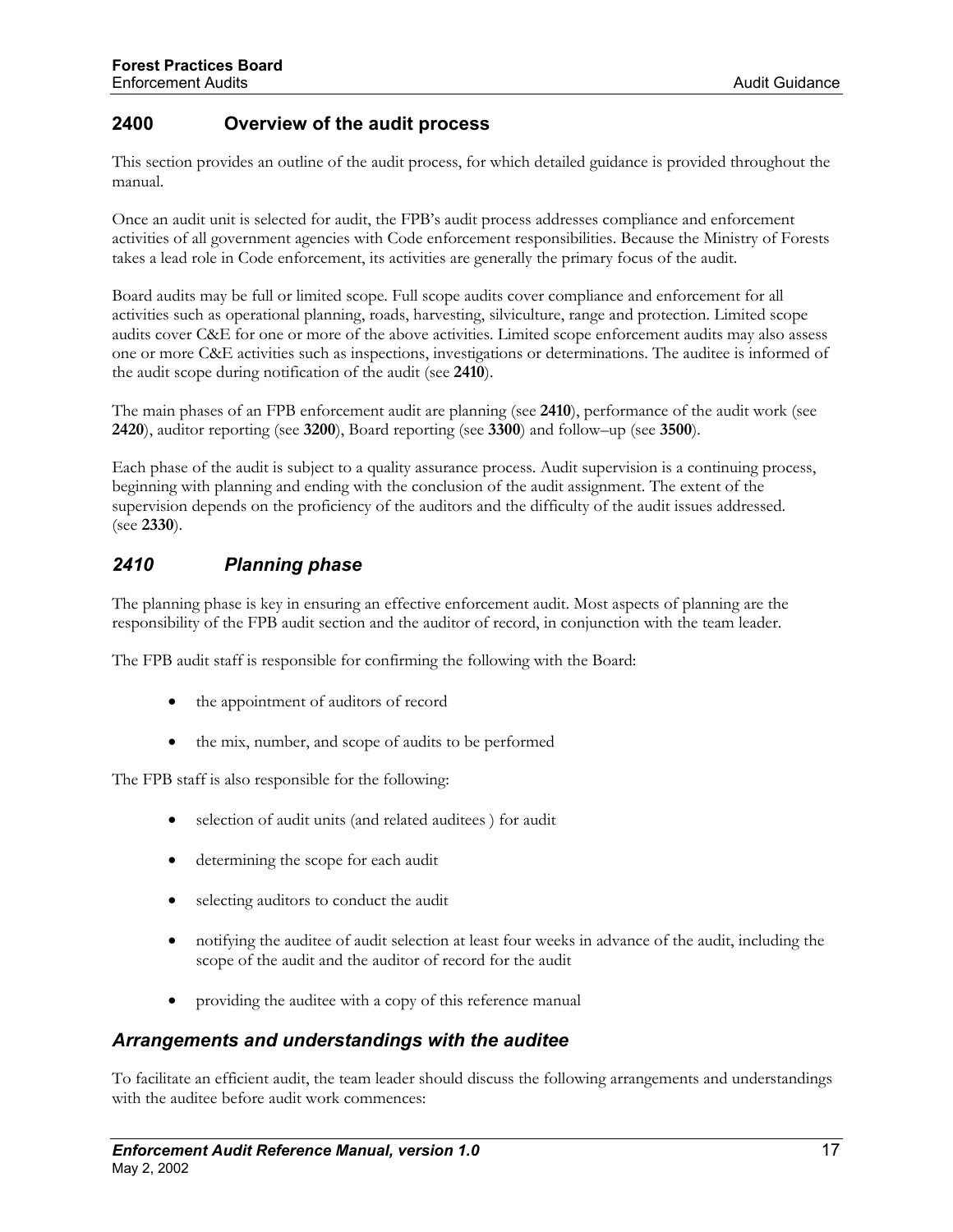- auditee designating, in writing, a senior staff member as audit liaison who will be available throughout the audit to discuss audit findings and provide information as needed. An important role for this individual is to act as a conduit for information concerning the audit to the auditee's senior management.
- auditee informing employees about the objectives and scope of the audit as necessary
- auditee staff assisting in locating files or maps that the audit team requires
- key auditee staff available for interviews and to discuss issues and review findings
- audit information requirements for the preliminary meeting, including C&E organization charts, policies and procedures etc.
- work area for the audit team, preferably a boardroom
- access to a photocopier
- auditee providing access to auditee files, including operational plans
- the FPB reimbursing the auditee for the agreed cost of all lodgings, meals, and vehicles provided to the auditors by the auditee

Auditees may have limited understanding about an FPB enforcement audit, roles of audit team members and methods of collecting information and substantiating findings. It is therefore crucial for the team leader and other team members to take the time to provide clear explanations whenever confusion arises.

If the auditee has any concerns about the audit process or communications, these concerns should be reported to the team leader or auditor of record.

If the auditee is not satisfied with the response from the team leader or auditor of record, the auditee should contact the FPB director of audits or the executive director.

#### *Communications*

The team leader must maintain contact with the auditee's audit liaison, usually daily, throughout the on-site work to ensure the auditee is apprised of audit status and has sufficient opportunities to discuss the progress of the audit. The team leader should advise the auditee of any audit delays along with an explanation as soon as they are anticipated.

It is important that the auditee understands that all audit findings will be disclosed and discussed over the course of the audit, and that the auditee will have the opportunity to present further information as necessary prior to completion of the audit.

At the completion of the on-site phase of the audit, a wrap-up meeting with the auditee will be held to advise the auditee of preliminary audit observations and findings. Following the wrap up meeting, the FPB will provide regular monthly updates to the auditee regarding the progress of the audit until the final report from the Board is released.

Where significant breach events or conditions have been observed during the audit, special actions and reporting are required (see **2840**).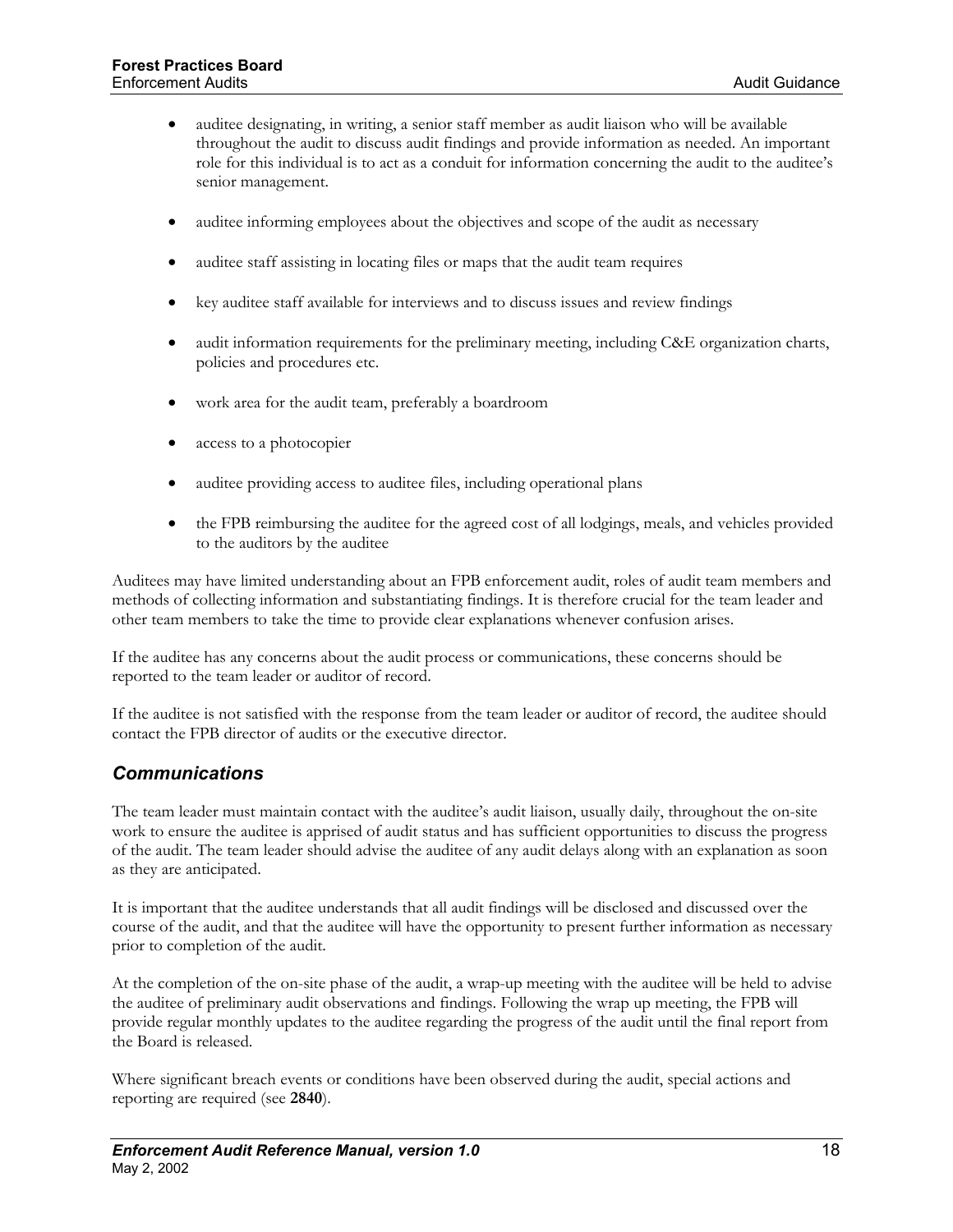## *Preliminary visit*

The team leader and selected audit team members should visit with the auditees before on-site work begins. During this visit they should:

- meet with auditee key contacts
- obtain information about the organization of each agency's C&E program, relevant policies and procedures, etc.
- obtain information about the operating environment, such as relevant higher level plans, number and type of forest licences, volume of timber harvest etc.
- identify, and where possible confirm, the forestry activities carried out during the audit period
- ascertain the auditee personnel that will be involved in the audit process, and confirm their availability for the field work phase of the audit
- make arrangements for logistical support (e.g. helicopter and vehicle rentals, accommodation, and equipment rental)
- assess the need for any enforcement or other specialist skills on the audit team
- gather any other information required to complete the audit planning memorandum (see next section)

#### *Audit preparation*

The team leader prepares the audit planning memorandum that includes key information about the audit. The director of audits and the auditor of record must approve the planning memorandum before on-site work begins. The planning memorandum must include the following information:

- the dates and location of the audit
- background information on the agencies being audited and the area of land subject to Code enforcement by the agencies, including a description of the operating area, any special resource features of significance to the audit, the status of higher level planning and other relevant information
- implications for assessing performance against the audit criteria, based on information obtained during the preliminary visit
- audit processes or procedures to be integrated by the compliance and enforcement auditors when conducting an area-based audit
- the scope of the audit, any limitations, and the audit period
- number, nature and volume of forest activities
- a description of the auditee's enforcement organization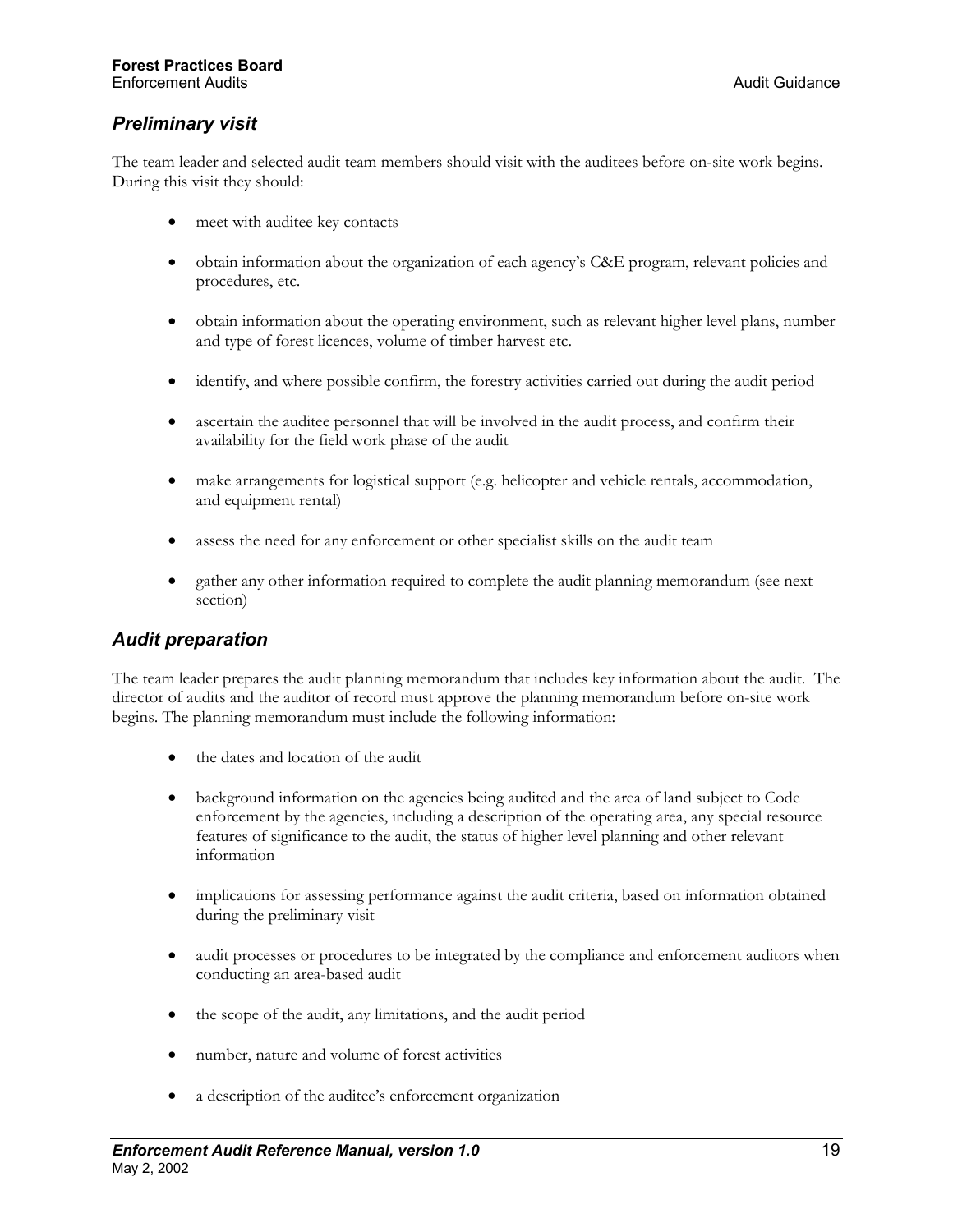- <span id="page-24-0"></span>• identification of other Board examinations and reports in the area
- names and professional designation of audit team members and their specific responsibilities
- the anticipated audit time frame
- identification of the auditees' key staff
- identification of specialists

## *2420 Conduct of the field audit phase*

#### *Entry meeting*

At the inception of the audit, the team leader should convene a meeting attended by the audit team and all key agency personnel that will be involved with the audit, including a representative from each agency.

The purpose of the meeting is to introduce the audit team to the auditee staff, review the objectives of the audit, confirm audit logistics and processes, review FPB and auditee safety procedures, and obtain any further information requested of the auditee. Audit team members should briefly explain their qualifications, backgrounds, and the areas of work they will be involved in. Auditee personnel should explain their specific areas of responsibility.

#### *Conduct of the audit*

The audit work includes assessments of the design of the auditee's C&E organization and business processes. This is primarily done via office interviews with key C&E staff, including supervisors and managers, with confirmation through examination of records.

The audit work also includes assessing each activity or function established by the auditee as contributing to enforcement of the Code--such as the planning, conduct and recording of inspections--in relation to the Board's criteria for appropriate enforcement. This work is performed in the auditee's office and in the field, applying the enforcement audit procedures set out in Section 5000.

In performing the audit, the auditor collects, analyzes, interprets, and documents information to assess government's achievement of the audit criteria, individually and collectively. This requires the auditor to examine the adequacy of systems and processes in comparison to each of the audit criteria.

All assessments and conclusions must be based on sufficient appropriate audit evidence. The audit working papers must adequately document the analysis made and support the basis for the findings and conclusions.

## *Key steps in conduct of the audit*

Throughout the conduct of the audit, there are key audit steps. Depending on the size, organizational structure and complexity of issues, it may be necessary to adjust key steps to address specific aspects of the auditees' enforcement program. Generally, the following key steps are applied in an enforcement audit:

• An entry meeting is held with auditees to introduce the team members and auditee staff, and initiate follow-up interviews.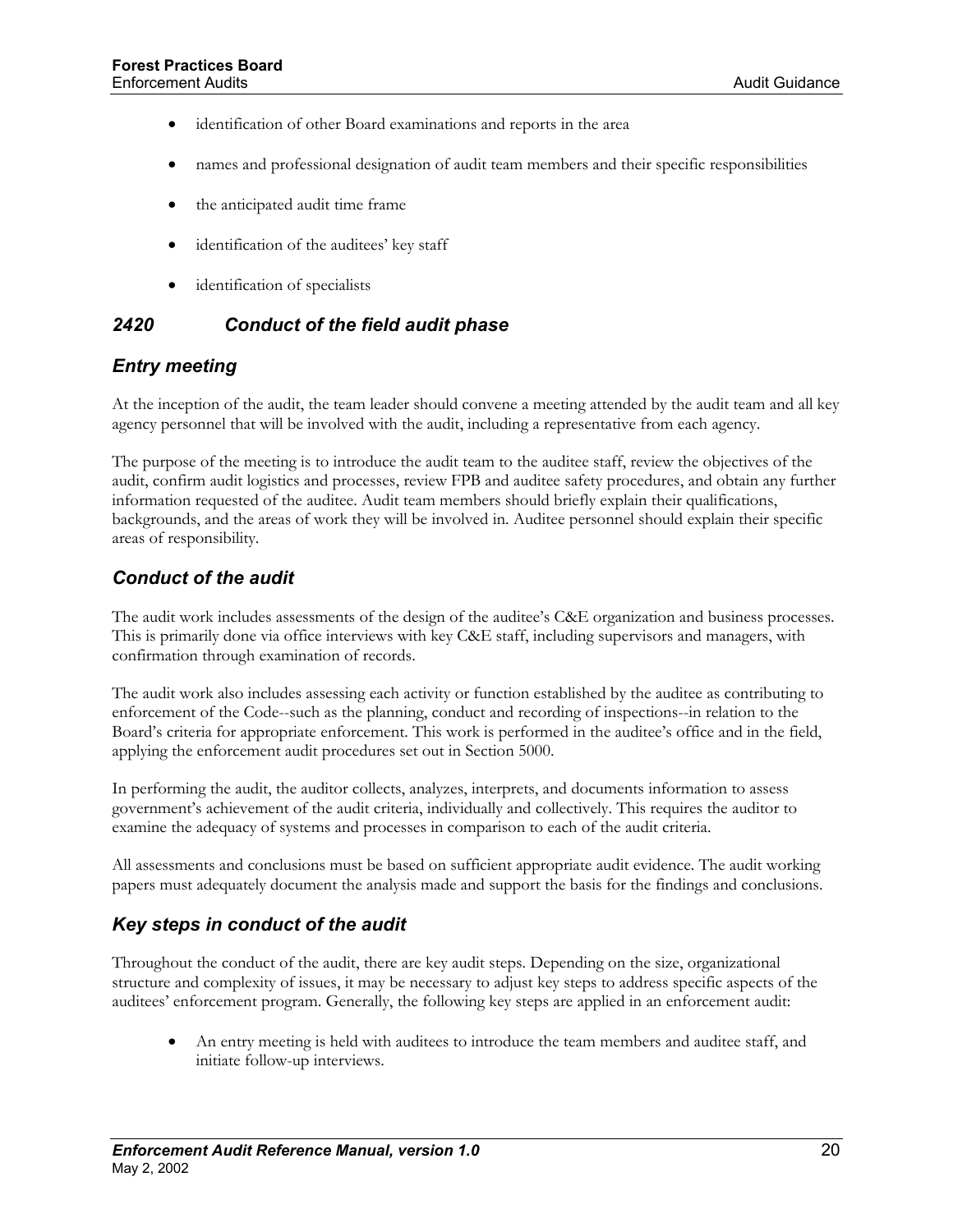- Initial interviews of auditee staff are conducted, with detailed information requests provided at the completion of each interview. Generally, a team of two auditors conducts each interview. Interview questions are provided to the relevant staff in advance of the interviews.
- Detailed information and file reviews are conducted.
- Analytical testing is performed.
- Field samples are selected and field visits conducted. Auditee staff are in attendance for field visits.
- Interviews of auditee supervisors and managers are conducted with information requests provided at the completion of each interview.
- Follow-up interviews of auditee personnel are conducted. Further information is requested as necessary. Follow-up interviews are an important procedure in enforcement audits (discussed further below).
- Any additional sampling is conducted.
- Preliminary assessments are made about the achievement of each audit criterion.
- A wrap-up meeting is held with auditees to advise of audit status and any preliminary audit findings. The schedule of next steps and remaining audit process is also reviewed with the auditee during the wrap-up meeting.

#### *Interviewing auditee staff*

Interviews of auditee staff and managers are an important audit procedure in enforcement audits. The assessment of systems and processes with limited verifiable 'results' increases the need for effective interviews. For example, it may not be possible to examine a cutblock and verify the completeness of an inspector's inspection processes. Rather, to reach a conclusion about inspection processes, it is necessary to consider various sources of audit evidence including interviewing the inspector to ascertain his or her inspection processes, review of supporting documentation, consideration of corroborating evidence such as the auditors own assessments of harvesting practices, and follow-up interviews with inspectors to discuss perceived weaknesses in inspection processes.

In conducting interviews of auditee staff and managers, the following principles must be maintained:

- For initial interviews, interviewees should be provided a list of interview questions at least 12 hours in advance of each interview.
- Generally, two auditors should conduct each interview, and one (occasionally two) auditee staff should be in attendance.
- At the start of the interview, the auditors should ensure that the auditee staff understand the objectives of the audit and the interview, including the importance of information provided during the interview.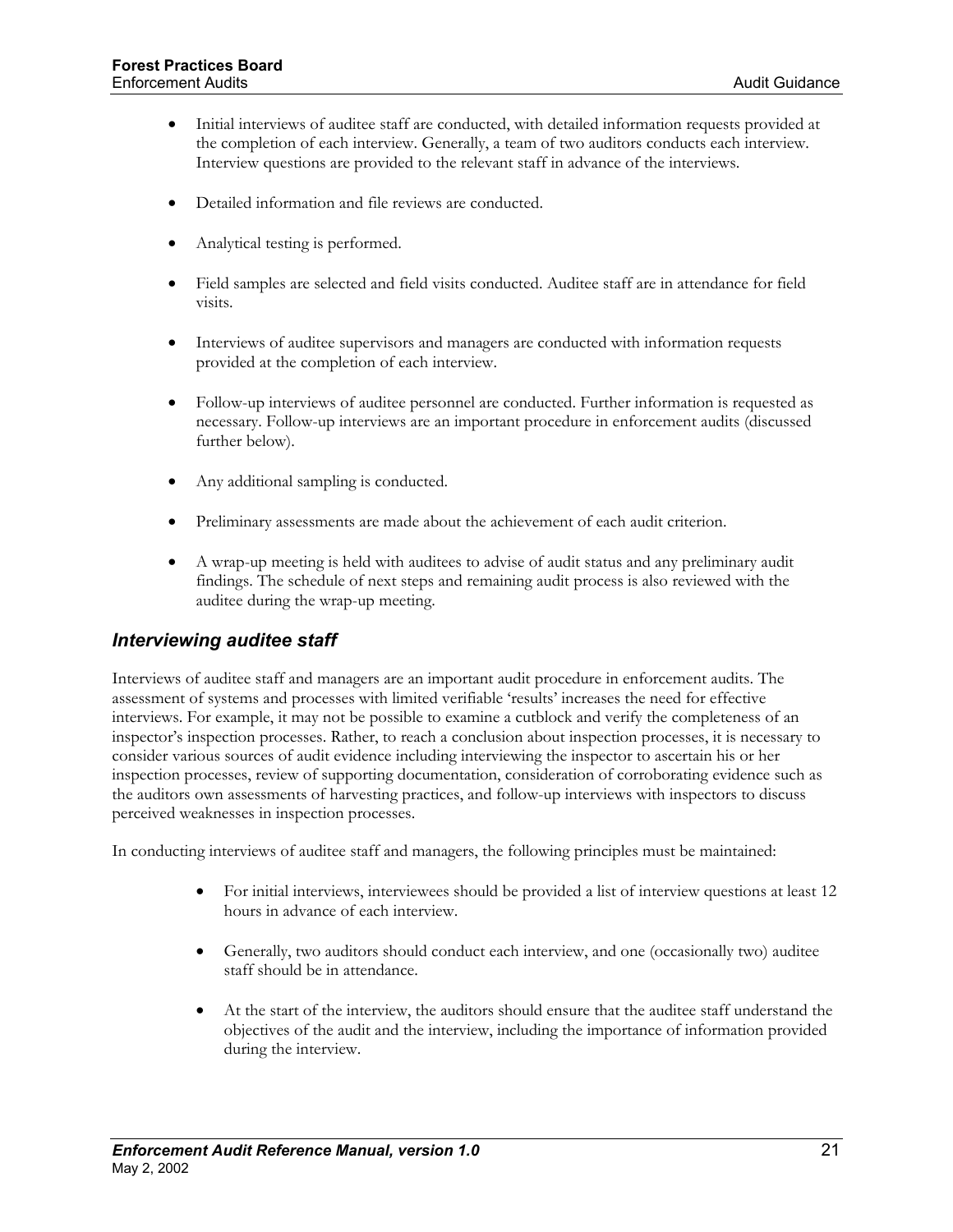- <span id="page-26-0"></span>• Responses to interview questions should be verbally reflected or summarized by the auditor during the interview to ensure that both the auditor and the auditee have the same understanding of the responses.
- Interviews should be conducted efficiently, respecting the auditee's time requirements. In general, interviews should last no more than two hours, with exceptions for complex interviews.
- Auditors should maintain open communication throughout the interviews. The objective of follow-up interviews is to obtain clarification and discuss perceived weaknesses. Auditors must explain any perceived weaknesses clearly and fully, to enable the interviewee to provide a meaningful response.
- At the completion of an interview, the auditors should review with the interviewee any documentation requested in support of interviewee responses, and set a timeline for receipt of the information.

## *Exit process*

Once audit field work is completed, a wrap-up meeting is held to advise the auditees of preliminary audit findings and to establish a timeframe for outstanding information and audit exit meetings. At the wrap-up meeting, preliminary audit findings and conclusions about the achievement of the criteria are discussed with the auditee.

# *Exit meeting*

The auditor of record or team leader must arrange for an exit meeting at the conclusion of the field work. Where audit findings relate to a party other than the auditee, then an exit meeting should be held with that party.

The audit evidence package and exit notes are prepared and forwarded to the auditee approximately two weeks in advance of the exit meeting.

The main purpose of the exit meeting is to review the audit findings being considered for inclusion in the audit report. To ensure the accuracy and completeness of the report, the auditor should seek input from the auditee. The auditee has the opportunity at the exit meeting to respond and provide any comments or information that has not been provided to the auditors previously.

Following the exit meeting, auditee comments and information must be documented and evaluated by the audit team, and audit conclusions finalized.

Following this analysis, the team leader and the auditor of record prepare a draft report from the auditor, which is made available to the auditee for review and comment.

## *2430 Audit timelines*

Timely conduct and reporting is a key element in the public relevance of FPB audits. As a result, the following timelines are an integral part of the planning memorandum (see **2410**). The following general timelines can be anticipated in the performance of the various phases of the audit process: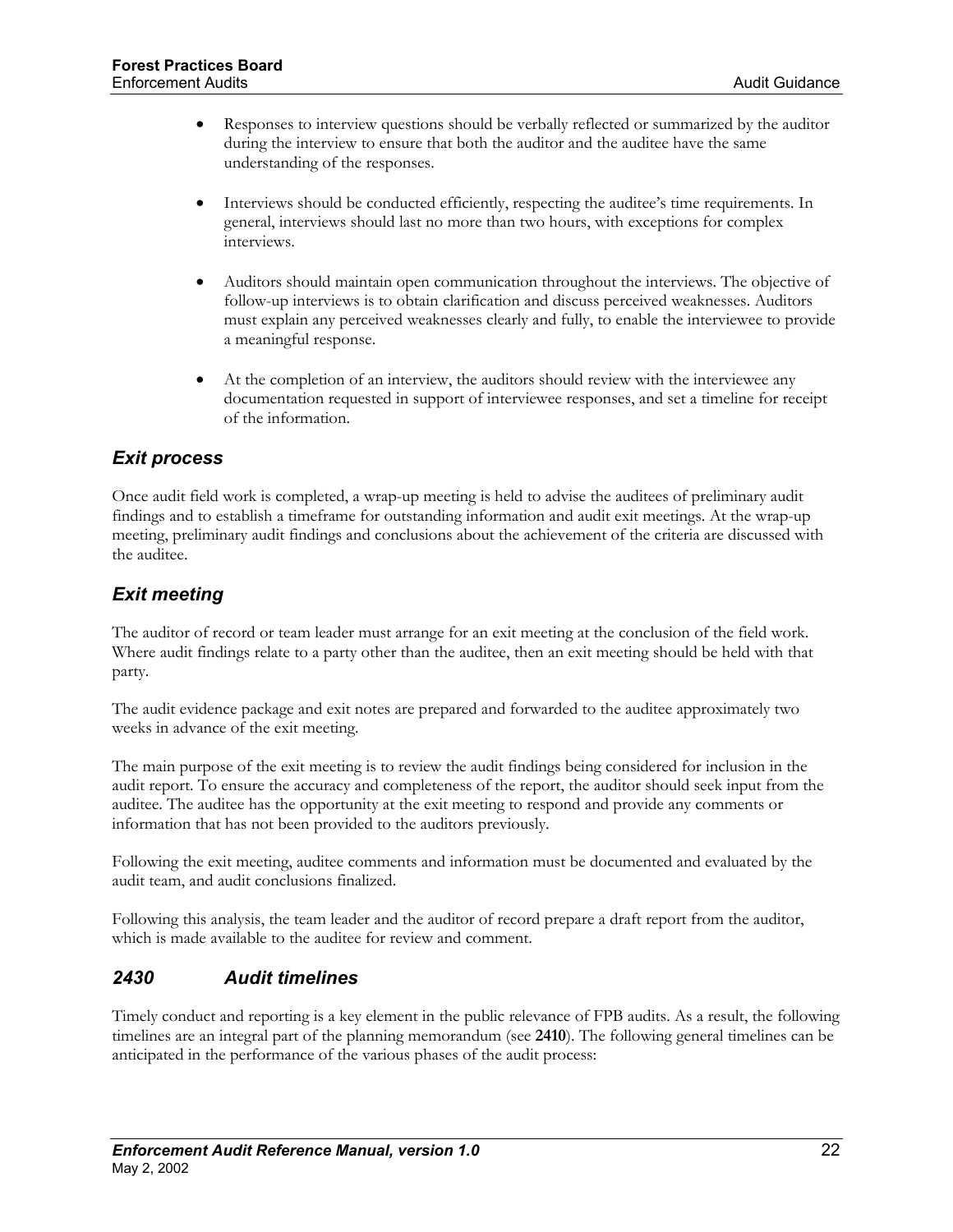<span id="page-27-0"></span>Communication with the auditee is initiated by the director of audits through notification of the licensee or district of the audit.

The team leader will contact the auditee within one week of the audit notification to begin the process of learning about the auditee's operations. At this time, an auditee questionnaire will be forwarded to the auditee for discussion and completion.

A preliminary meeting between the team leader and possibly other audit team members, and the auditee representatives will normally be held two to three weeks after the audit notification.

Field work will begin four to six weeks after notification.

Field work, ending with a wrap-up meeting, will generally take two to three weeks.

An exit meeting will usually be held within three to four weeks after the completion of the field work; however the specific timelines are dependent on the number and complexity of the issues identified during the course of the audit. Also, if there are no substantive findings or issues arising from the audit field work, an exit meeting may not be required.

Generally within two to three weeks after the exit meeting a draft report will be prepared. The specific timelines are dependent on the number and complexity of the issues discussed during the exit meeting and is also dependent on the amount of new material, if any, that may be provided to the auditor at the exit meeting.

The draft report will be forwarded to the auditee for review, generally establishing a timeline of two to three weeks for a written response. At that point, further discussion on the draft report may be held with the auditee.

The final report from the auditor will be submitted to the Board two to three weeks after the draft report discussion.

Based on the general timelines noted above, an audit with no significant findings may generally be expected to take 20 to 28 weeks from the initial notification of the auditee to the submission of the final auditor's report to the Board, or 13 to 19 weeks from the start of the audit field work.

#### **2500 Audit sampling**

Each enforcement audit requires that the auditor carry out sufficient testing to ensure that all applicable Code C&E activities are audited, and sufficient appropriate audit evidence is obtained to support the audit conclusions. A sample of transactions related to the auditees' C&E processes within each criteria are selected for detailed examination.

The audit sample is derived at two levels. Organizationally, a sample of technicians or zones is selected. This level of sampling is generally performed after the preliminary audit visit. Within each of these organizationallybased sub-populations, a sample of transactions is selected for detailed examination. This level of sampling is generally performed after initial interviews, file reviews and analytical analysis are completed.

The final audit sample takes the following factors into consideration: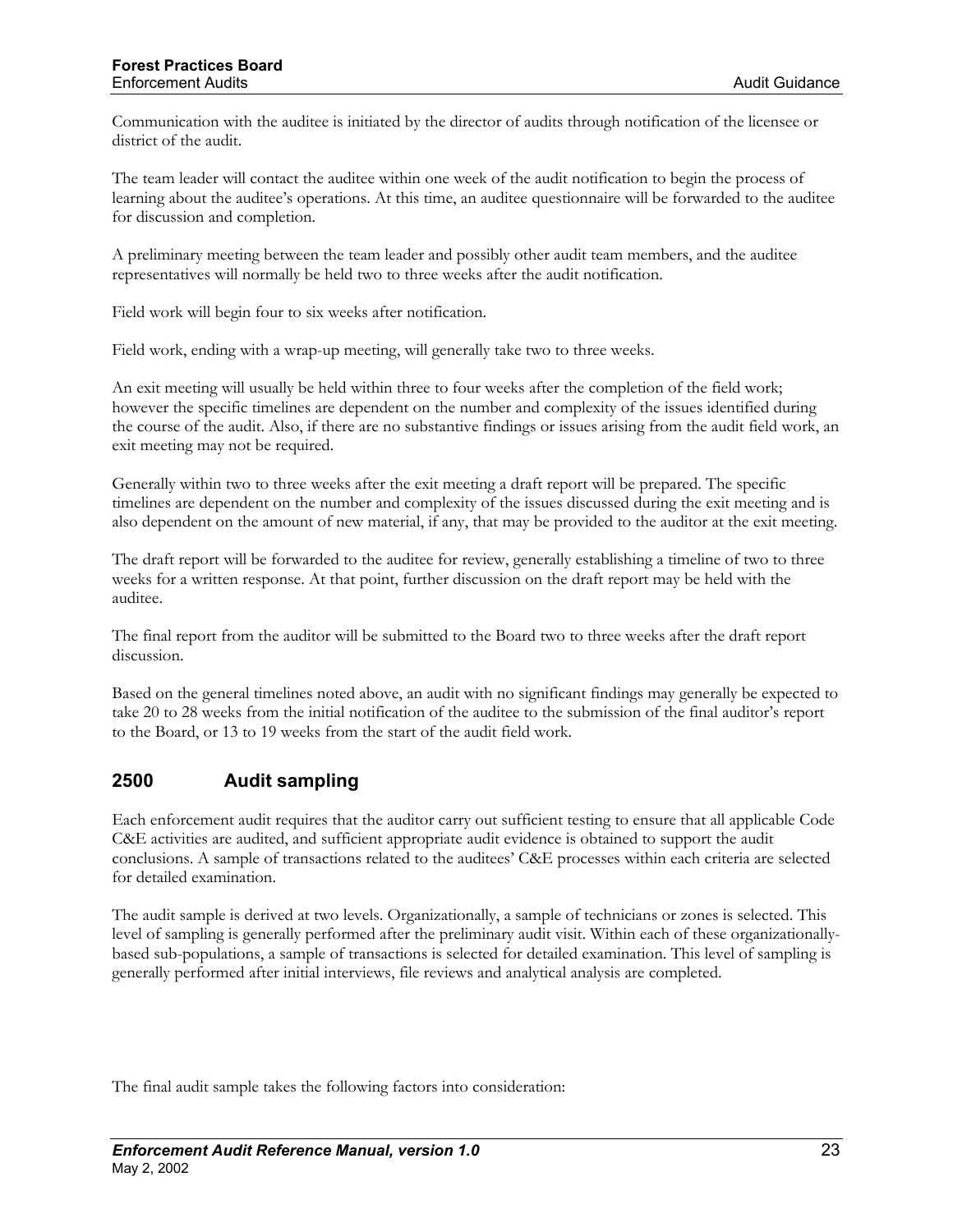- <span id="page-28-0"></span>• risks for each activity (see **2600**)
- the number of C&E technicians
- the organization of the district's C&E program pre-post or zonal
- geographic area and associated harvest volumes in the district or area subject to audit
- forest practices inspected by the auditee, and associated risks
- forest practices not inspected by the auditee, and associated risks
- forest licensees operating in the district or area subject to audit
- management control systems and processes
- the number and nature of investigations and determinations
- operational plans approved
- preliminary audit results

#### **2600 Audit risk**

Audit risk in an FPB enforcement audit is the risk that an auditor will form an incorrect overall conclusion about government's enforcement under Part 6 of the Act. Therefore, the scope and extent of audit procedures performed in an FPB audit are functions of the relative risk of inappropriate enforcement not being detected.

**Detection risk** is the risk that inappropriate enforcement within the planned scope of an enforcement audit will not be detected by the auditor. Detection risk always exists, but auditors can reduce it to acceptable levels by following the guidance in this reference manual and applying sound professional judgment.

**Inherent risk** is the risk that inappropriate enforcement will occur and not be detected or addressed, and exists independently of the audit. It can be a function of organizational structure, resourcing and performance of C&E activities, and the training and expertise levels of C&E staff. Inherent risk is considered during audit planning.

C**ontrol risk** is a third key component of overall audit risk. Control risk is the risk that the auditee's compliance and enforcement activities and related controls will not prevent, detect, or correct inappropriate enforcement. Because the objective of an enforcement audit is to assess the appropriateness of government's enforcement of the Code, including processes contributing to appropriate enforcement of the Code, assessing control risk is a key aspect of audit sampling in an enforcement audit (see **2500**).

The FPB selects the auditees and audit units, the period of time to be covered by the audit, and the type of compliance and enforcement activities to be covered. FPB audits are selected randomly to minimize the risk of the public being provided information that is not reflective of practices in the province. Therefore, the selection of auditees for the enforcement audit program is not affected by the level of inherent risk in different audit units.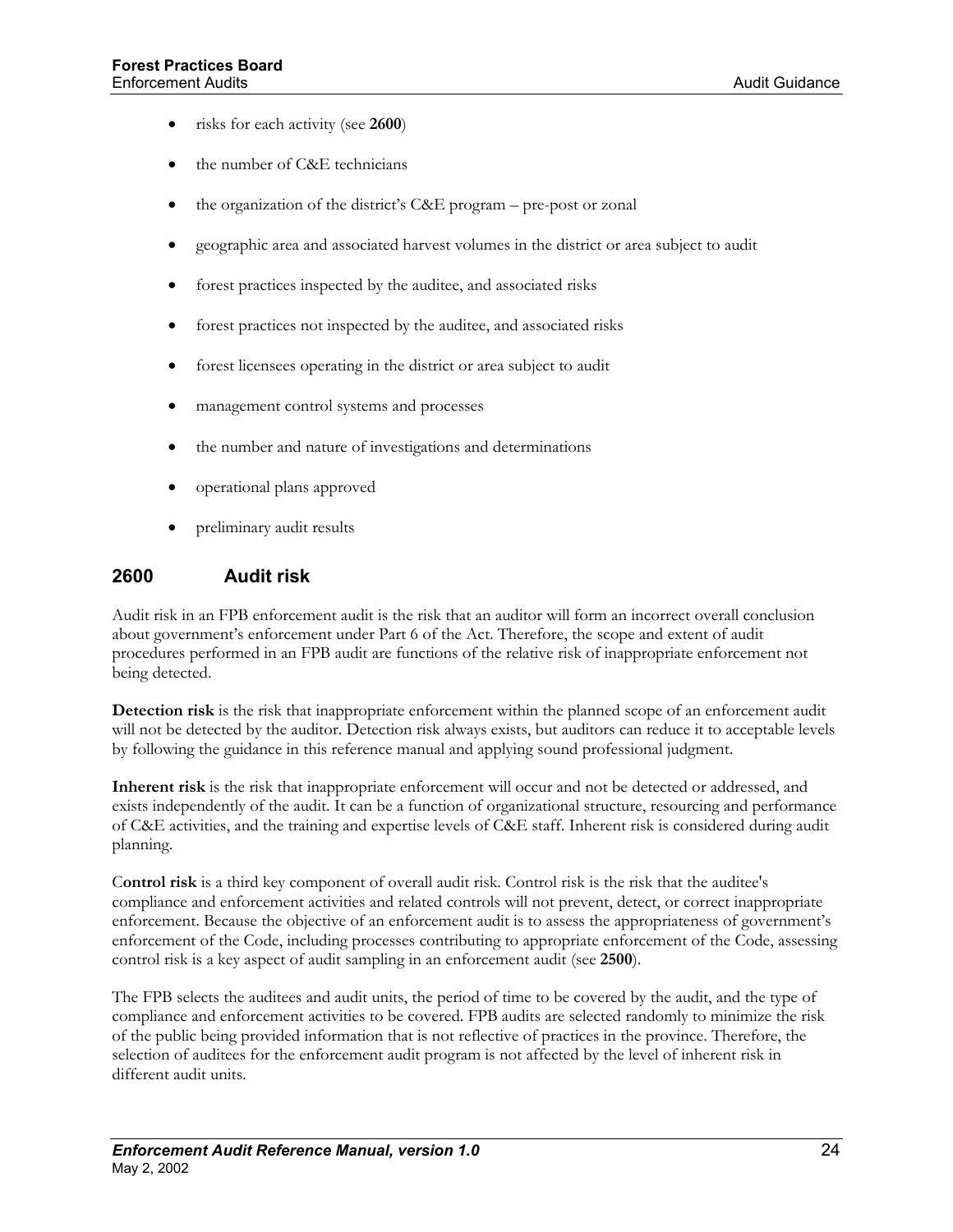## <span id="page-29-0"></span>**2700 Audit evidence**

Audit evidence is obtained by such means as observation, inspection, measurement, computation, and inquiry and confirmation. Sufficient appropriate audit evidence must provide a reasonable basis of support for all audit findings and conclusions.

Evidence supporting a conclusion of appropriate enforcement should, as a minimum, include a description of the procedures or tests performed and the locations, documents, and practices examined. Evidence supporting inappropriate enforcement or weaknesses in enforcement, should include the above description of procedures and location, and include copies of any documents or records that demonstrate the weakness and any pictures or other evidence that may support the finding.

What constitutes sufficient appropriate audit evidence is a matter of professional judgment. It is customary to obtain and retain more evidence to support findings that demonstrate weaknesses or inappropriate enforcement, than findings of appropriate enforcement.

Documentation of evidence supporting significant breach conditions should include all steps performed and evidence gathered by the auditor to evaluate the breach, including information supplied to the auditor by the auditee in response to the auditor's contention that a probable significant breach has occurred.

Audit evidence takes many forms. Important forms of evidence are documents (e.g., inspection records, investigation files and determinations) and responses from licensees.

How to acquire audit evidence is dealt with in **2710**. Once acquired, the evidence must be documented in audit working papers as, for example:

- copies of documents
- a record of the results of inquiries (answers to audit questions)
- a record of work done (sign-off of audit program steps)
- a record of observations and inspections made, particularly where weaknesses are observed (including maps and photographs)
- copies of corroborative documents (e.g., correspondence from various Ministry of Forests personnel, other agencies and licensees)

#### *2710 Obtaining audit evidence*

Audit planning (see **2410**) will determine which portions of the audit procedures are to be completed and the extent of testing to be undertaken. The audit work will consist of completing the work indicated by audit program steps and then forming conclusions at various levels (see **2810**).

Audit evidence is obtained in several ways, as described below.

#### *Interviews*

Interviews with those involved in C&E processes are a key element in enforcement auditing (see **2420**).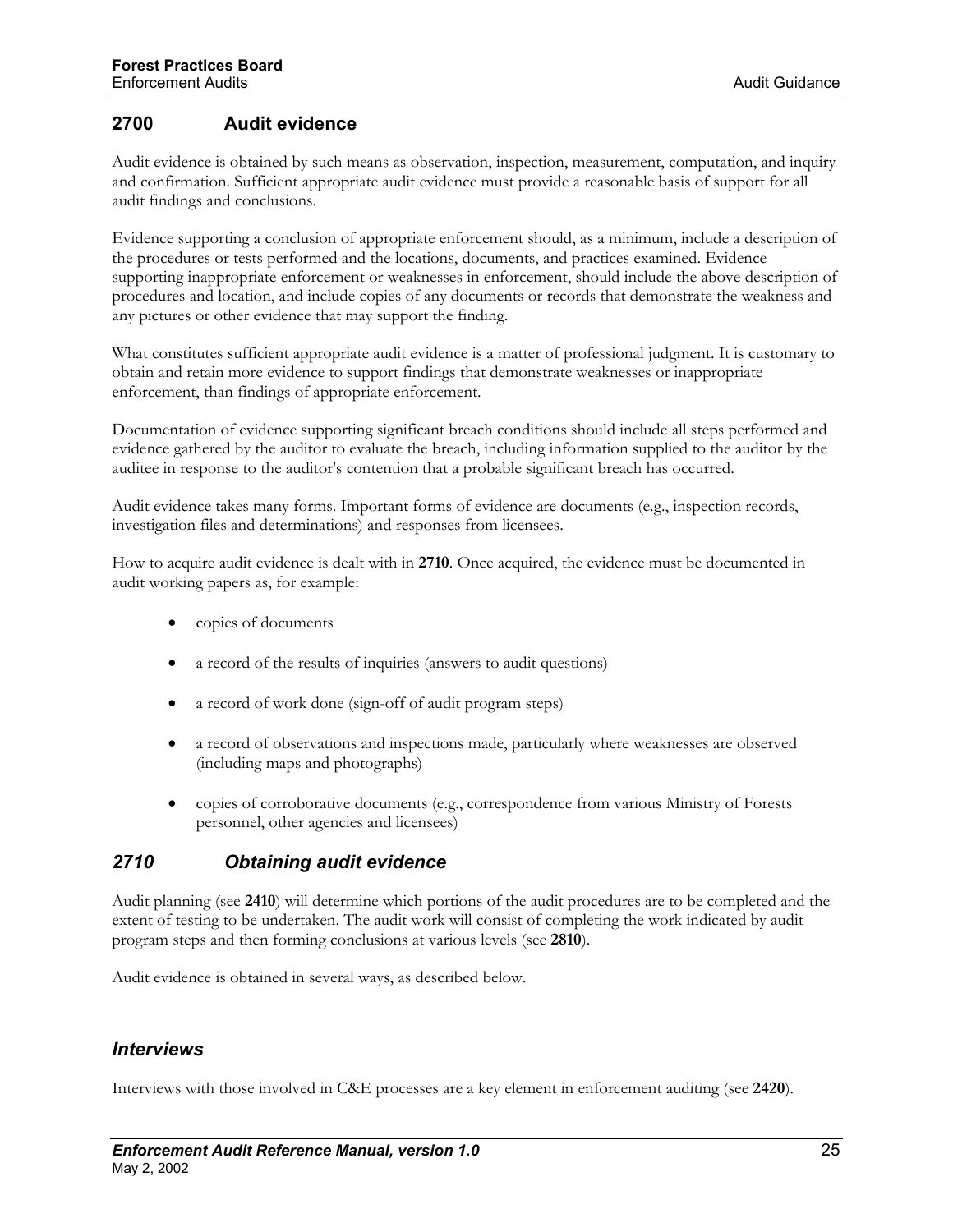## <span id="page-30-0"></span>*Observation*

Observation consists of looking at the performance of compliance and enforcement activities as they are being carried out. It can provide valuable evidence of the nature of activities at the time the observation is made, but not at other times. Observation may be necessary for seasonal aspects of forestry activities. An auditor must make note in the working papers of observations made, and include photographic evidence where appropriate.

#### *Inspection*

Inspection involves examining records and documents, as well as the results of compliance and enforcement activities. There are several degrees of inspection, ranging from scanning to detailed examination.

Inspection can be employed extensively as an audit technique, as it provides highly reliable evidence of the results of past compliance and enforcement activities.

#### *Computation*

Computation involves checking the arithmetical accuracy of documents and records of compliance and enforcement activities, such as surveys conducted by the auditee. It also involves performing independent calculations (including recalculations). It provides highly reliable evidence and can be used in calculating landing sizes, making soil disturbance calculations, etc.

#### *Measurement*

Periodically in the completion of the audit procedures, the auditor is required to measure various things (e.g., culvert sizes, riparian zone widths, road widths). Measurements provide highly reliable evidence. The procedures themselves establish auditing standards for taking measurements in several areas. All measurements must be recorded in the working papers.

## *Inquiry and confirmation*

Inquiries can range from oral inquiries to formal, written inquiries. Answers from auditees may require corroboration, which can be obtained from inspection, observation, or confirmation with the auditee or others.

Confirmation usually consists of answers, which may be in writing, to inquiries made. Written responses from third parties usually provide highly reliable evidence. All written evidence must have a notation indicating the source, date received by the audit team, and the name of the auditor who reviewed the evidence.

# *2720 Documentation*

The fundamental purpose of the audit working papers is to provide a record of the audit work performed and to provide sufficient appropriate audit evidence to support the conclusions of the audit.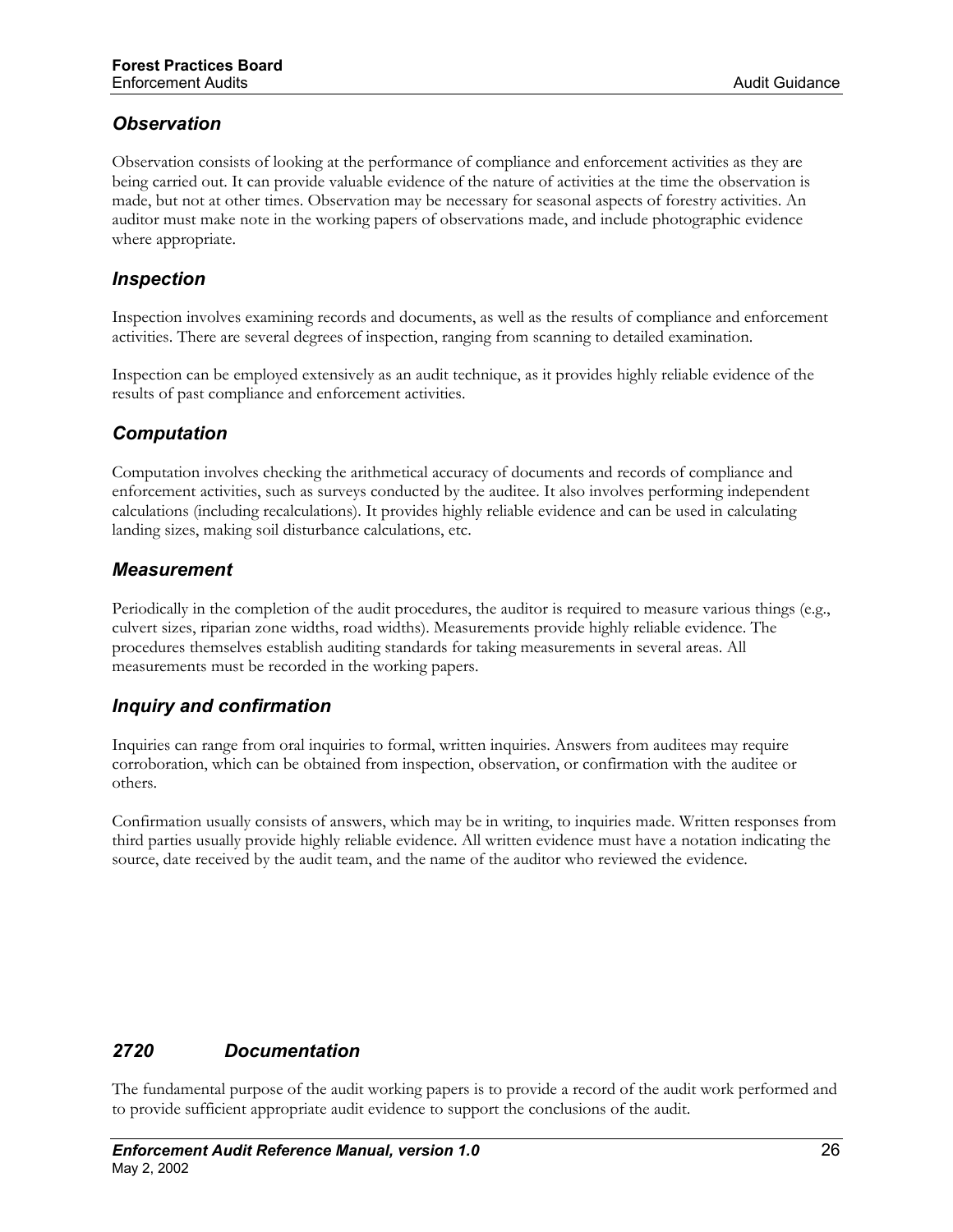<span id="page-31-0"></span>Board auditors use documentation standards to ensure consistency and completeness of all audit working paper files. It is expected that auditors will follow these standards when documenting the audit work performed on an FPB audit. A rationale for any significant deviations from these documentation standards must be completed by the auditor of record and be approved by the director of audits.

Audit working papers are an integral part of every audit as they form the record of audit work performed. Working papers must clearly indicate the specific audit, the auditor, the audit work planned, the audit procedures used, and the conclusions reached. The working papers must be clear and concise. All key audit working papers are to be reviewed by the team leader or auditor of record to ensure accuracy and completeness.

The contents of the auditor's working papers must, by themselves, contain sufficient evidence of work done, audit findings, and relevant information to support conclusions reached. Evidence of work done should normally consist of the audit planning memorandum; completed audit programs, and relevant working papers including interview notes and an audit summary memo demonstrating the key aspects of audit supervision and review performed.

Working paper evidence should include:

- summaries of enforcement findings and conclusions by audit criteria
- interview summaries
- interview notes
- description of analytical review performed and results
- summaries of enforcement findings and conclusions by audit criteria
- copies of relevant auditee policies, procedures, directives, agreements, organization charts and business plans
- copies of operational documents such as maps, ledger entries, minutes, authorizations and approvals, contracts, determinations, inspection reports, risk assessments, training plans, etc.
- photographs and other renderings
- any other relevant documentation material

The working papers should fully document and describe the evidence examined, the representations considered and the reasoning leading to all conclusions reached. The more controversial and disputed the matter, the more comprehensive the working paper documentation should be.

## **2800 The assessment of appropriate enforcement**

#### *2810 Assessing performance in achieving audit criteria*

The audit programs lead the auditor through a series of procedures and audit program steps. Through this process, the auditor will examine and gather audit evidence, document evidence considered and the basis for findings in the working papers, and then form conclusions.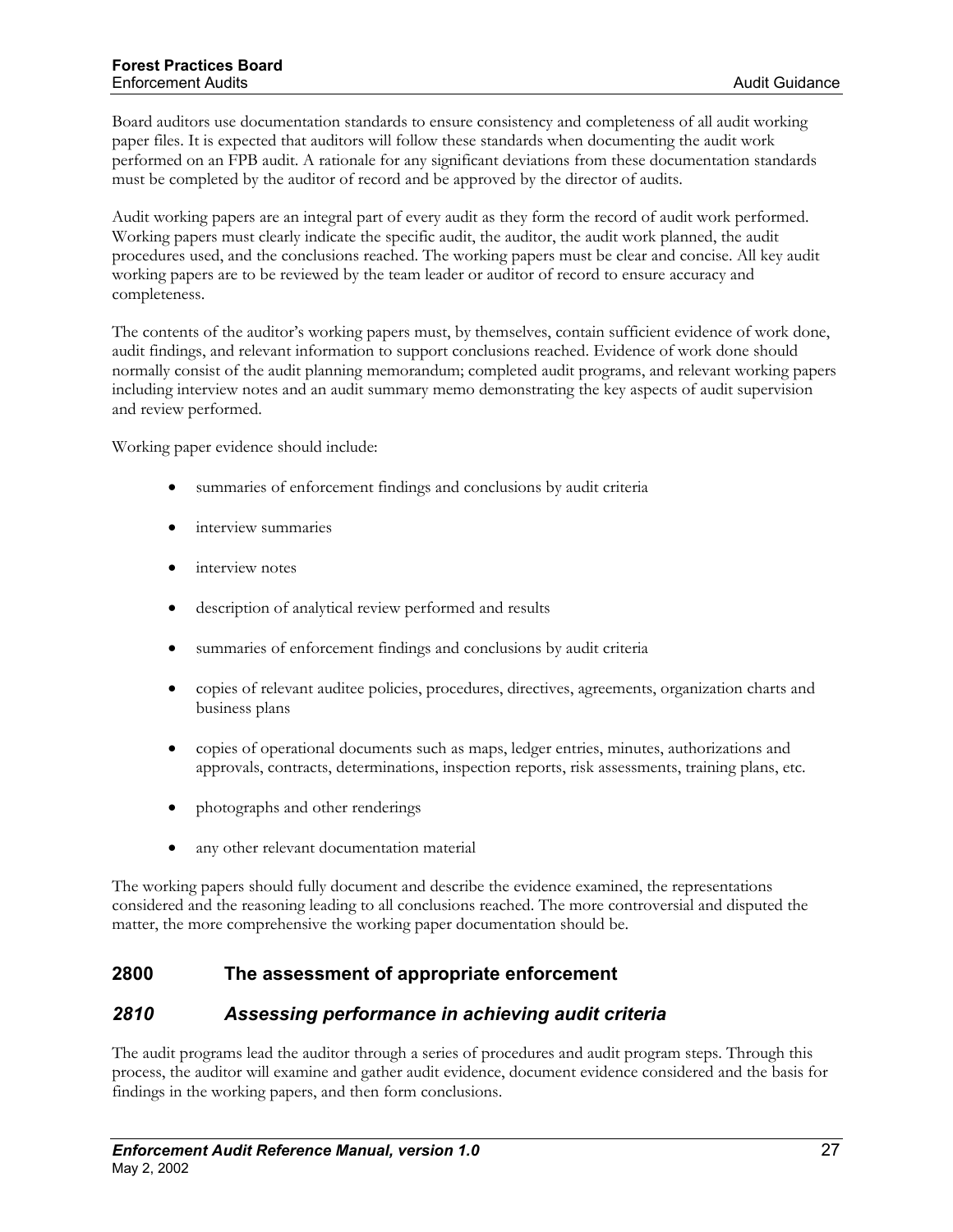<span id="page-32-0"></span>The first level of conclusion required is whether, for each audit criterion, the particular C&E activities and processes identified as contributing to its achievement, generally achieve the audit criterion. There is not a single correct approach or activity to achieve each particular criterion. In fact, it is expected that agency approaches will differ between locations. The focus of this level of assessment is on the achievement of the objective of each criterion, rather than the processes themselves.

Sufficient appropriate audit evidence, including identifying all of the processes contributing to the achievement of each criterion and verification of their performance, must be obtained in order to draw conclusions at this level. If an auditor cannot access sufficient appropriate audit evidence, a restriction of audit scope has occurred (see **2860**).

## *2820 Assessing overall appropriateness*

The second level of conclusion required is whether, overall, the auditee is appropriately enforcing the Code.

This section outlines the broad concepts of appropriateness and factors considered in reaching an overall conclusion about the appropriateness of enforcement.

"Appropriateness" for the purposes of enforcement audits includes certain attributes of effectiveness:

- appropriateness and logic of design
- achievement of intended results
- monitoring and reporting
- management direction

It also includes notions of fairness, due process, reasonableness, consistency and efficiency in administration. These elements can be seen in the Board's criteria for appropriate enforcement of the Code (see **4000**).

In assessing the overall appropriateness of the auditees' enforcement of the Code, the auditor must consider the impact, or potential impact, that the level of achievement for each audit criterion has on the overall appropriateness of the auditee's enforcement program. Key considerations include:

- the significance (see 2830) of individual audit conclusions about the achievement of the audit criteria in relation to the auditee's overall C&E program, and intended objectives
- the significance of individual audit conclusions about the achievement of the audit criteria in relation to risks associated with the operating environment in the area of auditee operations
- the collective level of achievement of the audit criteria

For example, in assessing the overall appropriateness of an auditee's enforcement program in a coastal district, observed strengths in inspection processes in areas of steep terrain and around fish streams may outweigh deficiencies observed in setting expectations for forest health practices. Based on associated risk, the positive achievements in this situation would lead to an overall conclusion of appropriate enforcement.

Conversely, an absence of inspections in the high risk areas would lead the auditor to conclude that appropriate enforcement has not been achieved.

The above examples are simplified to illustrate a concept. The assessment of whether the achievement or non-achievement of a specific criterion is significant, and whether an auditee's compliance and enforcement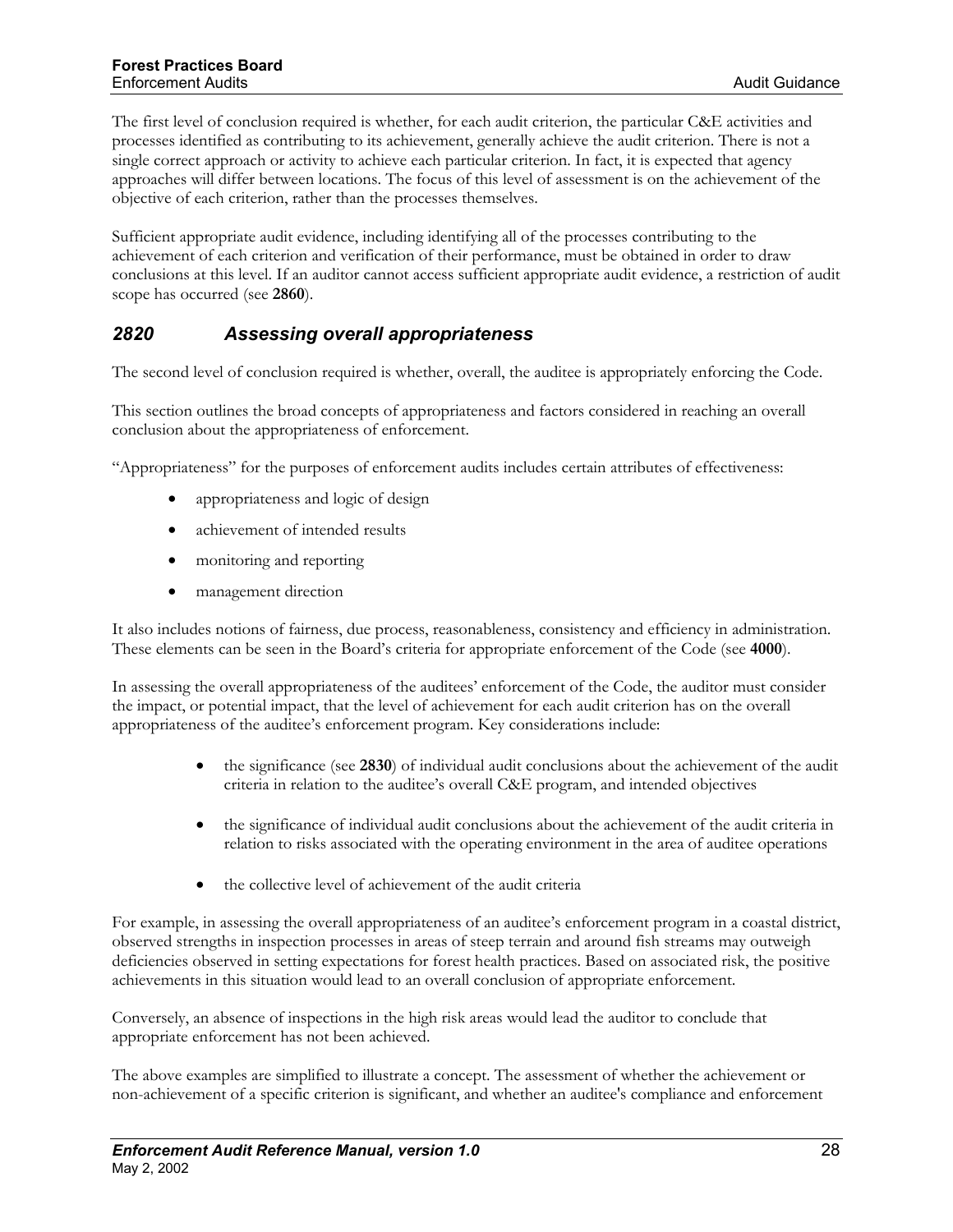<span id="page-33-0"></span>activities are appropriate overall, are matters requiring careful professional judgment applied in conjunction with the guidance contained in this manual.

In accordance with the FPB's auditing standards, the auditor of record makes the final judgment regarding significance when forming conclusions. The working papers should fully document and describe the evidence examined, the representations considered, the references and precedents used, and the reasoning leading to all conclusions. The more complex or disputed the matter, the more comprehensive the working paper documentation should be.

# *2830 Significance*

Significance is a key aspect of enforcement audit reporting. Note that significance in enforcement audits is not the same as significant as it relates to compliance audits. Generally, enforcement audit reports include only matters of significance.

Significance is judged in relation to the reasonable prospect of a matter influencing the judgment or decisions of a reasonable party, and if so, the matter is worthy of inclusion in the report from the auditor. A reasonable party for the purposes of the FPB's enforcement audits is one that is interested in compliance and enforcement activities in the province. For example, factors that may influence the auditor's judgment as to what is significant in a particular circumstance might include the legislative, economic, social, or environmental impacts, as well as the degree of importance an event or situation holds for parties interested in enforcement of the Code.

Significance considerations will include but are not limited to the following:

- the audit criterion involved
- the severity of the consequences
- the environmental, social, and economic consequences of events or conditions
- the geographical area
- extent of deviation from prescribed or expected performance
- the frequency of occurrences or pervasiveness
- any evident public and local interest in the matter

Significance decisions are ultimately matters of professional judgment for the auditor.

#### *2840 Significant non-compliance requirements*

The FPB's *Compliance Audit Reference Manual* defines significant non-compliance with the Code as noncompliance with the Code assessed by the auditor to be significant. Significant non-compliance includes, but is not limited to, situations where non-compliance has resulted in harm to persons or the environment, even if remedial action has already mitigated the consequences of the non-compliance to a minor level. "Harm" for the purpose of the reference manual is defined as an adverse change from existing conditions, resulting from non-compliance.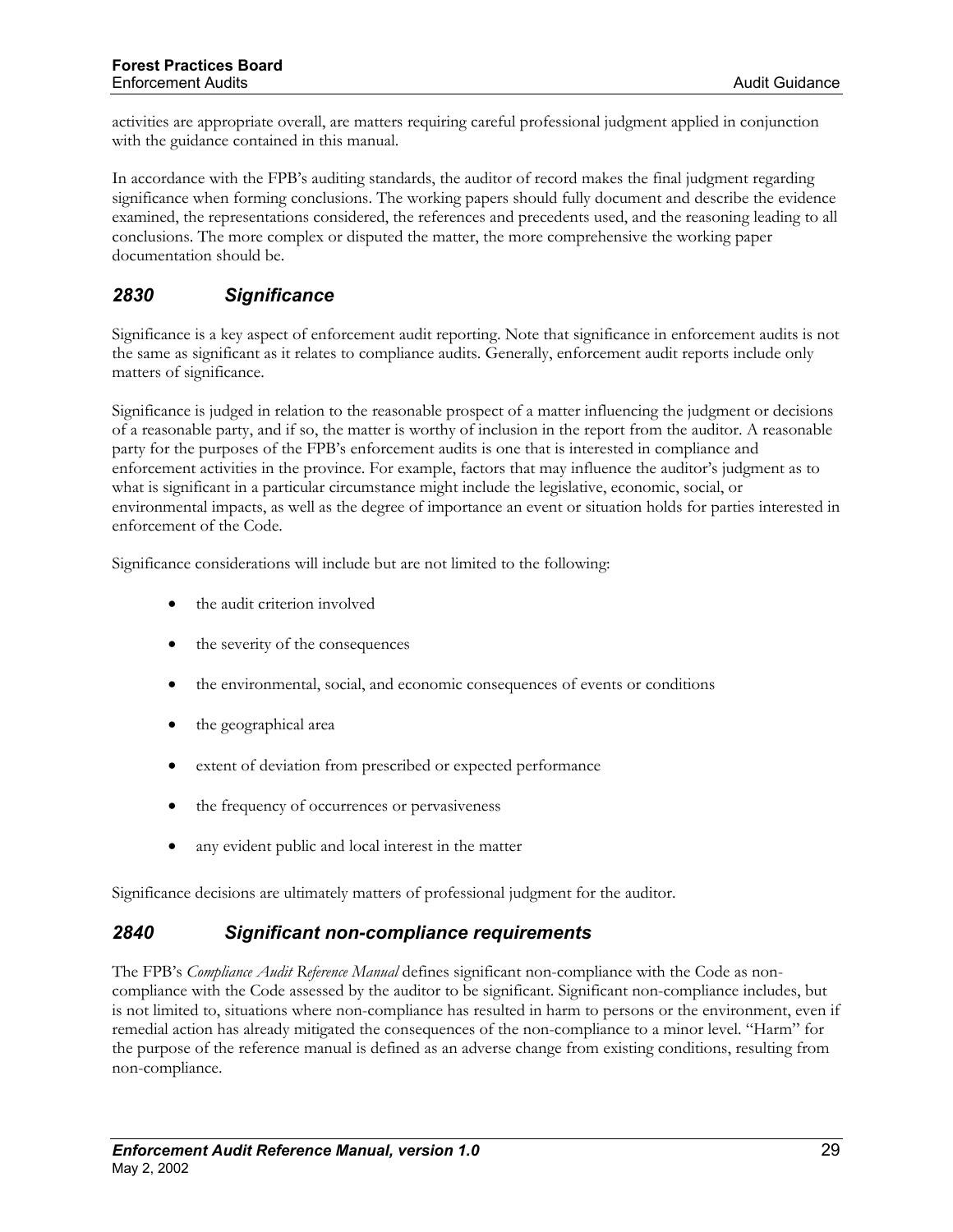<span id="page-34-0"></span>In an enforcement audit, all conclusions of significant non-compliance with the Code that have been observed during the enforcement audit field work must be included in the report from the auditor (see **3240**).

#### *2850 Significant breach requirements*

The *Forest Practices Board Regulation* section 1 defines significant breach as follows:

with respect to a party's level of compliance with the requirements of Parts 3 to 5 of the Act and the regulations and standards made in relation to those Parts, a breach of one or more of those requirements that has caused or is beginning to cause significant harm to persons or the environment....

Auditors should be thoroughly familiar with the concept of significant breach before undertaking any enforcement audit assignment. If an auditor identifies a probable significant breach, specific rules must be followed. Refer to the *Compliance Audit Reference Manual* for a list of the detailed steps that must be followed.

#### *2860 Limitations on planned audit scope*

If circumstances arise which preclude an auditor from completing all the planned audit work in an enforcement audit, the auditor should determine whether he or she has enough information and evidence to conclude on performance against the established audit criteria.

If the auditor has sufficient information and evidence, there is no scope limitation and an audit report may be issued. Such a course of action usually follows where the limitation(s) on planned audit work is relatively minor, does not involve higher risk areas or activities, or is susceptible to alternative, mitigating audit procedures.

If the auditor is unable to obtain sufficient appropriate audit evidence to form an audit conclusion, a limitation in scope exists. This may result in either a **qualified** conclusion or a **denial** of conclusion.

A qualified conclusion is appropriate where the limitation in scope prevents the auditor from obtaining sufficient appropriate audit evidence on certain criteria. A qualified conclusion must be explained fully in the audit report.

In those cases where the limitation(s) is so pervasive or significant that the auditor of record has no reasonable basis for forming an overall conclusion regarding a specific criterion, a denial of conclusion is appropriate for that criterion. This does not affect conclusions for other criteria.

The auditor of record should be informed of any scope limitation as soon as it is determined. It is the responsibility of the audit team and the auditee to attempt to remove scope limitation conditions. However, in some cases, unavoidable limitations may arise due to such factors as weather, ground conditions, seasonal factors, or other limitations imposed by auditee circumstances.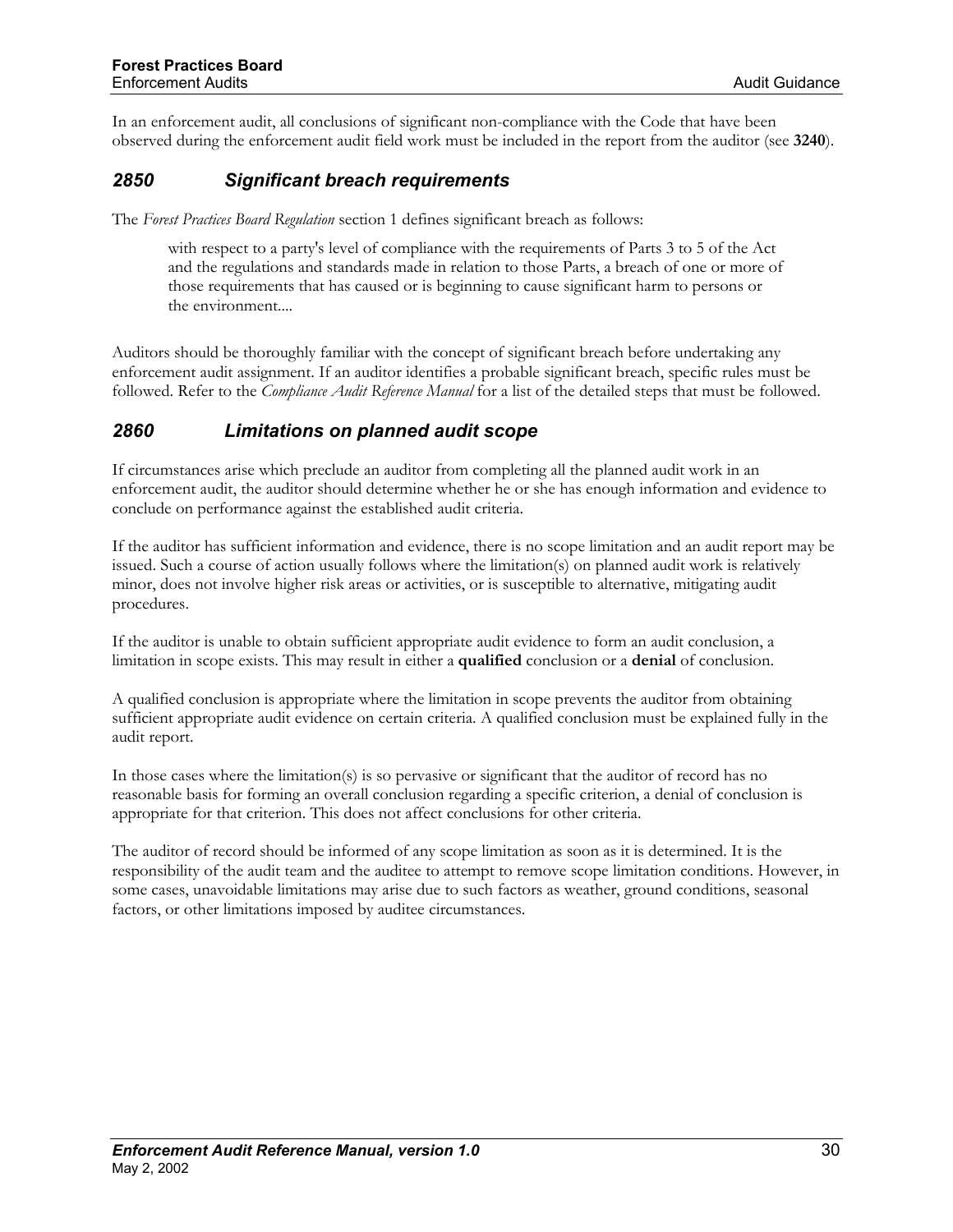# <span id="page-35-0"></span>**3000 Reporting**

The FPB's objectives in reporting are to:

- report fairly and objectively;
- provide useful information to the public, the government, forest licensees, and other interested parties; and
- achieve a high degree of uniformity in its audits.

Enforcement audit reporting includes the following features:

- a long-form report incorporating the audit results for each criteria assessed
- an overall conclusion about the appropriateness of government's enforcement, including the basis of the conclusion

The audits may also consider factors beyond the control of the agencies. For instance, decisions made by other enforcement agencies, Crown Counsel and the courts have the potential to influence enforcement activity in a number of ways.

## **3100 Overview of the reporting phase**

The reporting phase begins with a review of the audit findings, which includes consideration of any information and comments arising from the exit meeting. Based on this review, the auditor of record drafts the "Report from the Auditor." The draft report sets out the purpose, scope, and results of the audit and includes conclusions about the achievement of each criterion and an overall conclusion about whether the auditee is appropriately enforcing the Code. The auditee receives an opportunity to review and comment on the draft report. The auditor must consider the auditee's comments before finalizing and submitting the report to the Board.

The Forest Practices Board receives the final report from the auditor and considers whether any party or person may be potentially adversely affected. Any such party or person must be given an opportunity to make representations to the Board. The Board's policy "*[Selection of Oral or versus Written Representations under Section](http://www.fpb.gov.bc.ca/policy/000817.htm)  [182](http://www.fpb.gov.bc.ca/policy/000817.htm)*" is provided to any potentially adversely affected party or person. Generally, the Board will request written representations, unless the circumstances support the need for an oral hearing (see section **3310**).

The Board reviews the report from the auditor and carefully considers any representations before preparing its "Report from the Board," which includes the Board's conclusions with reasons and any recommendations. Based on the conclusions and recommendations, the Board may conduct additional representations before the report is finalized.

Both the Board report and the auditor's report are released at the same time, in one document along with a section detailing the audit process.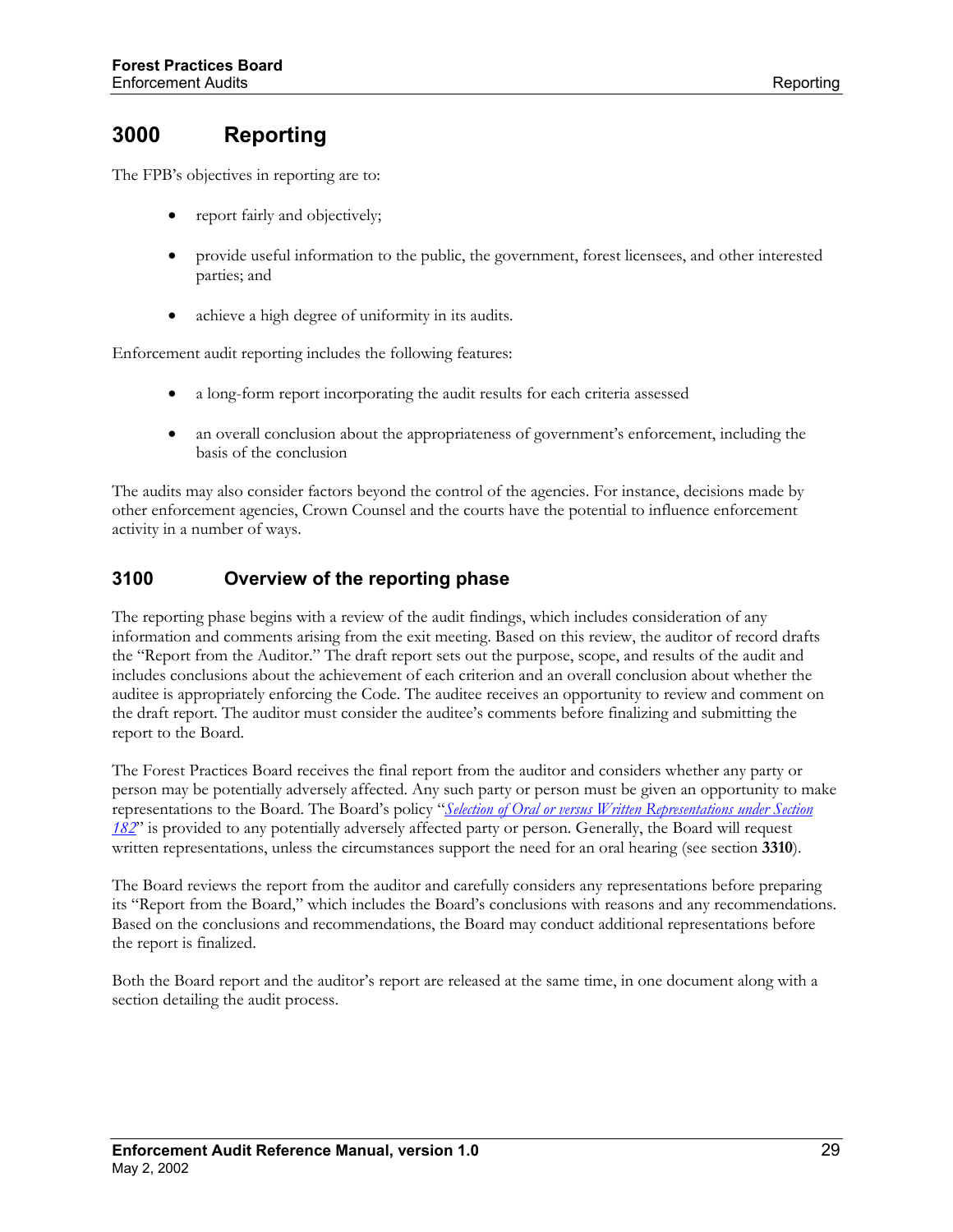# <span id="page-36-0"></span>**3200 Report from the Auditor**

## *3210 Auditor reporting phase*

Following the auditor of record's review of the audit findings, which includes consideration of any information and comments arising from the exit meeting, the report from the auditor is drafted and forwarded to the auditee for comment.

A draft report from the auditor must be provided to the auditee for review, and the auditee should acknowledge that the audit findings contained in the report have been discussed. Similarly, any individuals other than the auditee that are identified in the draft auditor's report must be provided an opportunity to review and comment on the draft report from the auditor.

The auditee and other comments are analyzed and a rationale for making changes or not making changes to the report is prepared. Once the report from the auditor has been finalized, the final report, accompanied by a transmittal letter, is submitted to the Board. The Board is required to publicly release the final report from the auditor within 90 days of receipt of the report by the Board (reference section 5(a) of *Forest Practices Board Regulation)*. If the Board is unable to release the final report from the auditor within 90 days of its receipt, a request is made to the Minister of Forests for an extension to the release date.

## *3220 Format of the Report from the Auditor*

The report from the auditor should identify the criteria and describe the findings sufficiently to allow readers to understand the basis upon which the auditor of record formed his or her overall conclusion about the appropriateness of government's enforcement. The conclusions should be clearly stated in the report from the auditor and should be related to the objectives and scope of the audit and should follow logically from the description of the criteria and findings.

The format of a standard report from the auditor is as follows:

- 1. **Introduction** This section provides the context for the audit. It should contain, although is not limited to, a general description of the following:
	- the party or parties being audited;
	- significant administrative features of the audit area (e.g., forest district, allowable annual cut, total land area in hectares);
	- the type of audit (full or limited scope);
	- the number, type and scale of licences in the area;
	- a geographic description of the audited area; and
	- a description of the operating environment, such as:
		- status of higher level plans in the area;
		- the physical lay of the land (e.g., steep or unstable terrain, sensitive soils, high value fish streams);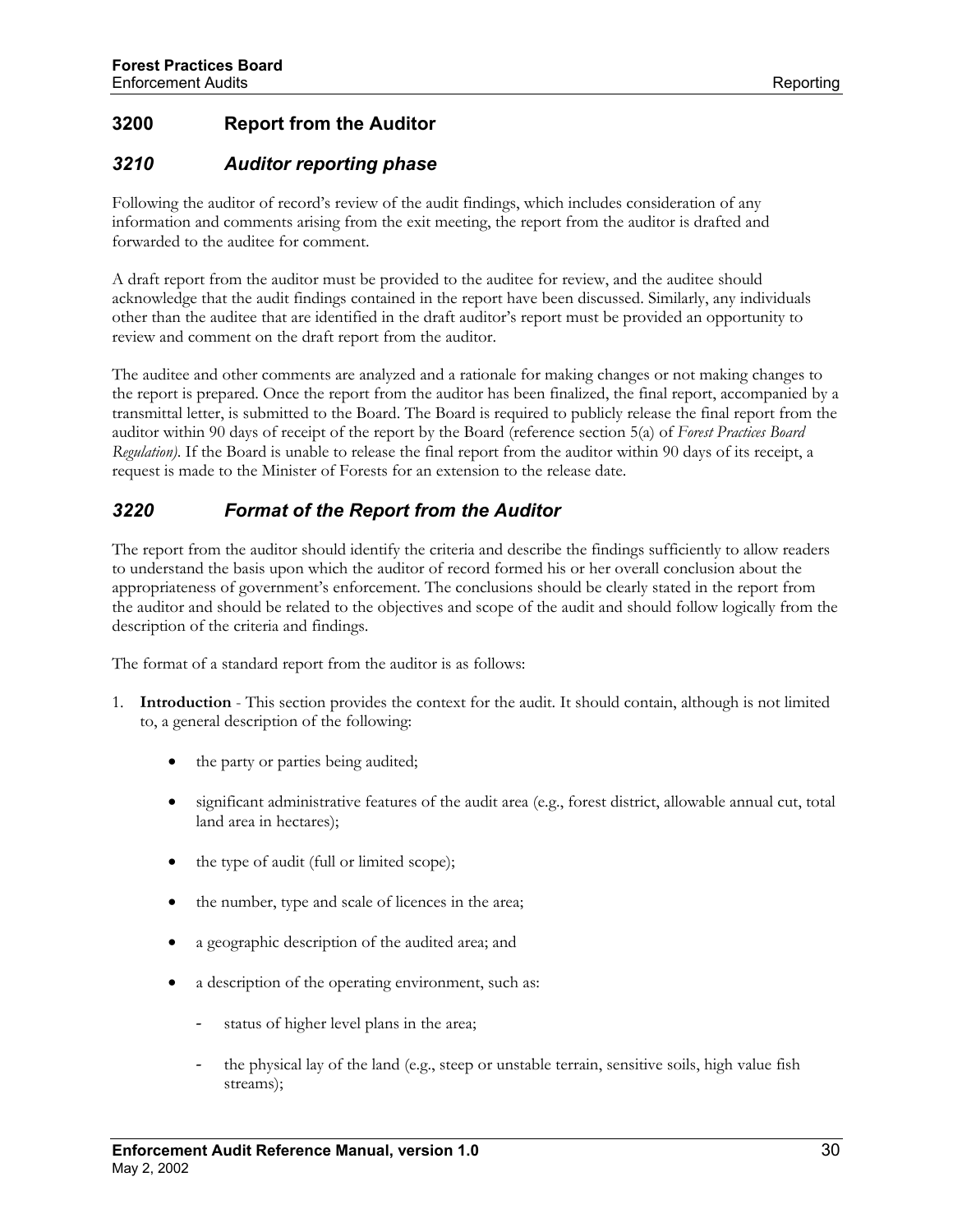- forest management issues (e.g., community watersheds, forest pests or diseases, wildlife habitat needs); and
- economic and social challenges particular to the audit area (e.g., recreation or tourism values, archaeological values, visual quality objectives).

**Note:** A quality map of the area subject to the audit must be attached.

2. **Audit Scope and Approach** - This section describes and itemizes the compliance and enforcement practices subject to audit, identifies the period subject to audit, identifies each of the government agencies audited, and details the legislation and audit criteria against which the compliance and enforcement activities were assessed. The number and type of units sampled and any specific focus is identified, as well as any limitations in the scope.

The audit methodology and approach is outlined and the main assessment criteria are summarized in this section.

- 3. **Overall Conclusions** This section deals with the auditees' overall appropriateness of enforcement under Part 6 of the Act and should contain:
	- for each government agency audited, a conclusion about whether it is appropriately enforcing the Code
	- the main aspects or results for those criteria leading to the auditor's overall conclusion
	- any observations of significant non-compliance with the Code
	- any observations of significant breach of the Code
- 4. **Detailed Findings and Conclusions** This section includes the detailed findings and conclusions of the audit for each assessment criteria. For each criterion, the report should contain:
	- a description of the activities and processes identified as relevant to the achievement of the criterion
	- the results of the audit procedures performed
	- the main conclusion about the achievement of the criterion

In some cases, it will be relevant to comment on positive aspects of performance, or aspects that contribute to the level of enforcement performance. Thus a more comprehensive form of reporting is necessary to provide precision, fairness and, where applicable, balance.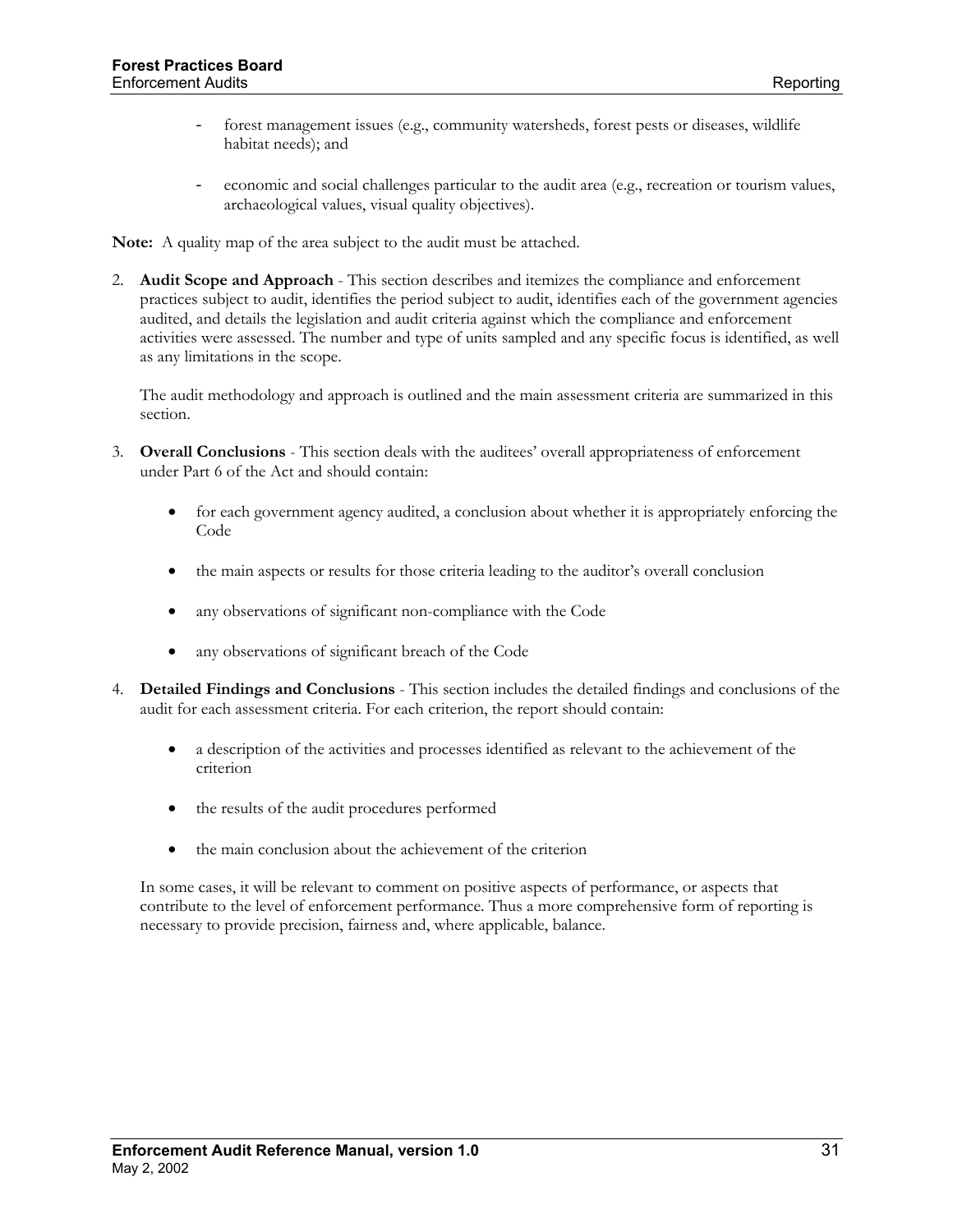<span id="page-38-0"></span>5. **Other comments arising from the audit relating to issues that are not the responsibility of the auditee -** This section, if included in the report from the auditor, should comment on items noted through the course of the audit that are considered to be out of the ordinary, but are not considered to be the responsibility of the auditee. These items must have relevance to the public.

## *3230 Audit timing and dating the Report from the Auditor*

Enforcement audits cover a particular period or periods of time. The audit time period will be stated in the scope section of the report from the auditor. Unless instructed otherwise by the FPB, auditors are not required to review events taking place outside this period.

The date on the report from the auditor should be the date the report was submitted to the Board and is an indication of the time up to which the auditor of record has studied information and results from the audit for the purposes of forming his or her conclusion. Events occurring or information becoming available after the date of the audit report should not form part of the evidence leading to the auditor of record's conclusions. The date that the Board receives the final report from the auditor will be applied for the requirements of section 5 of the *Forest Practices Board Regulation* (the release of the final audit report).

#### *3240 Disclosure requirements*

The information that should be disclosed for all significant non-compliances and significant breaches should include, but is not limited to:

- a description of the event or condition (nature, size, and magnitude, specific Code requirement reference, and reason for "significance")
- the main section of the Code that the significant non-compliance or breach relates to
- an account of the remediation undertaken, if any
- a description of the actions taken by regulatory agencies, if any

#### **3300 Report from the Board**

The report from the Board sets out the Board's conclusions with reasons and may include recommendations based on the audit findings and any representations from adversely affected parties. After reviewing the findings and the report from the auditor and considering any representations made by potentially adversely affected parties, the Board completes its own report.

The Board may make any recommendations it considers necessary under section 185 of the Act, including specific actions that the licensee and/or regulatory agencies should take to address the results of the audit. The Board may request, under section 186 of the Act, that the Board be notified of actions taken or proposed to address recommendations made in the report from the Board.

The Board must communicate the audit conclusions with reasons and recommendations (if applicable) to the auditee and the public in the report from the Board. The news release and the transmittal letter from the Board to the auditee are also mechanisms that may be used to communicate with the public. The report from the Board and the news release are publicly distributed while the transmittal letter from the Board to the auditee is available upon request.

The report from the Board is included in a document with the report from the auditor.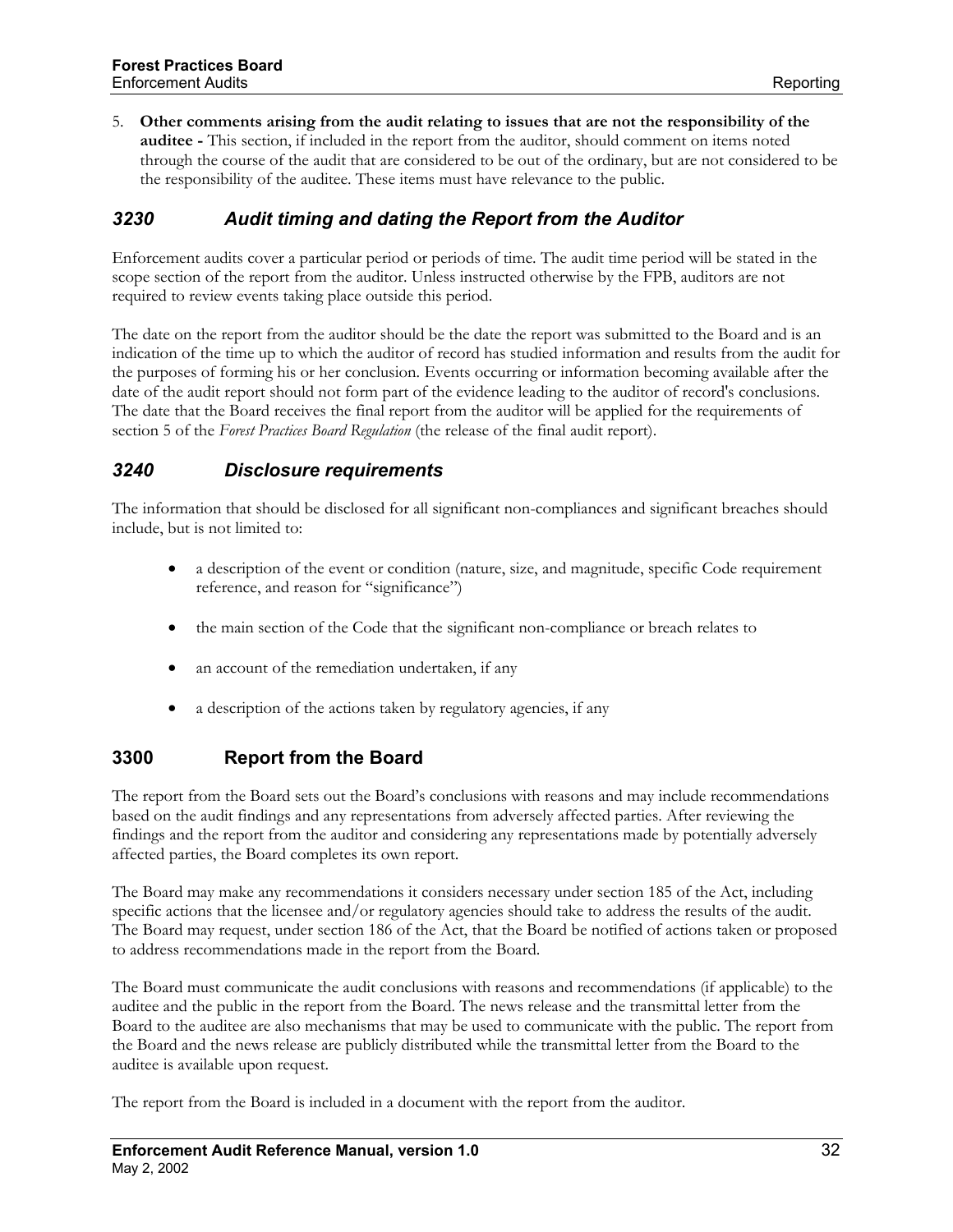# <span id="page-39-0"></span>*3310 Board reporting phase*

The final report from the auditor is used by the chair to determine if there are any potentially adversely affected parties (section 182 of the Act).

Once the chair decides a party may be adversely affected, the Board must provide that party with the opportunity to make representations. The legislation also provides the Board the discretion to decide whether the form of representations will be oral or written. It is important that the Board ensure consistency in exercising its discretion regarding the format (oral or written) of representations.

The Board will consider the following questions when making decisions as to whether to conduct oral or written representations under section 182 of the Act:

- a) What is the impact of the decision on the person?
- b) Is there contradictory evidence?
- c) Does the case involve complexity, or consideration of maps and photos that requires discussion between parties and decision-maker?
- d) Will significant new information become available through oral hearings that would otherwise not become available? Is there a reason it was not brought forward earlier in the process?
- e) Will a written proceeding save time and money for the adversely affected parties and the Board members?
- f) What is the degree of urgency in completing the report? What is the impact on other Board priorities and workload? What is the impact on Board time and resources?
- g) Did the person involved request an oral or written hearing, and provide sound reasons for it?
- h) Does the person have an ability to prepare and present a written argument?

The Board will generally support written representations unless the above factors support an oral hearing. In all cases, the Board will choose a representation that is fair to the adversely affected parties. Section 182 oral hearings are not normally open to the public because of concern for the reputation of the persons involved.

Potentially adversely affected parties are sent a copy of the final report from the auditor as the basis for making representations to the Board, as required by section 182 of the Act. Affected parties are generally allowed three weeks to prepare and submit representations although the executive director may, for good reasons, extend this time.

The Board chair considers the final report from the auditor to determine the size of the Board panel for the audit, using the Board's policy *Panels of the Board*.

The Board panel considers the final report from the auditor and any representations, and prepares its draft report. On the basis of its report, the Board panel considers whether any additional representations are required. After all representations are considered, the Board panel finalizes its report, which may contain recommendations as per section 185 (2) and (3) of the Act.

The Board may request that the auditee, and possibly one or more licensees, report back to the Board on the actions taken to address the recommendations in the report (section 186 of the Act). Depending on the nature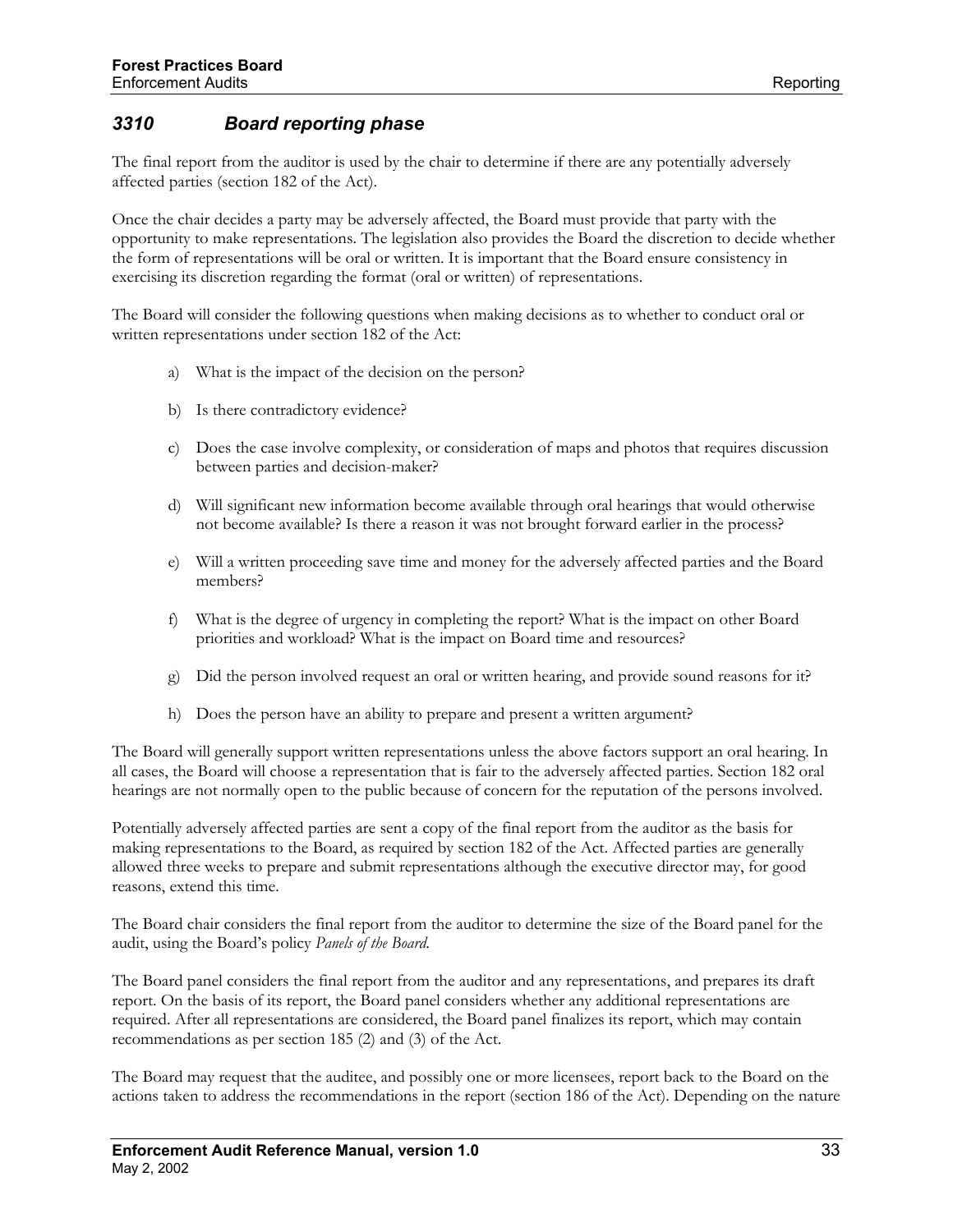<span id="page-40-0"></span>and complexity of the recommendations, the auditee and other licensees (as applicable) are given a reasonable time to respond to recommendations.

A document comprising the report from the Board, a section detailing the audit process, and the report from the auditor is publicly released, with the auditee receiving a copy seven days in advance of public release.

The report from the Board, the report from the auditor, and the news release are generally publicly released within 30 days of the Board's receipt of the final auditor's report if there are no representations. For audits where there are representations, the reports and news release will be published at a time that reflects the complexity of the audit issues and the Board's analysis of the representations.

# *3320 Follow-up Phase*

In cases where the Board has chosen to apply sections 185 and 186 of the Act, the auditee's and other licensee's responses to the recommendations will be reviewed by the Board chair.

After considering the auditee's or other licensee's response to the Board's recommendations, the Board may choose to follow-up with the auditee or licensee with additional correspondence, possible visits to the agencies or licensees offices, or site visits to the specific area(s) in question.

If no action is taken with regards to the recommendations that the Board considers appropriate, the Board chair may submit a report on the matter to the ministers and the Lieutenant Governor in Council (section 187 of the Act).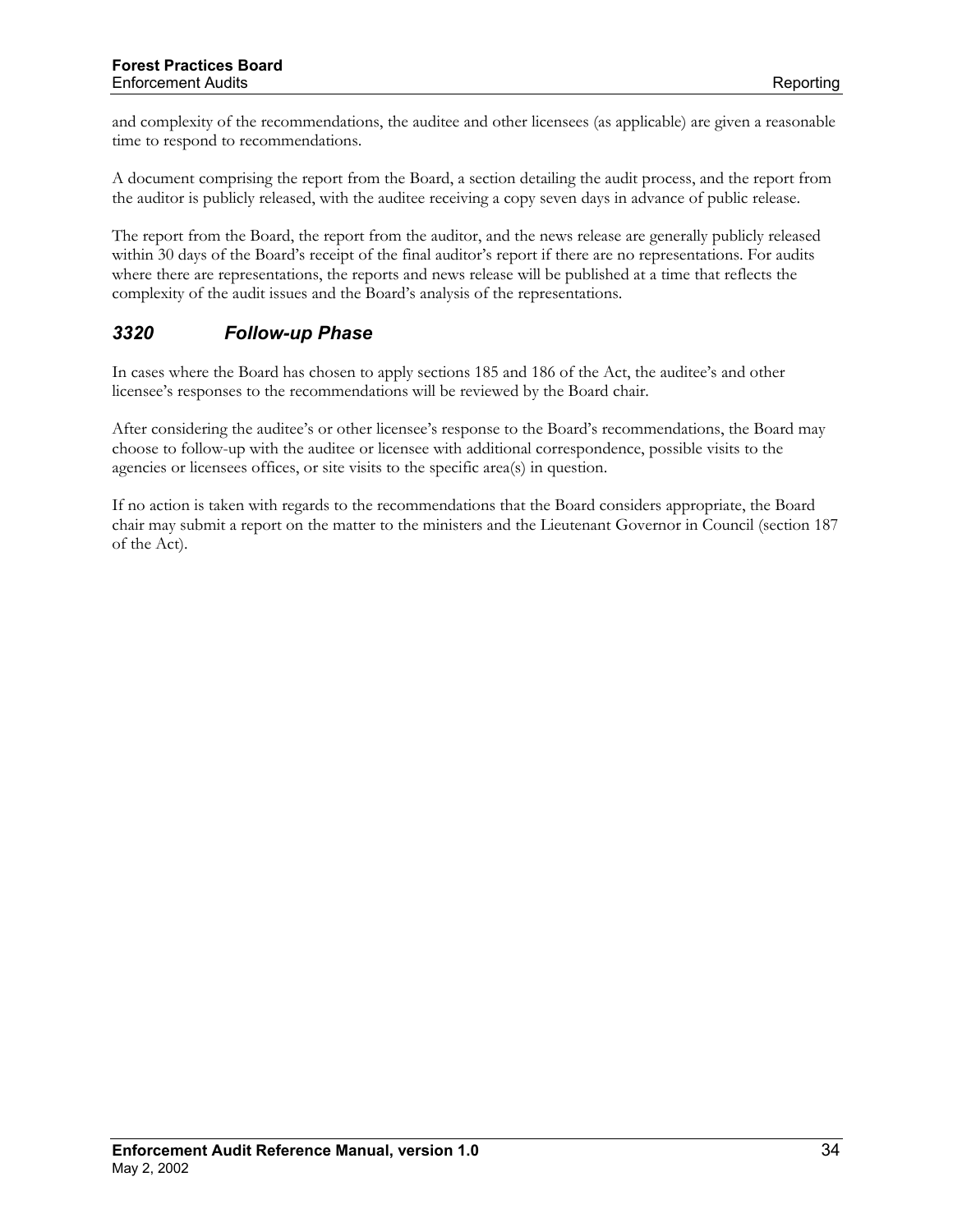# <span id="page-41-0"></span>**4000 Criteria of Appropriate Enforcement**

This section sets out the Board's technical framework for conducting audits of the appropriateness of government enforcement of the Code. The framework is built around criteria representing reasonable expectations for the performance of various elements of government's enforcement organization and processes.

The enforcement process adopted by government agencies can be viewed as occurring in the following phases: setting context and expectations through approval of operational plans; preventive activities (such as communication); planning inspections (involving determining the scope of forest activities and assessing their risk); inspections, investigations and determination, and follow-up actions. There are also matters of direction, organization and staffing; agency interaction; and performance reporting.

The sections below present the areas to be addressed in each of nine main criteria. In each case there is a main criterion to be examined, and a number of subsidiary criteria relating to performance of each enforcement phase or function.

# **4100 Knowledge of business**

#### **Audit Criterion – Government agencies obtain, use and maintain adequate information on the forest activities subject to enforcement.**

In order to undertake compliance and enforcement activities with assurance that the right activities are being examined, government agencies must be informed of the forest activities taking place in the district. If the agencies are not aware of all activities in the field, there is little chance that the activities will be inspected, and there is an increased chance that non-compliance with the Code will not be identified and addressed.

The Code does not require licensees to notify government of the commencement of forest practices. Government agencies must therefore define and communicate their information needs.

- they have defined the activities of interest
- they obtain sufficient, accurate and timely information from parties engaged in forest practices
- information is received in sufficient detail to allow for informed assessment
- information is received for all applicable functions (harvesting; road construction; road deactivation; various silviculture phases; range; fire and pest management; and roads and right-ofways relating to mining and oil and gas)
- they have mechanisms to ensure the receipt of such information, and to assess the status of such information
- the information is maintained in a form that allows reasonable reference and update
- parties inform the agencies of changes to information provided
- the information is used in inspection planning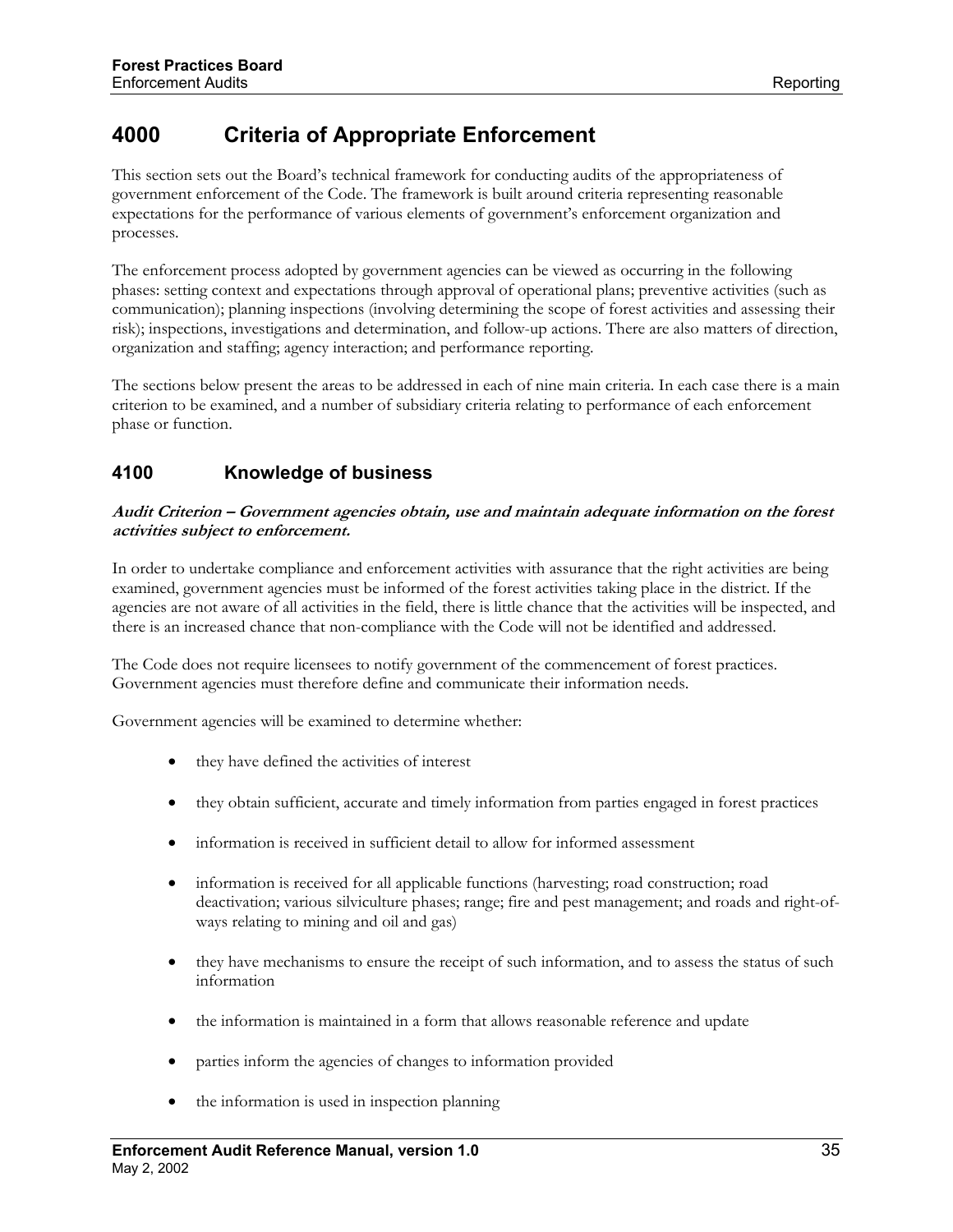#### <span id="page-42-0"></span>**4200 Risk assessment**

#### **Audit Criterion – Government agencies have an effective way of identifying risks associated with forest activities and utilizing risk in inspection planning.**

Once government agencies have determined the activities eligible for inspection, they need an effective method of determining where to place their inspection efforts. Because they cannot inspect all forest activities conducted by all parties, they need a way to allocate their resources to minimize the risk that impacts to the environment are not detected. A risk assessment or similar process would be a preferred method of analysis. It is feasible that other methods could also work.

Government agencies will be examined to determine if:

- they have a formal risk assessment or inspection priortization process
- the assessment process includes consideration of all relevant risk factors, including past performance, inherent (terrain etc) risk, and geographic isolation
- the risk or priortization process is documented
- they use all reasonable, relevant information, and only relevant information
- they follow relevant policy or guidance
- information is used to target higher-risk phases of operations
- moderate and low-risk activities still receive a sufficient level of inspections
- there is a monitoring plan (the application of the risk assessment of priortization process is documented), which is approved at the appropriate level
- inspection results are used to amend the risk assessment or update the monitoring plan
- processes are reasonably efficient
- there is a reasonable relationship between the plan and available resources
- there is compliance with the monitoring plan

#### **4300 Inspections**

#### **Audit Criterion – Government agencies conduct a sufficient number of inspections, in a fair, objective and effective way, and accurately record and report results.**

Inspections are the primary tool for assessing forest practices. The effective conduct of inspections enables government to assess the results of forest practices, identify potential contraventions of the Code, and initiate both corrective and enforcement actions. Weaknesses in inspections could result in impacts to the environment not being detected, signficantly reducing government's ability to appropriately enforce the Code.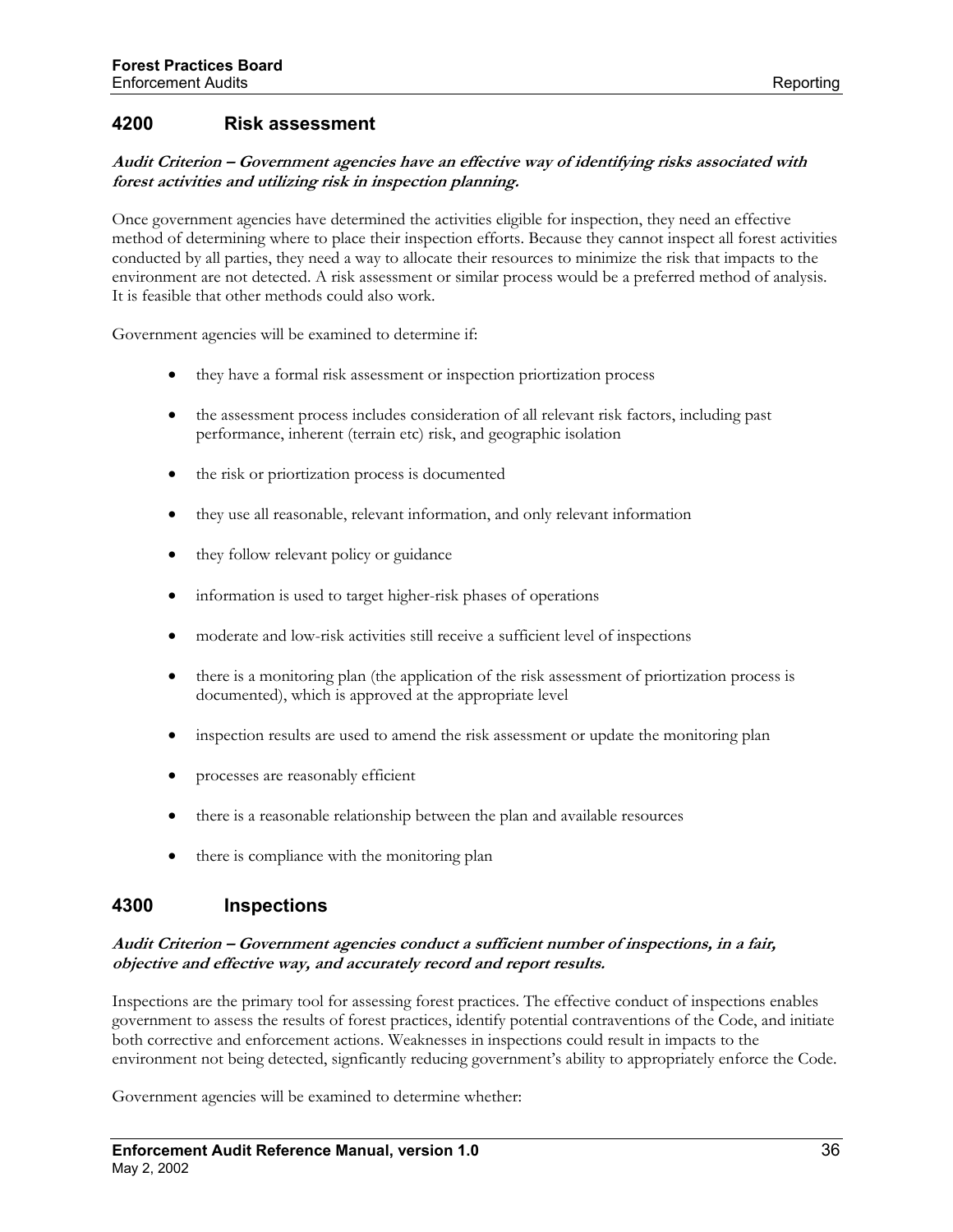- <span id="page-43-0"></span>• there is an established inspection policy and procedure
- inspections are performed by staff with the required expertise and authority
- staff are fully prepared for each inspection
- licensees are notified, as appropriate
- inspections are conducted in a fair, objective and reasonable way
- inspections accurately and completely portray the ground conditions and results of forest practices, both for compliance and non-compliance
- inspection forms are properly and consistently used
- inspections address the main risks in each activity
- inspections are conducted in accordance with the plan selections
- inspections result, where applicable, in an appropriate action (such as an investigation) or decision (such as a stop work order)
- inspections cover a reasonable proportion of each type of activity, each party engaged in forest practices, each significant resource feature (fish streams, terrain etc.) and each geographic area
- the number of inspections is sufficient yet not excessive
- documentation of inspections is adequate (clear, sufficient), including conclusions (re: noncompliance), actions taken and any follow-up action required
- inspection information is properly recorded, maintained and available
- where an inspection identifies remedial or corrective action required, agencies conduct effective follow-up

#### **4400 Investigations**

#### **Audit Criterion – Investigations are conducted in all applicable situations and only when warranted. They are performed in a fair, objective and consistent way, and are accurately recorded and reported.**

Investigations are the primary tool for an in-depth examination pursuant to the identification of suspected or alleged non-compliance with the Code. In many cases, the investigations will result from completion of an inspection, but they also can be initiated through other means such as self-reporting or public complaints.

- there is an established and (legally) appropriate investigation process (policy and/or procedure)
- investigations are conducted in a fair, objective and reasonable way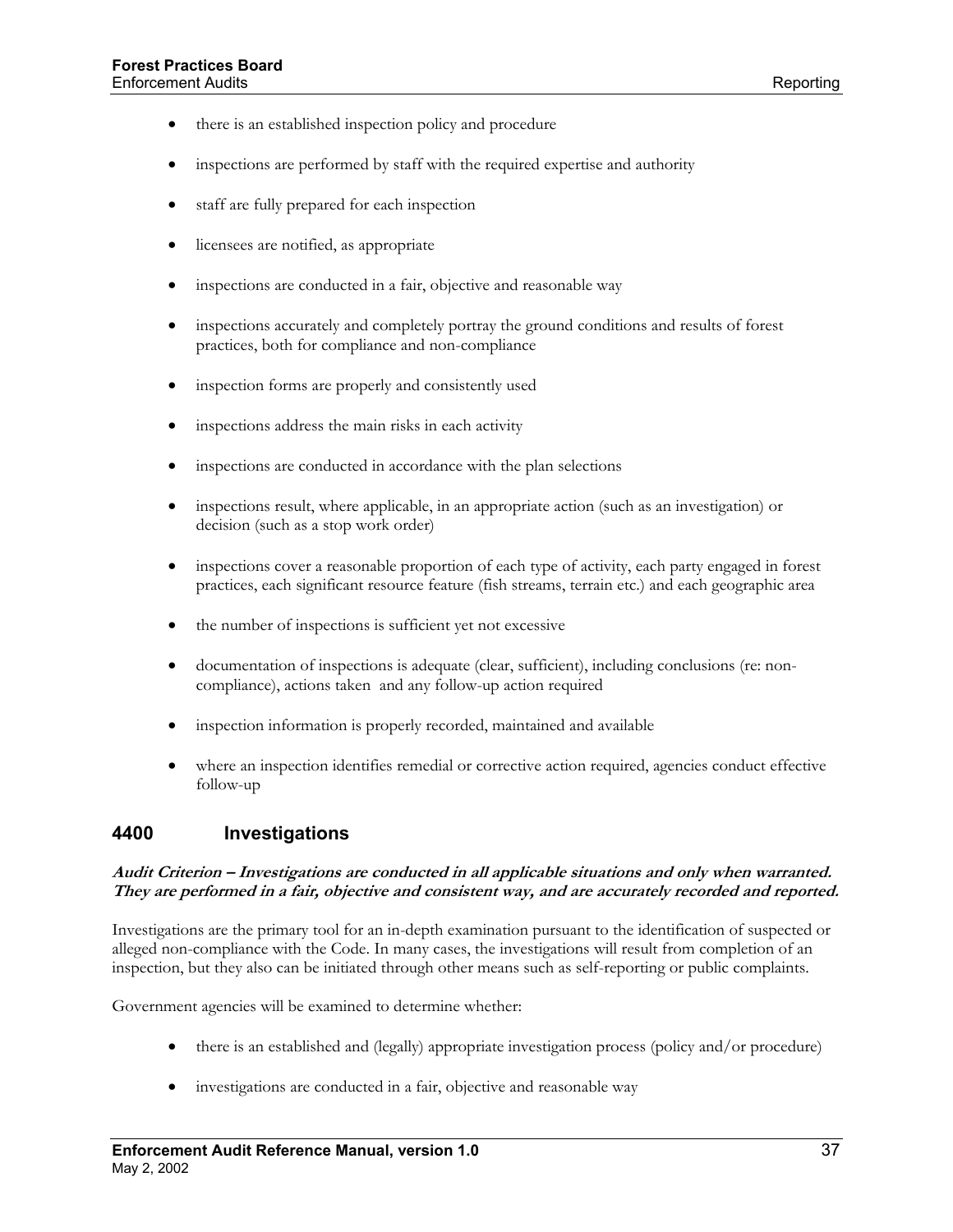- <span id="page-44-0"></span>• they are initiated in all applicable situations
- public complaints are assessed and followed up in an appropriate way
- the investigation process used is consistent and in accordance with policy
- investigations address the alleged/suspected non-compliance
- they are performed by staff with the required expertise, experience and authority
- documentation of investigations is adequate (clear, sufficient), including conclusions about the alleged contravention and any follow-up action.
- investigation information is properly recorded
- investigations are completed efficiently and in a reasonable timeframe

#### **4500 Determinations, decisions and follow-up**

#### **Audit Criterion – Determinations are made in all applicable situations and only when required. They are performed in a fair, objective and consistent way, and are accurately recorded and reported.**

The investigation process ends with a decision by the investigator that there is, or is not, a contravention, and whether follow up is required. We define this as a decision so as not to confuse terminology, but it is equivalent to a determination for the purposes of assessing this criterion. In addition, senior officials under the Code may make formal determinations of non-compliance with the Code.

- there is an established and (legally) appropriate determination process (policy and/or procedure)
- determinations are made in a fair, objective and reasonable way
- they are initiated in all applicable situations
- the determination process used is consistent and in accordance with policy
- they are made by officials with the required expertise, experience and authority
- officials use only relevant information in the determinations
- officials consider (or demonstrate their consideration of) the decision criteria required in section 117 of the Code
- the type and severity of sanction is consistent with prior decisions (locally and elsewhere)
- documentation of determinations is adequate (clear, sufficient)
- determination information is properly recorded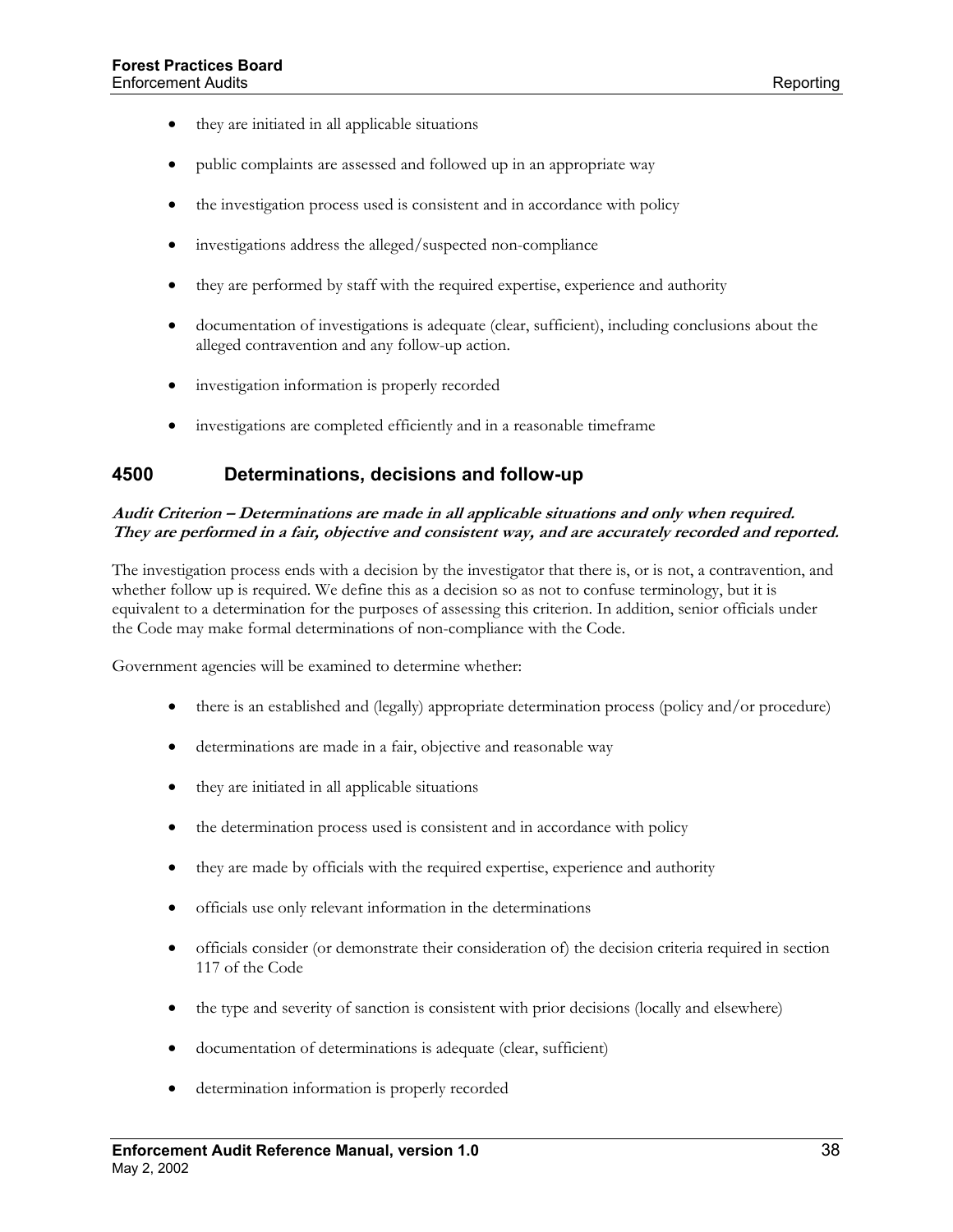• determinations are completed efficiently and in a reasonable timeframe

#### <span id="page-45-0"></span>**4600 Setting context and expectations**

#### **Audit Criterion – Agencies establish, through operational plan approval and related processes, expectations for forest practices which are enforceable and in accordance with the Code.**

In addition to the Code itself, there are other ways in which expectations are set for the forest activities that are subject to enforcement. These include higher level plans, the operational plan approval process and other locally agreed-upon plans, and other processes and relationships established between the agencies and the licensees. The enforcement audit process recognizes the place of these procedures and plans as preventive enforcement activities.

Through operational plan approvals and related processes, district managers and designated environmental officials establish rules and expectations for licensee performance that can have a major influence on licensee behaviour.

Similarly, where there are higher level plans in place, or other information that could be considered to be known information for the purpose of plan approvals, then the place of these plans in setting context will also need to be considered.

Enforcement audits do not assess the operational plan approval process. However, enforcement audits do assess whether approved operational plans are clear, enforceable and in accordance with the significant requirements of the Code.

Beyond formal plan approvals, there may be expectation-setting and communication processes that have an impact on the standard of forest management. For these broader context-setting processes, enforcement audits assess the appropriateness of these rules and expectations through examining their impact on subsequent compliance and enforcement activity and results. Any other preventive activities undertaken by agencies, and the way in which relationships are established with licensees, are also considered in the audit.

- prescriptions and provisions in approved site plans are clear and unambiguous
- prescriptions and provisions in approved site plans can be enforced (are specific and measurable)
- adverse ground results are not caused or contributed to by weak or inappropriate plans
- the expectations established are appropriate (legally valid, fair and reasonable, sufficient, consistent)
- agencies have processes for communication with forest operators
- expectations and other enforcement matters are clear, unambiguous and effectively communicated with forest operators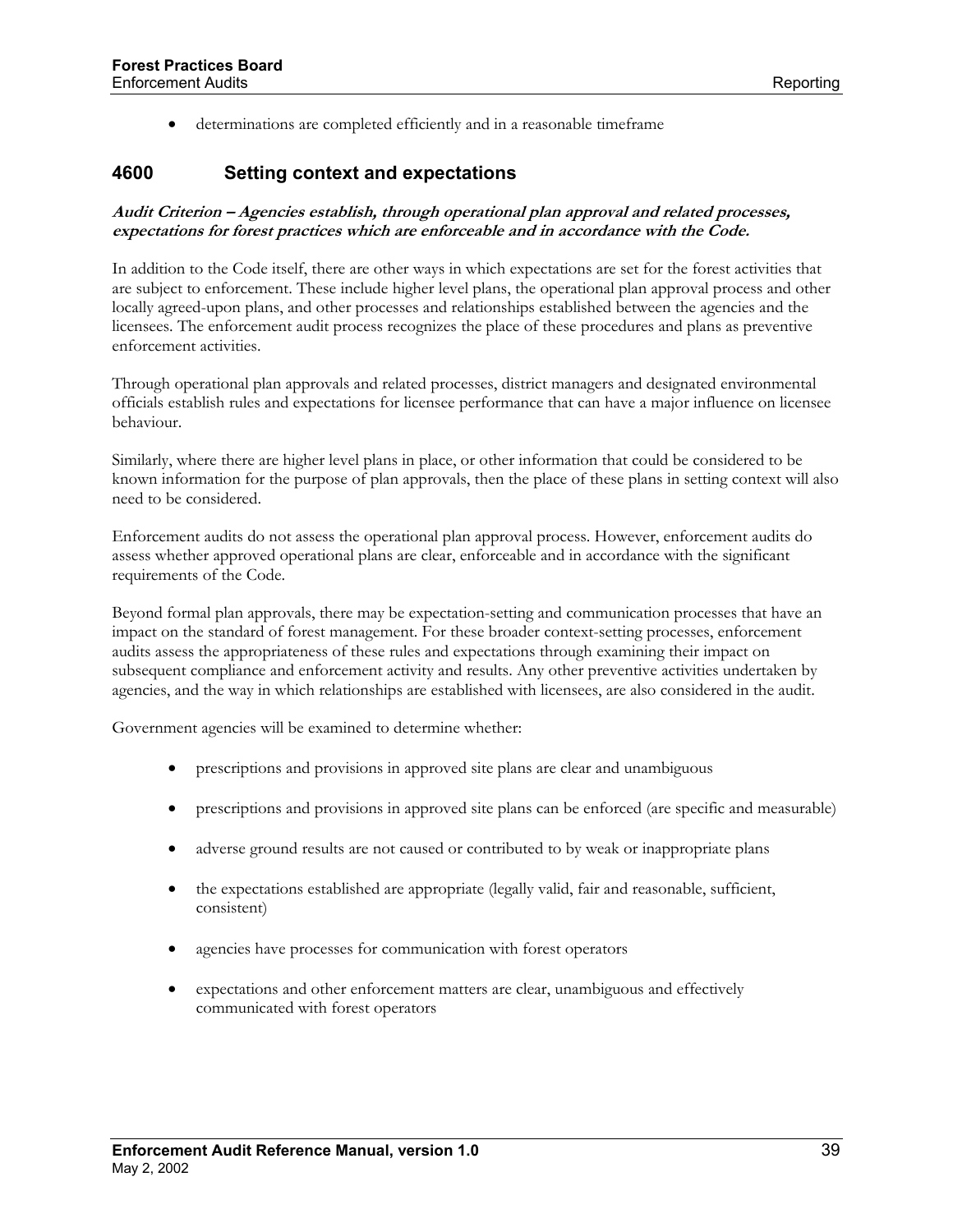#### <span id="page-46-0"></span>**4700 Direction, organization and staffing**

#### **Audit Criterion – There should be organizational structures, policies and processes that contribute to and support appropriate enforcement of the Code.**

Effective organizational structure, policy and management direction, staffing, and control are necessary to support appropriate enforcement of the Code.

Government agencies will be examined to determine whether:

#### **Organizational structure**

- roles, responsibilities and interactions within and between the agencies have been defined, agreed upon and documented
- the organizational model for enforcement adopted by the local unit is approved and working as designed
- the organization and approach addresses the potential for conflicts of interest, and influence
- the human, physical and financial resources required have been identified and applied at each level within the regulating agencies
- staff performing enforcement functions have been assigned the proper authority
- specialist assistance is available and used when required
- the organizational model adopted does not result in inefficiencies or ineffective enforcement

#### **Policy and Management Direction**

- policy guidance exists, and is reasonably complete and communicated
- policy is consistent with objectives and targets
- authority, responsibility and accountability is clearly defined and documented
- local management establishes clear and reasonable expectations for the operation of the enforcement function

#### **Staffing**

- the knowledge and skills necessary to achieve enforcement objectives are defined
- training needs are identified and provided for
- there are mechanisms to ensure that appropriate training is provided to all C&E personnel
- staff conducting enforcement activities have the appropriate expertise and training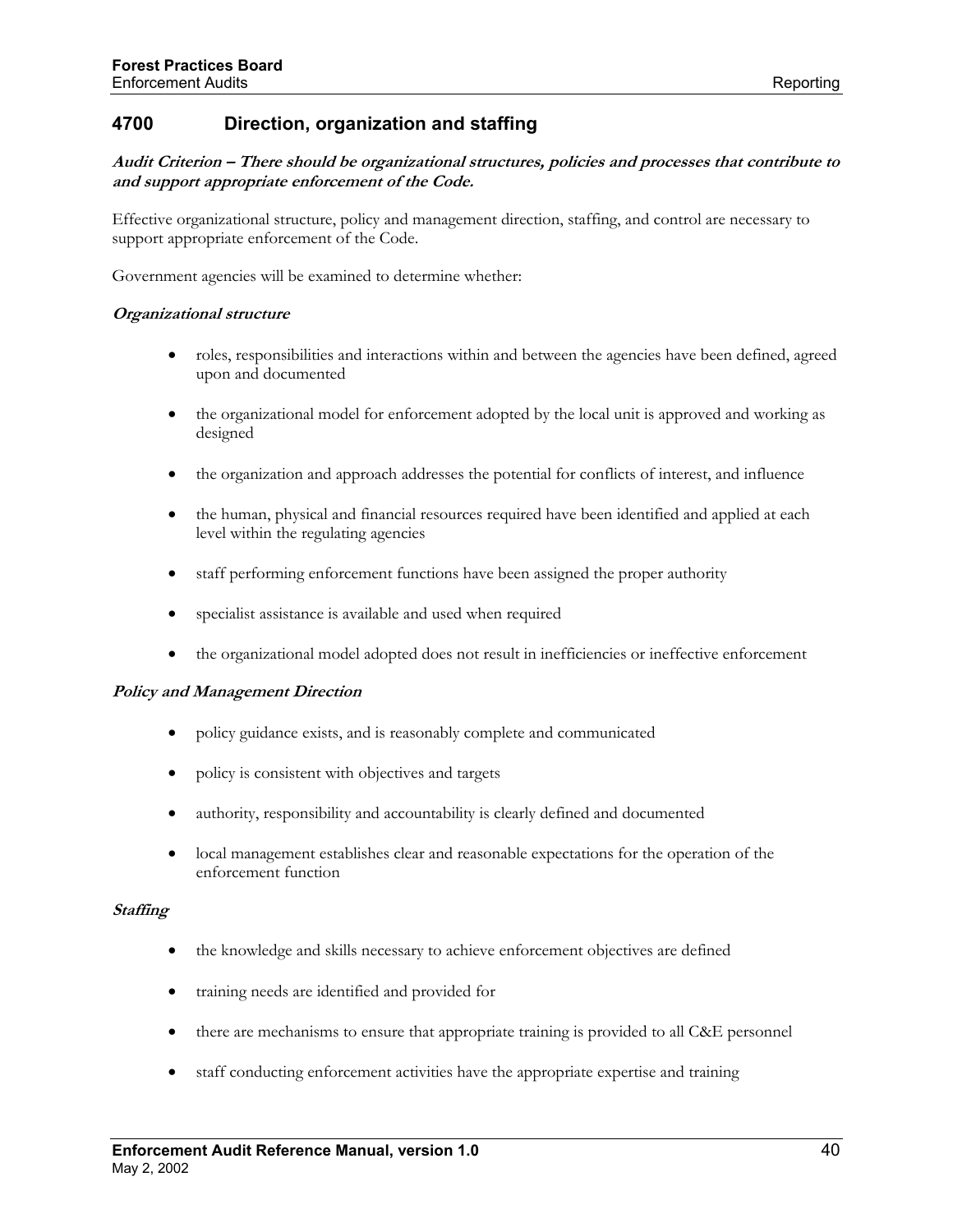- <span id="page-47-0"></span>• staff receive the information and resources necessary to fulfil their assigned responsibilities
- there is an appropriate level of supervision to aid in training and ensure consistency

## **4800 Agency interaction**

#### **Audit Criterion – The decisions and actions of different parts of government responsible for enforcement of the Code are appropriate and coordinated.**

Effective interaction at the local offices of agencies responsible for enforcing the Code is necessary to ensure that no significant gaps in enforcement arise.

Government agencies will be examined to determine whether:

- respective roles, responsibilities and interactions have been defined, agreed and documented (primarily at the local level)
- communication and referral within and between agencies takes place and is coordinated and effective
- staff receive the information necessary to perform their assigned responsibilities
- interaction within and between agencies is evident and contributes to appropriate enforcement
- there are no significant gaps in enforcement or duplication of agency effort

#### **4900 Defining, measuring and reporting on performance**

#### **Audit Criterion – Reporting systems provide adequate information on agency performance in relation to enforcement objectives.**

In order to ensure the effectiveness of C&E, agencies need to be able to judge their performance by establishing objectives and intended outcomes, and then measuring performance through the use of performance indicators and reliable reporting systems.

- enforcement objectives are established and communicated
- enforcement objectives are clear, appropriate, understood and reflected in local plans and approaches
- measurable targets and/or performance indicators are used to assess performance
- performance indicators are objective, verifiable, reasonable and attainable
- systems are in place for measuring and monitoring against plans
- processes are in place to ensure the reliability of reported data